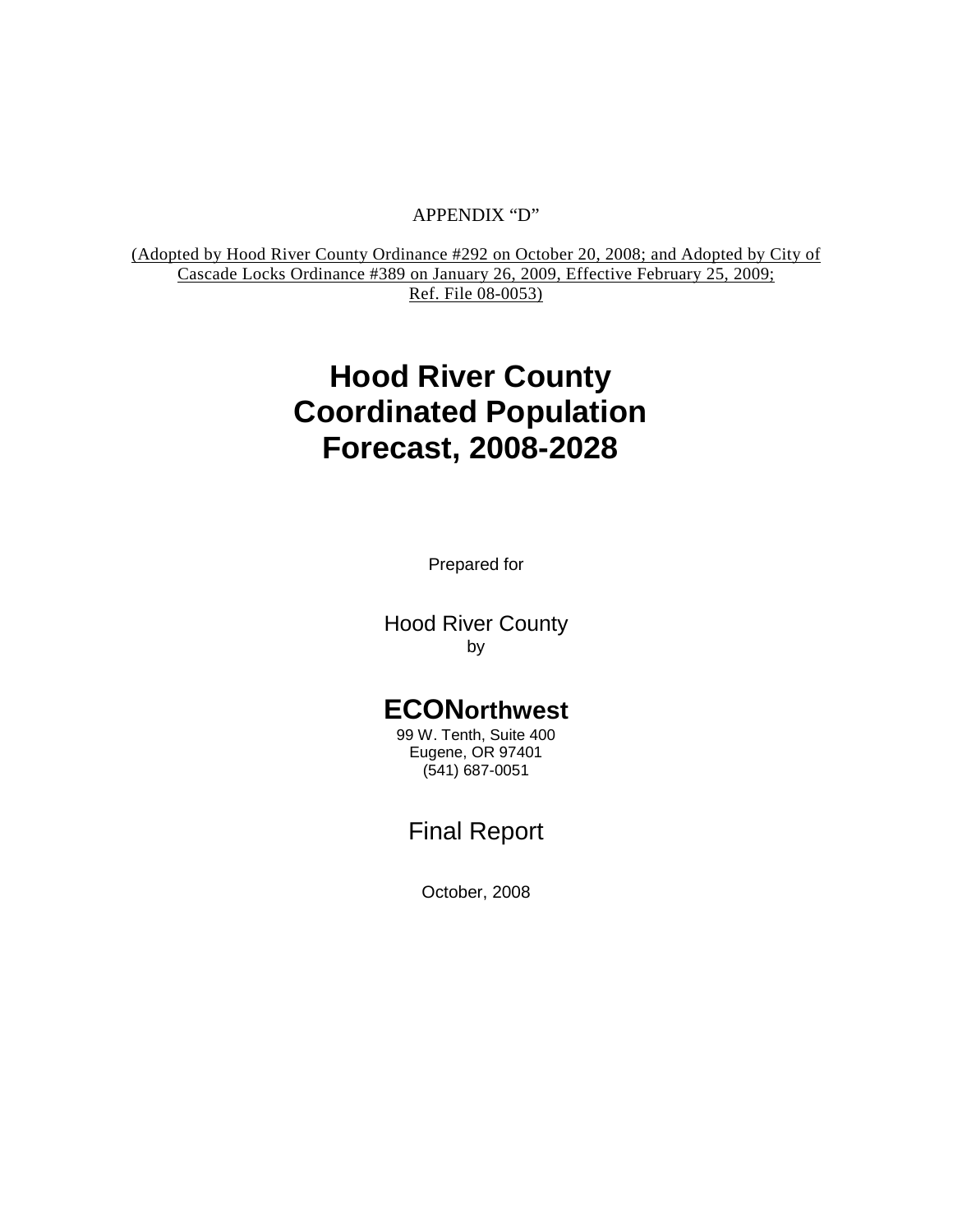# **Table of Contents**

| Page |
|------|
|      |
|      |
|      |
|      |
|      |
|      |
|      |
|      |
|      |
|      |
|      |
|      |
|      |
|      |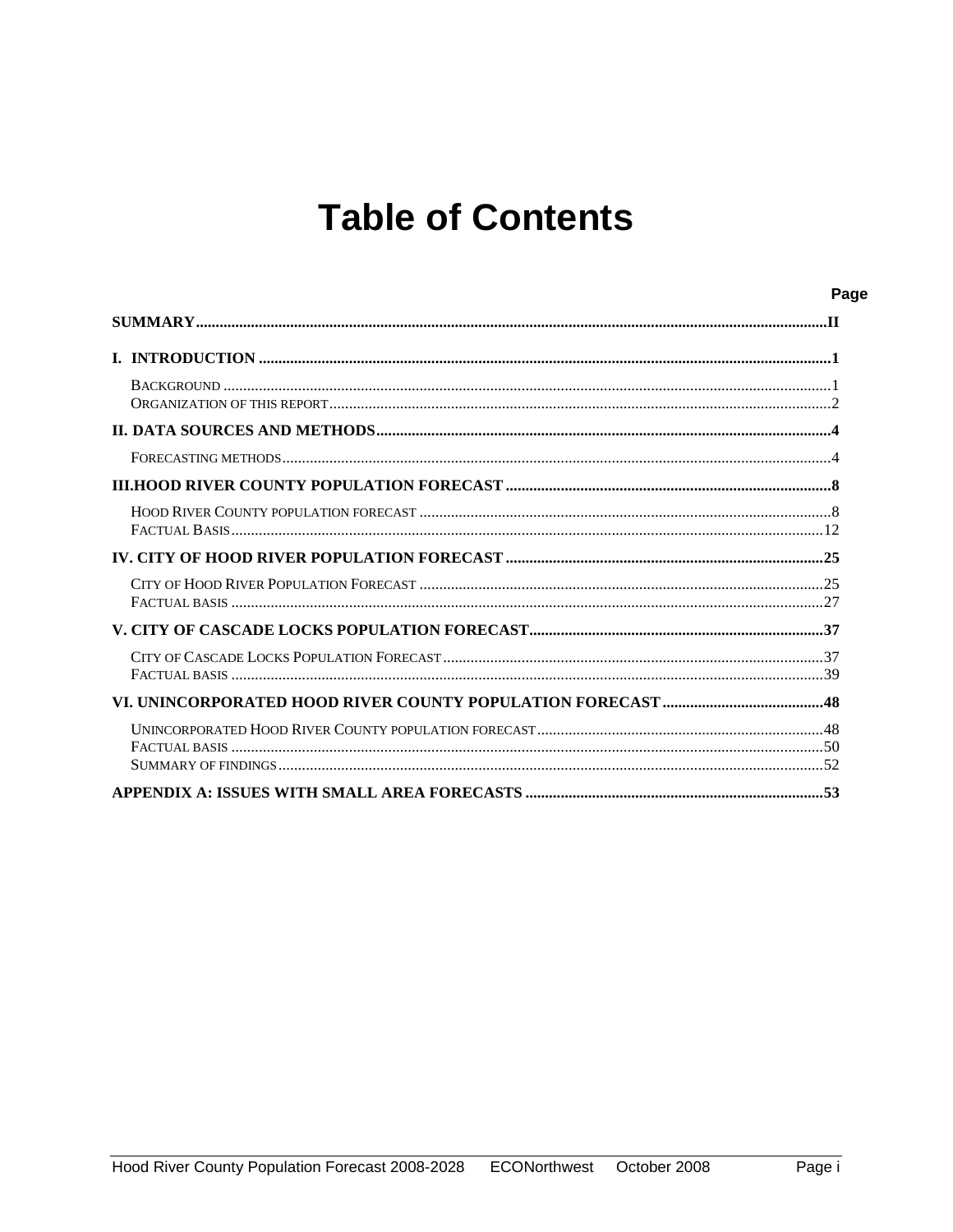# <span id="page-2-0"></span>**SUMMARY**

Counties, cities and regional governments in Oregon use population forecasts for a variety of planning purposes. They typically help provide the foundation for counties and cities to determine future planning needs associated with housing, economic development and for the development of public infrastructure (e.g., roads or sewage treatment plants) and public services (e.g., schools and public safety). They also are used to judge the potential need for land and urban growth boundary expansion needs.

Per Oregon statutes and administrative rules, counties are required to develop "coordinated" forecasts for the County as a whole and for the cities within it. Hood River County is the designated "coordinating" agency in the County. The combined sum of forecasts for incorporated cities and rural areas must roughly equal the forecast for the county as a whole (the county "control total"). The control total usually comes from the long-term population and employment forecasts developed by the Office of Economic Analysis (OEA) of the State Department of Administrative Services. The most recent OEA forecasts were prepared in 2004.

Per Oregon Administrative Rule (OAR), "(t)he forecast must be developed using commonly accepted practices and standards for population forecasting used by professional practitioners in the field of demography or economics, and must be based on current, reliable and objective sources and verifiable factual information, such as the most recent long-range forecast for the county published by the Oregon Office of Economic Analysis (OEA)." This forecast must meet that and other state requirements.

This report includes an overall forecast for Hood River County, as well as component forecasts for the cities of Hood River and Cascade Locks, as well as the unincorporated portion of the County. While this report includes projections through 2035, the official adopted forecast only covers the period from 2008 through 2028. Key elements of the forecast include the following:

- The forecast assumes base (2007) population estimates prepared by Portland State University.
- The forecast incorporates the projected growth rates for the county as a whole assumed in the Oregon Office of Economic Analysis (OEA) forecast, equivalent to an Annual Average Growth Rate (AAGR) of approximately 1.29% for the County.
- The recommended annual average growth rates are 2.0% for the two cities of Hood River and Cascade Locks, which represent medium growth scenarios for those cities and 0.8% for the unincorporated portion of the County.
- Projections are generally consistent with and supported by historical growth trends; current demographic factors and future trend; locational and other factors specific to the county and two cities; and statewide urbanization policies directing the majority of growth to urban areas.
- Forecasted 2028 populations are: 27,696 for the County as a whole, 10,170 for the area within the City of Hood River UGB, 1,629 for the area within the Cascade Locks UGB and 15,896 in the unincorporated portion of the County.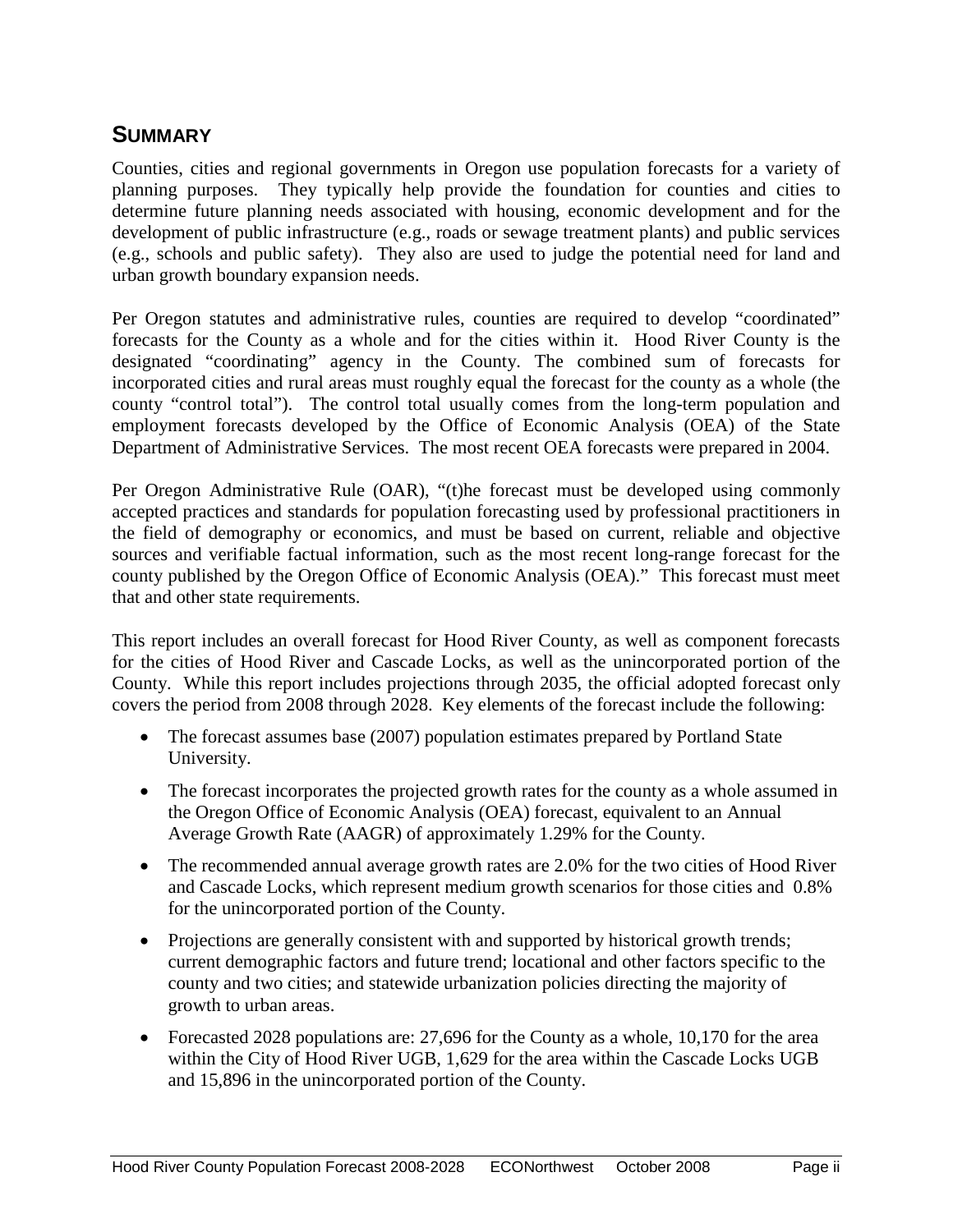# <span id="page-3-0"></span>**I. INTRODUCTION**

This report presents the coordinated population forecast for Hood River County and the incorporated communities of the City of Hood River and Cascade Locks consistent with the requirements of ORS 195.036, for the period 2008 to 2028. The report also includes population projections for the years 2029 through 2035 for informational purposes. However, these projections are outside the officially adopted forecast period.

The population forecast for the County is based on the Office of Economic Analysis' (OEA) 2004 forecast for population growth for Hood River County from 2000 to 2040.<sup>I</sup> The allocation of population to the City of Hood River and Cascade Locks is based on historical population growth trends, development trends, development capacity, and socioeconomic trends.

# <span id="page-3-1"></span>**BACKGROUND**

Local governments in Oregon have developed and adopted population forecasts for planning purposes since the inception of the statewide planning program. The forecasts are used for many purposes including determining the size of Urban Growth Boundaries (UGBs), capital improvement planning, and other planning activities. For example, Oregon state planning law (ORS 197.295 – 197.296) requires cities to plan for needed housing to accommodate population growth in urban growth boundaries. ORS 197.712 also requires cities to ensure that sufficient land is available in urban growth boundaries for commercial development and economic growth.

One problem that emerged from the forecasting process was consistency. In many instances the forecasts of incorporated cities would sum to a figure far higher than the county forecast. In 1995, the Oregon Legislature recognized a need for local consistency in population forecasting and for a coordinated statewide forecast by adding a statute requiring counties to:

"…establish and maintain a population forecast for the entire area within its boundary for use in maintaining and updating comprehensive plans, and shall coordinate the forecast with the local governments within its boundary."  $[ORS\ 195.036]^2$  $[ORS\ 195.036]^2$ 

The legislature designated the state Office of Economic Analysis, a division of the Department of Administrative Services, as the primary forecasting agency for the state of Oregon. The OEA prepares population and employment forecasts for the state and each county. The OEA prepared state and county population forecasts in 1997 and again in 2004. These forecasts are intended to serve as a basis for county-level population coordination.

Population forecasts must be coordinated by a designated "coordinating" agency; in this case Hood River County. The combined sum of forecasts for incorporated cities and rural areas must roughly equal the forecast for the county as a whole (the county "control total").<sup>[3](#page-3-4)</sup> The control

<span id="page-3-2"></span><sup>&</sup>lt;sup>1</sup> Oregon Office of Economic Analysis: *Long-Term Population Forecast for Oregon and Its Counties, 2000-2040*. Available at: http://www.oregon.gov/DAS/OEA/docs/demographic/pop\_components.xls.

<span id="page-3-3"></span><sup>2</sup> 1995 House Bill 2709 (ORS 197.296)

<span id="page-3-4"></span><sup>&</sup>lt;sup>3</sup> The forecasts for incorporated cities includes all lands within the existing Urban Growth Boundaries (UGBs) of those cities. In short, the forecasts are for growth in the UGBs.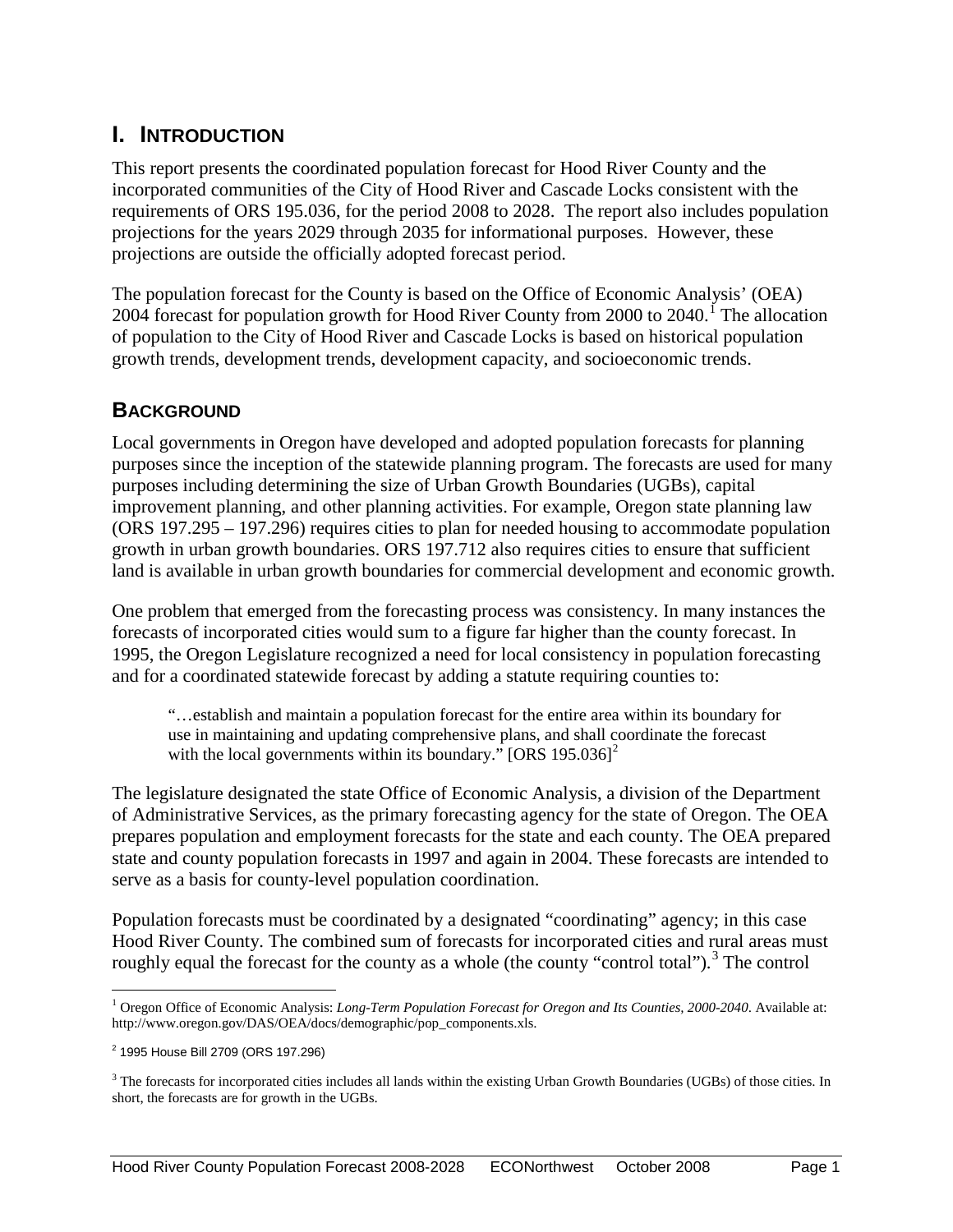total usually comes from the long-term population and employment forecasts developed by the Office of Economic Analysis of the State Department of Administrative Services.<sup>[4](#page-4-1)</sup> The most recent OEA forecasts are from 2004.

Hood River County last developed a population forecast in 1997. That forecast did not coordinate population growth in the cities and unincorporated areas of the County although it did break the projection down into different components of the County and has been used in the past during subsequent planning efforts. The intent of the forecast presented in this report is to develop a coordinated population forecast for incorporated and unincorporated areas in Hood River County that (1) reflects historic population trends, (2) provides the foundation for cities to determine whether they need urban growth boundary expansions, and (3) provides a foundation for planning for the development of public infrastructure (e.g., roads or sewage treatment plants) and public services (e.g., schools and public safety).

While this forecast may be used in the future to support other planning efforts, including studies related to affordable housing, school enrollment, public facilities planning or other issues, it does not address those topics directly. It does, however, include population and demographic trends related to those planning efforts.

In summary, this report presents data and findings that support a defensible county-wide population forecast from the year 2008 to the year 2028 and allocates that population to incorporated and unincorporated areas of the County.

# <span id="page-4-0"></span>**ORGANIZATION OF THIS REPORT**

The remainder of this report is organized as follows:

- **Section II, Data sources and methods** presents both the data used to create the forecasts and some difficulties with small area forecasts.
- **Section III, Hood River County population forecast 2008-2028** presents the population forecast for Hood River County, including the factual basis in support of the forecast.
- **Section IV, City of Hood River population forecast 2008-2028** presents the population forecast for the City of Hood River, including the factual basis in support of the forecast.
- **Section V, City of Cascade Locks population forecast 2008-2028** presents the population forecast for Cascade Locks, including the factual basis in support of the forecast.
- **Section VI, Unincorporated Hood River County population forecast 2008-2028**  presents the population forecast for unincorporated areas within the County, including the factual basis in support of the forecast.

<span id="page-4-1"></span> $4$  While most coordinating bodies use the OEA forecasts as the basis for coordination, there is no statutory requirement that the OEA forecasts be used.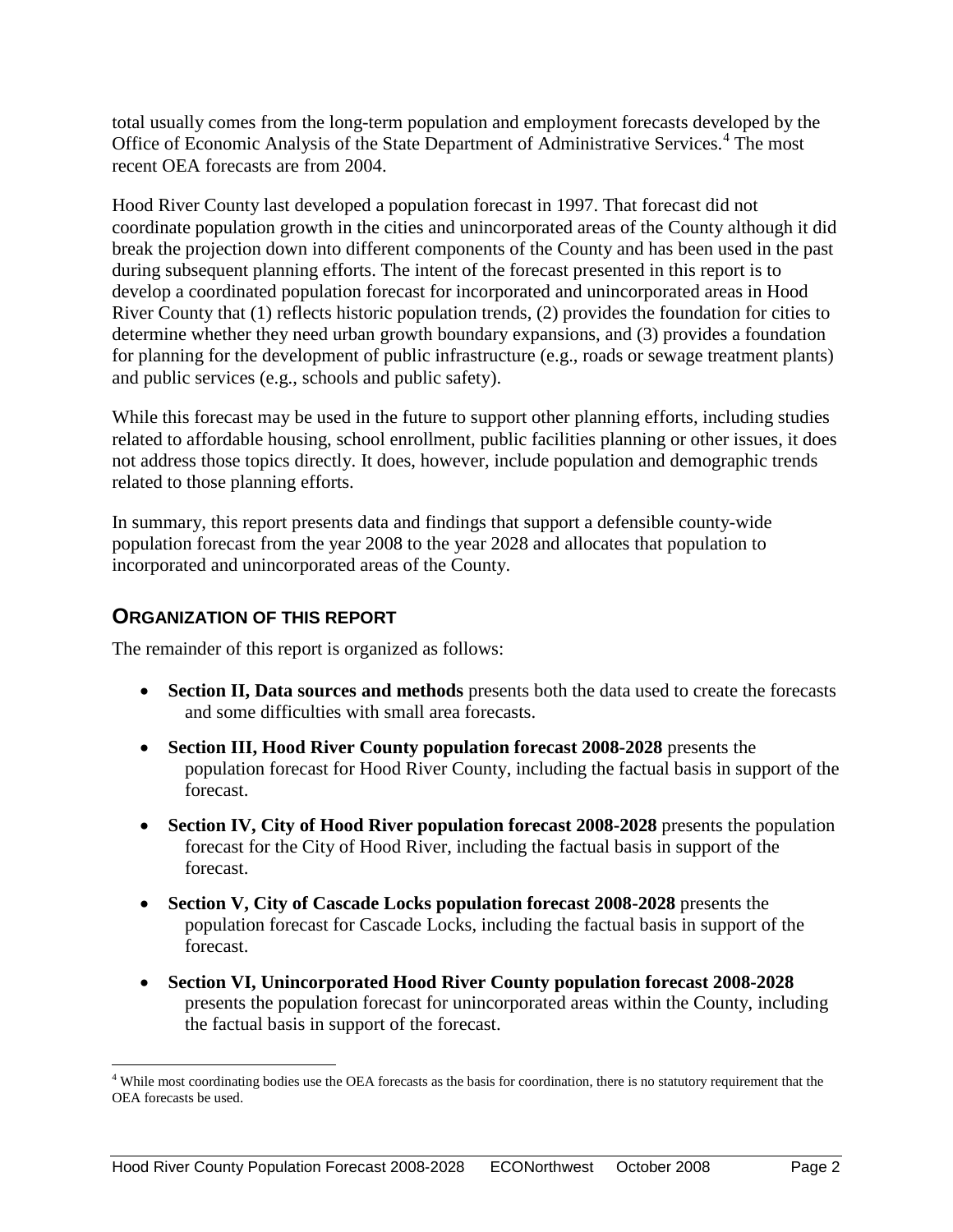• **Appendix A,** presents issues with small area population forecasts.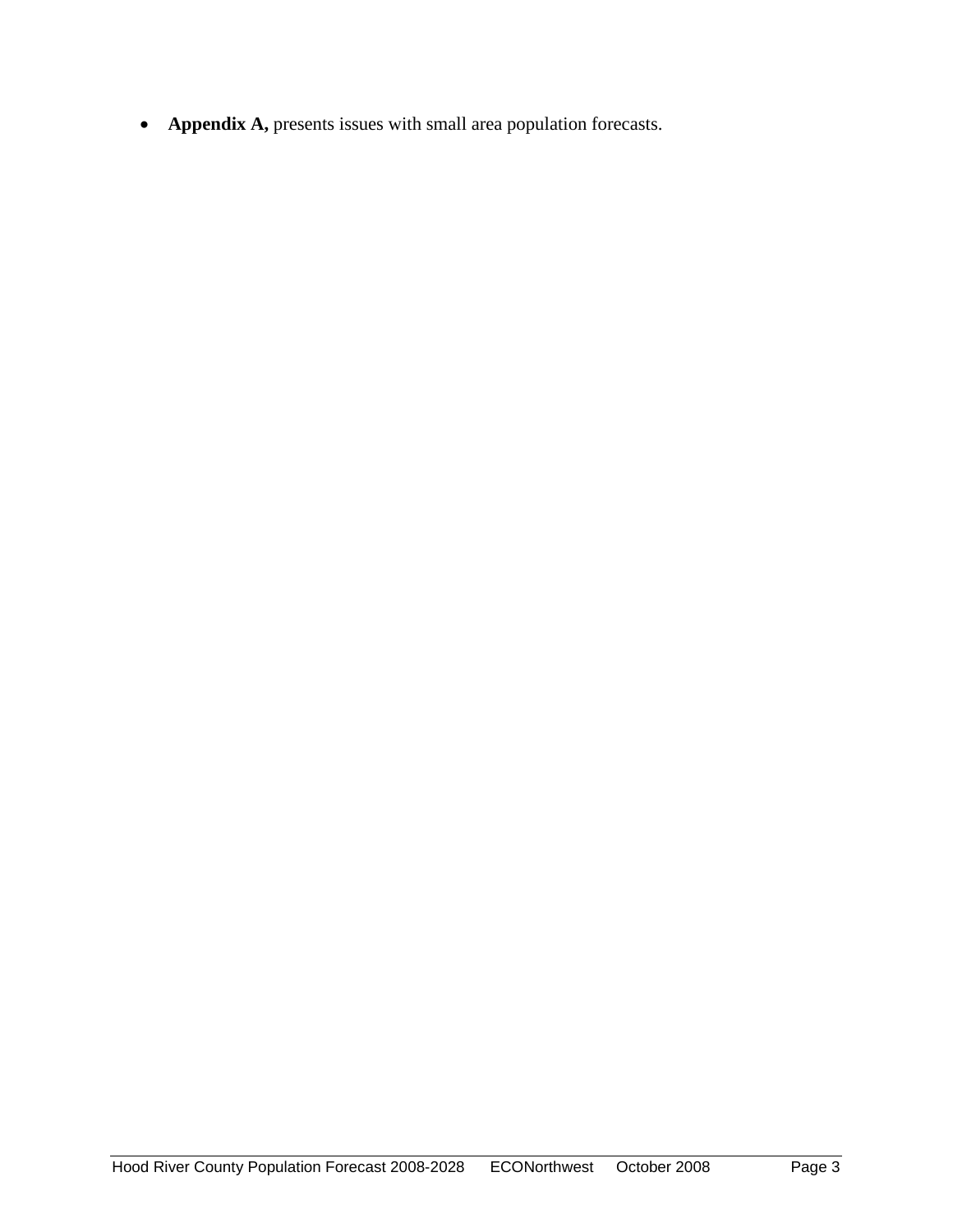# <span id="page-6-0"></span>**II. DATA SOURCES AND METHODS**

The population forecasts presented in this report build from a range of secondary data sources. All of the data used in developing the forecasts are from easily available standard sources:

- The U.S. Census of population and housing (1990 and 2000) provides decennial population figures as well as a broad range of demographic and socioeconomic variables;
- The Oregon Office of Economic Analysis (OEA) provides long-term population forecasts for the State of Oregon and each county within the State;
- The Population Research Center at Portland State University provides annual population estimates for each county and city within Oregon as required by ORS 190.520;
- Claritas, Inc. provides custom demographic and market reports for the current year;<sup>[5](#page-6-2)</sup> and
- Existing population forecasts from: (1) the Hood River County Comprehensive Plan, dated January 1997, (2) the Hood River School District Enrollment Forecast, prepared by the Portland State University Population Research Center in May 2005, (3) the Hood River Public Facilities Plan updated in 2000, (4) DKS Associates "Transportation Forecasting Assumptions" memorandum, dated May 20, 2008, and (5) the Cascade Locks Comprehensive Plan, dated May 2001.

<span id="page-6-1"></span>It should be noted that this report includes a number of different tables showing population data over different time periods. In a number of cases, the population figures in these tables do not match each other because the data shown in these tables comes from different sources: projection processes conducted at different times, historical data rather than population forecasts, or data from multiple sources (e.g., the U.S. Census or Claritas).

# **GEOGRAPHIC AREAS**

This report presents population forecasts, population and demographic data, and development data for several geographic areas within Hood River County. ECO has tried to refer to these areas in a consistent way throughout the report, as follows:

- **Hood River County** includes the entirety of Hood River County, including all incorporated and unincorporated areas within the County.
- **Unincorporated Hood River County** includes all areas in the County except for areas within the urban growth boundaries of the City of Hood River and the City of Cascade Locks.

<span id="page-6-2"></span><sup>&</sup>lt;sup>5</sup> Claritas data is used in this report because the most recent demographic and housing data available from the U.S. Census for Hood River County or its cities is from 2000. Claritas is widely recognized among economists as a reliable source of recent demographic and market data.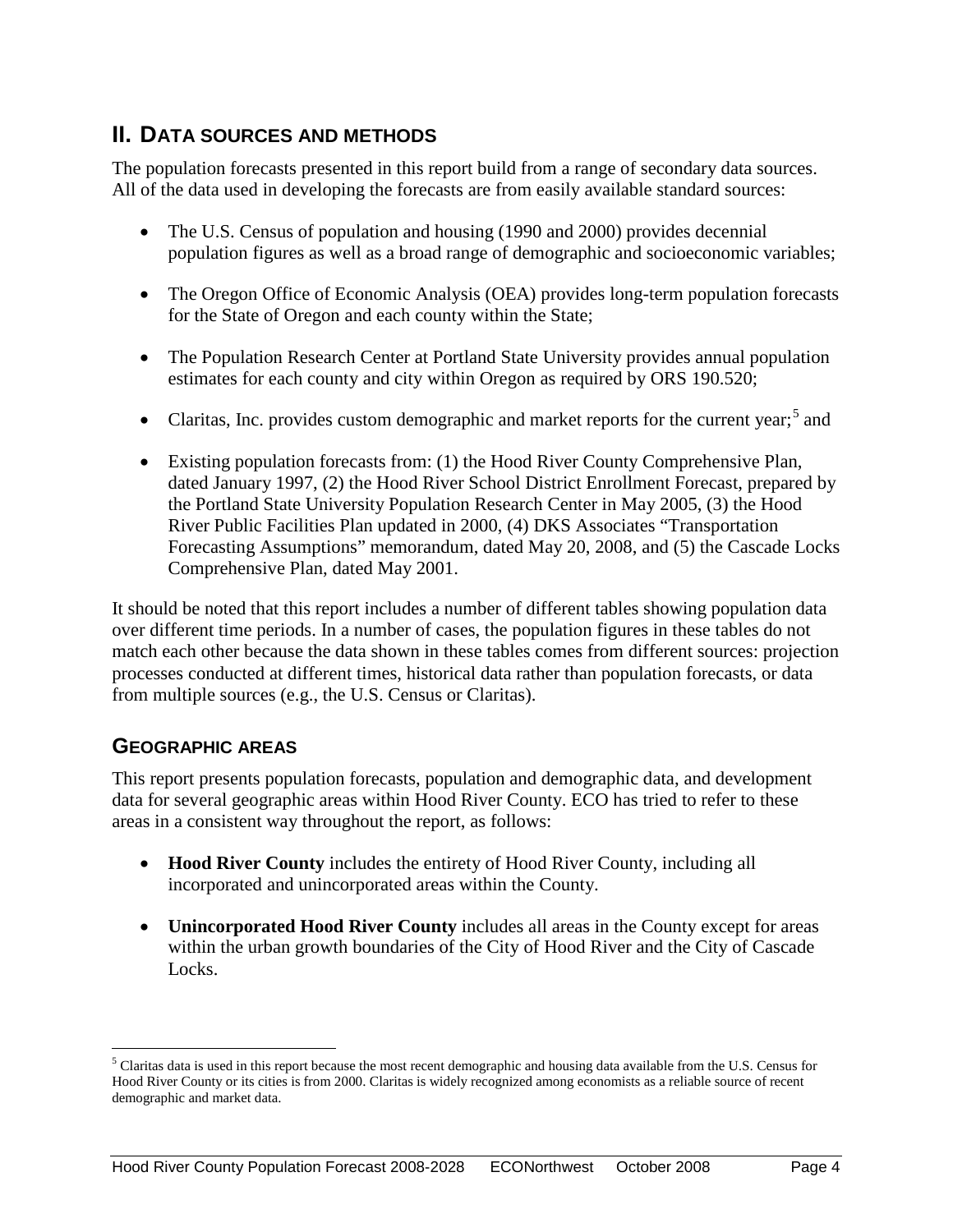- **The City of Hood River** includes all areas within the City limits. In some cases, the report discusses the City of Hood River's urban growth boundary (UGB), which is inclusive of the city limits and the City's urbanizing area (the area between the city limits and the urban growth boundary).
- **The City of Cascade Locks** includes all areas within the City limits. In some cases, the report discusses the Cascade Locks' urban growth boundary (UGB), which is inclusive of the city limits and the City's urbanizing area (the area between the city limits and the urban growth boundary).

# **FORECASTING METHODS**

The literature about population forecasting identifies many accepted approaches to projecting or forecasting population. More robust approaches use component models (natural increase plus migration).<sup>[6](#page-7-0)</sup> Simpler approaches extrapolate from historic trends. At large geographic levels, migration becomes less of a factor making component models more accurate. For smaller regions such as Hood River County, migration and other factors are more difficult to document, making it more difficult to accurately forecast growth in areas with a relatively small population. Appendix A discusses issues with small area forecasts in more detail.

At the national or state level, population growth has a larger effect on employment growth. Standard cohort-component models can provide relatively accurate forecasts of population growth in larger areas where the migration component is small. Such models are frequently applied in areas where there is relative stability in demographic characteristics and vital statistics (e.g., birth and death rates).

Regional or city-level forecasts often use a step-down method based on a larger regional or national forecast. The general concept is to estimate the portion of regional population growth that will occur in the subregion. There are several variations on the step-down method, summarized in Table 1.

| Method              | <b>Description</b>                                                                                                                                   |
|---------------------|------------------------------------------------------------------------------------------------------------------------------------------------------|
| Trend extrapolation | Uses historical population growth rates and extrapolates them<br>into the future.                                                                    |
| Ratio trend         | Uses current city/county ratio of population and extrapolates to<br>the future.                                                                      |
| Comparative         | Past growth pattern is compared with growth patterns of<br>larger, older areas. Should consider social, economic, political,<br>and other variables. |

**Table 1. Basic population forecasting methods for small areas**

Source: ECONorthwest

These methods are relatively simple and rely on past trends as an indicator of future growth. A number of assumptions are implicit in these methods: (1) past growth is a good indicator of

<span id="page-7-0"></span><sup>&</sup>lt;sup>6</sup> The OEA long-range forecasts use this methodology.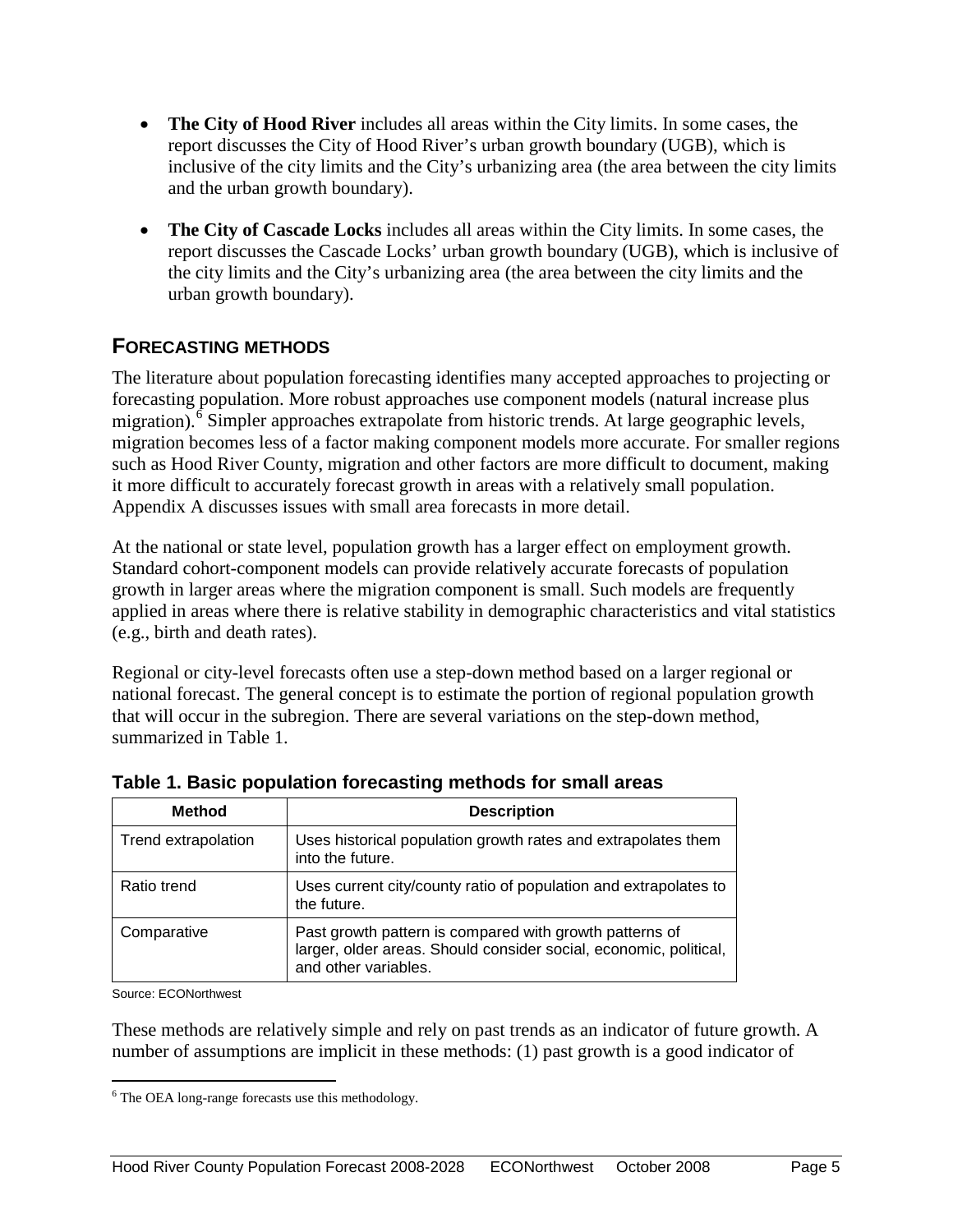future growth; (2) factors affecting local population growth will not change substantially; and (3) selection of base year can significantly affect the forecast.

Developing a coordinated population forecast for Hood River County requires: (1) forecasting population growth for all of Hood River County and (2) allocating population growth to the incorporated and unincorporated areas.

• **Forecasting population in Hood River County.** We used the OEA forecast of population for Hood River County as the basis for the coordinated County-wide forecast. The OEA uses a cohort component model to develop its forecasts. In general, a cohort component model adds *natural increase (births – deaths) to net migration* for specified age cohorts (usually five year increments).<sup>[7](#page-8-0)</sup> This method uses the age/sex groupings of the existing population and assumptions about future aging patterns to estimate birth and death rates to calculate the "natural change" in population. The natural change component is especially useful for areas with a stable population (like many Eastern Oregon cities and counties) or a city with a large retirement population (like Brookings, Oregon for example). However, this component by itself is less accurate when a large share of the forecast increase is due to people moving into the areas. For example, if an area has a high percentage of growth due to in-migration the net migration becomes a much more important factor in the forecast.

Because migration can be a significant part of the growth calculation this method usually considers both the natural increase and migration patterns to generate the total population change. However, as the OEA states in its 2004 long-term forecast, "Migration is the most complex and most volatile component of population change."<sup>[8](#page-8-1)</sup> The migration component cannot be easily predicted because the reasons people choose to move from one area to another are based on a variety of individual and family decisions including personal choice, economics, quality of life changes, quality of education, safety, political climate and others factors. Moreover, the importance of these various factors may change over time.

We used the OEA forecast as the basis for Hood River County's population forecast because: it tracks well with historical growth trends, it accounts for expected demographic changes (e.g., the aging of the baby-boomers), and it provides a forecast of population growth in Hood River County that is acceptable to State agencies

• **Allocating population to sub-areas of the County.** The population forecast for Hood River County provides a "control total" for population growth in the County. "Coordinating" the population forecast involves allocating the County's expected growth to incorporated and unincorporated areas within the County. The sum of the population forecasts for all incorporated and unincorporated areas should be equal to the County "control total."

<span id="page-8-0"></span> <sup>7</sup> The discussion of OEA methods in this section is summarized from *Deschutes County Coordinated Population Forecast, 2000 – 2025*. Deschutes County, August 2005.

<span id="page-8-1"></span><sup>8</sup> *Long-Term Population Forecast for Oregon and Its Counties, 2000-2040*, Office of Economic Analysis, 2004, first page.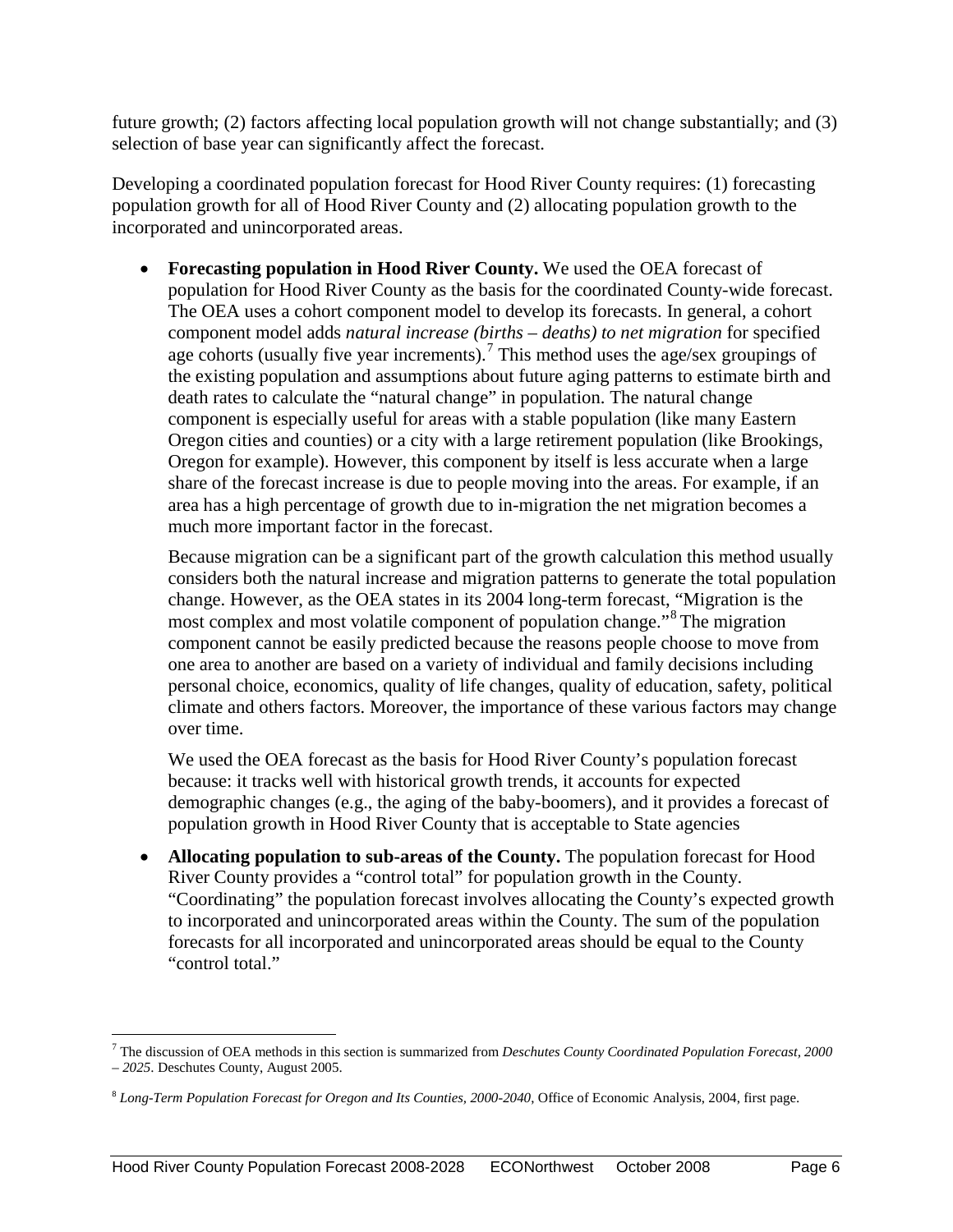We considered several different methods for allocating population to subareas of the County including trend extrapolation methods and a ratio method. We selected the **trend extrapolation** that compounds population growth. This method uses historical trends as the basis to determine future growth. The forecast compounds population growth by assuming that as the population gradually grows, the number of people added each year will also grow.<sup>[9](#page-9-0)</sup> We chose this method because it is  $(1)$  consistent with historical population growth trends, (2) it is a relatively simple approach that builds from historical data and assumptions about future city and County growth policies, and (3) it allows for the assumption that the incorporated communities will grow at different rates from each other and the County.

In summary, ECO selected the trend extrapolation and compounding methodology to allocate population to the incorporated and unincorporated areas of the County because:

- The OEA population forecast provides a forecast of population growth in Hood River County that is acceptable to State agencies;
- It provides the best approximation of historical growth trends in the incorporated cities and unincorporated Hood River County;
- The County has not identified any constraints to population growth (e.g., physical or infrastructure constraints such as inability to provide public services, areas with significant drainage or groundwater issues, etc.);
- It is a simple method that implicitly considers factors that have affected historical population growth;
- It provides a method of modeling annual variations in population growth that have occurred in the past and will continue in the future; and
- Demographers and economists accept the trend extrapolation and compounding method for forecasting population and the State accepts this method for allocating population to the cities based on the OEA population forecast for Hood River County and given that Hood River County is considered a relatively small region.

<span id="page-9-0"></span> <sup>9</sup> Compounding population growth is mathematically similar to compound interest on a bank account. As more population accumulates, the same percent change will result in greater absolute growth over time. For example, if an area has 1,000 people and grows at 3% per year, the first year the area will grow by 30 people (to 1,030 people) and the second year the area will grow by 31 people (to 1,061 people).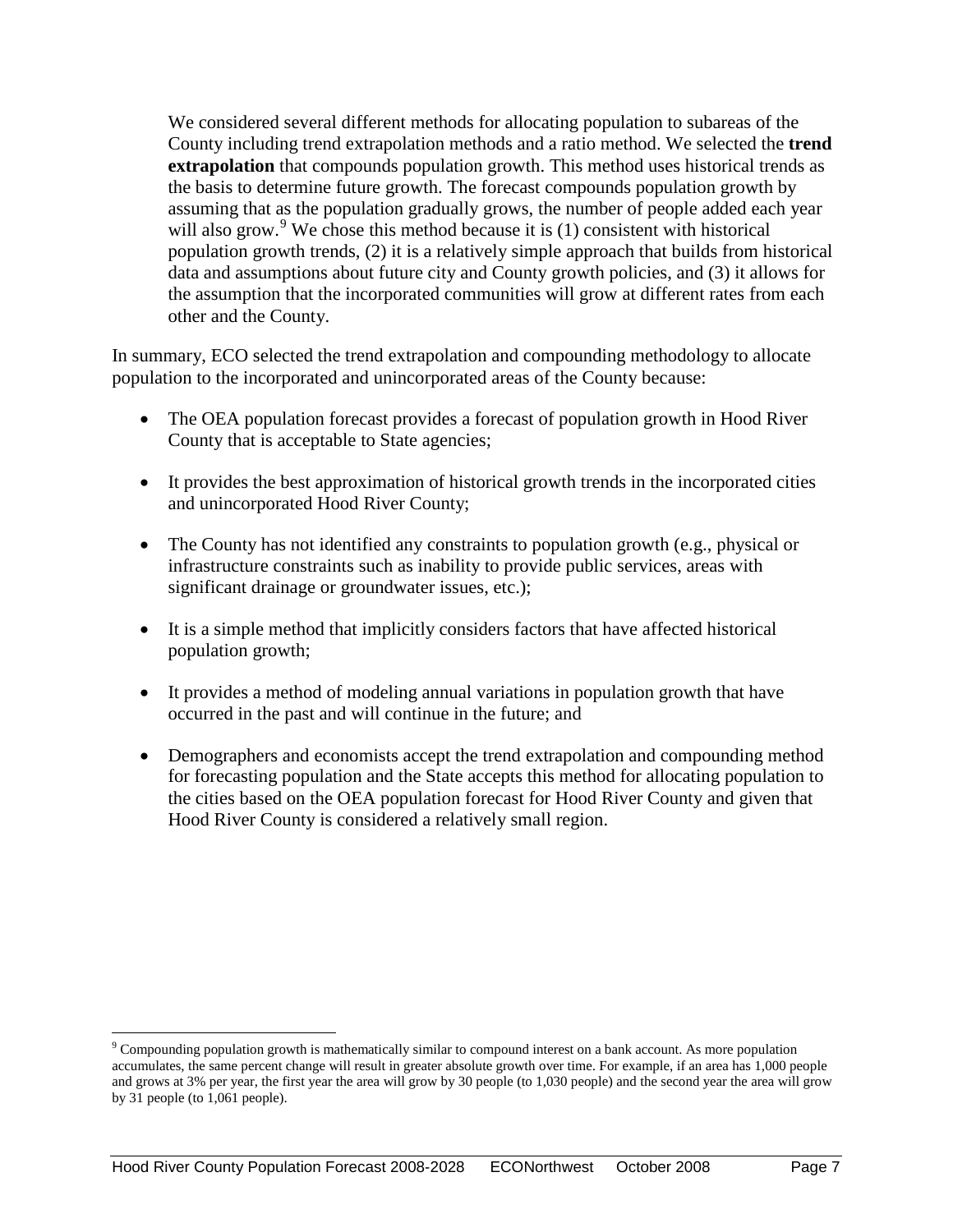# <span id="page-10-0"></span>**III.HOOD RIVER COUNTY POPULATION FORECAST**

This section presents population forecasts for Hood River County. It also presents the factual basis for the forecast and findings in support of the forecast.

# <span id="page-10-1"></span>**HOOD RIVER COUNTY POPULATION FORECAST**

The Hood River County population forecast is inclusive of population growth in the entire County, in incorporated and unincorporated areas within the County. The County forecast provides a "control total" for population growth within the County over the 2008 to 2028 period and additional projections for 2029-2035.

### **OEA Population Forecast**

The OEA prepared the most recent long-term statewide population and employment forecasts in 2004. Despite the fact that statewide planning law requires cities to provide a 20-year supply of buildable land, the forecasts extended to a horizon year of 2040, so local governments must work back to a 2030 forecast. This section presents the OEA forecast for Hood River County and extrapolates the forecast on a year-by-year basis so that the forecast can be more easily used by the County and cities for planning purposes.

Table 2 shows the OEA's population forecast for Oregon and Hood River County from 2000 to 2040. Table 2 shows that Hood River County's actual population in 2000 was 20,500 people. The OEA predicts that Hood River County will grow from 21,998 people in 2010 to 28,404 people in 2030, an increase of more than 6,400 or 29%. This equates to an average annual rate of 1.29%. Over the 2000 to 2040 period, the OEA forecast projects that Hood River County will grow by nearly 12,000 people at an average annual rate of 1.16% per year.

|                            | <b>Hood River</b> |
|----------------------------|-------------------|
| Year                       | County            |
| 2000                       | 20,500            |
| 2005                       | 20,698            |
| 2010                       | 21,998            |
| 2015                       | 23.485            |
| 2020                       | 25,027            |
| 2025                       | 26.667            |
| 2030                       | 28.404            |
| 2035                       | 30,310            |
| 2040                       | 32,498            |
| <b>Change 2010 to 2030</b> |                   |
| Number                     | 6.406             |
| Percent                    | 29%               |
| AAGR                       | 1.29%             |

#### **Table 2. OEA population forecast, Hood River County, 2004**

Source: Office of Economic Analysis (OEA) Note: AAGR is average annual growth rate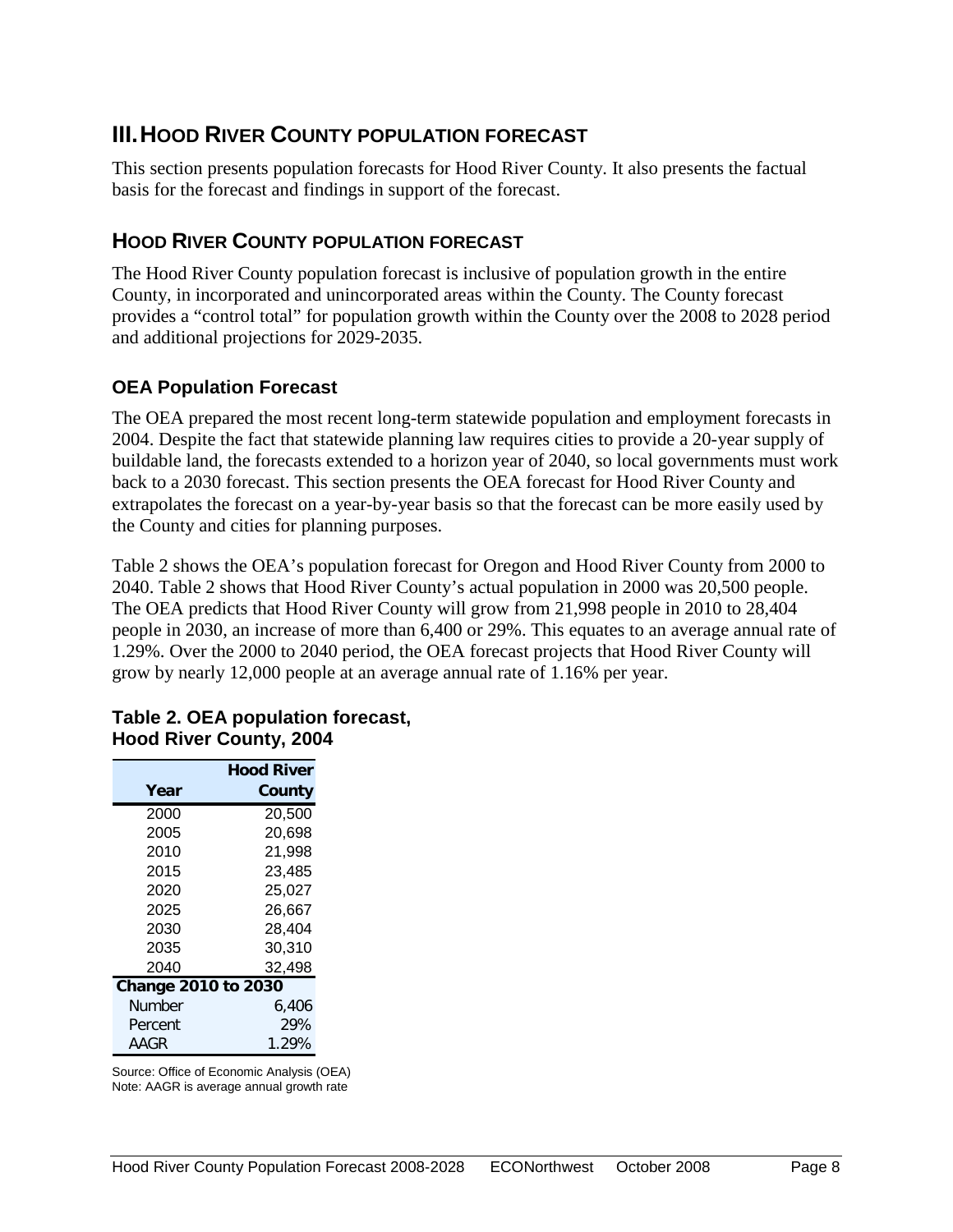Figure 1 shows a comparison of the OEA's average annual growth rates (AAGR) for Oregon and Hood River County by decade over the 2000 to 2040 period. The OEA forecasts that population in Hood River County will grow at about the same rate as Oregon over the 40-year period, about 1.15% average annual growth. The forecast, however, predicts that Hood River County's population will grow a little slower than the State average over the 2000 to 2020 period and slightly faster than the State average over the 2020 to 2040 period.





Source: Office of Economic Analysis (OEA)

# **Annual Hood River County Population Forecast**

ECO recommends that Hood River County adopt the OEA growth rates forecast as the basis for predicting population growth in the County over the 2008 to 2035 period. The basis for this recommendation is:

- **The OEA's forecast reflects recent growth trends.** The OEA's forecast growth rate for the 2000 to 2010 period is 0.7% annual growth, which reflects recent growth trends of about 0.7% average annual growth since 2000.
- **The OEA's forecast for 2010 to 2030 is consistent with long-term growth trends.** The OEA's forecast for the County is about 1.3% average annual growth between 2010 and 2030. This forecast is consistent with County growth trends over the 1980 to 2007 period (about 1.1% annual growth) and growth trends over the 1990 to 2007 period (1.4% annual growth).
- **The OEA's forecast projects Hood River County's population growth in relation to population growth for all of Oregon.** The OEA's forecast is based on expected growth in Oregon as a whole. The OEA forecast accounts for expected demographic shifts in Oregon and Hood River County. Typical concerns that some counties have with the OEA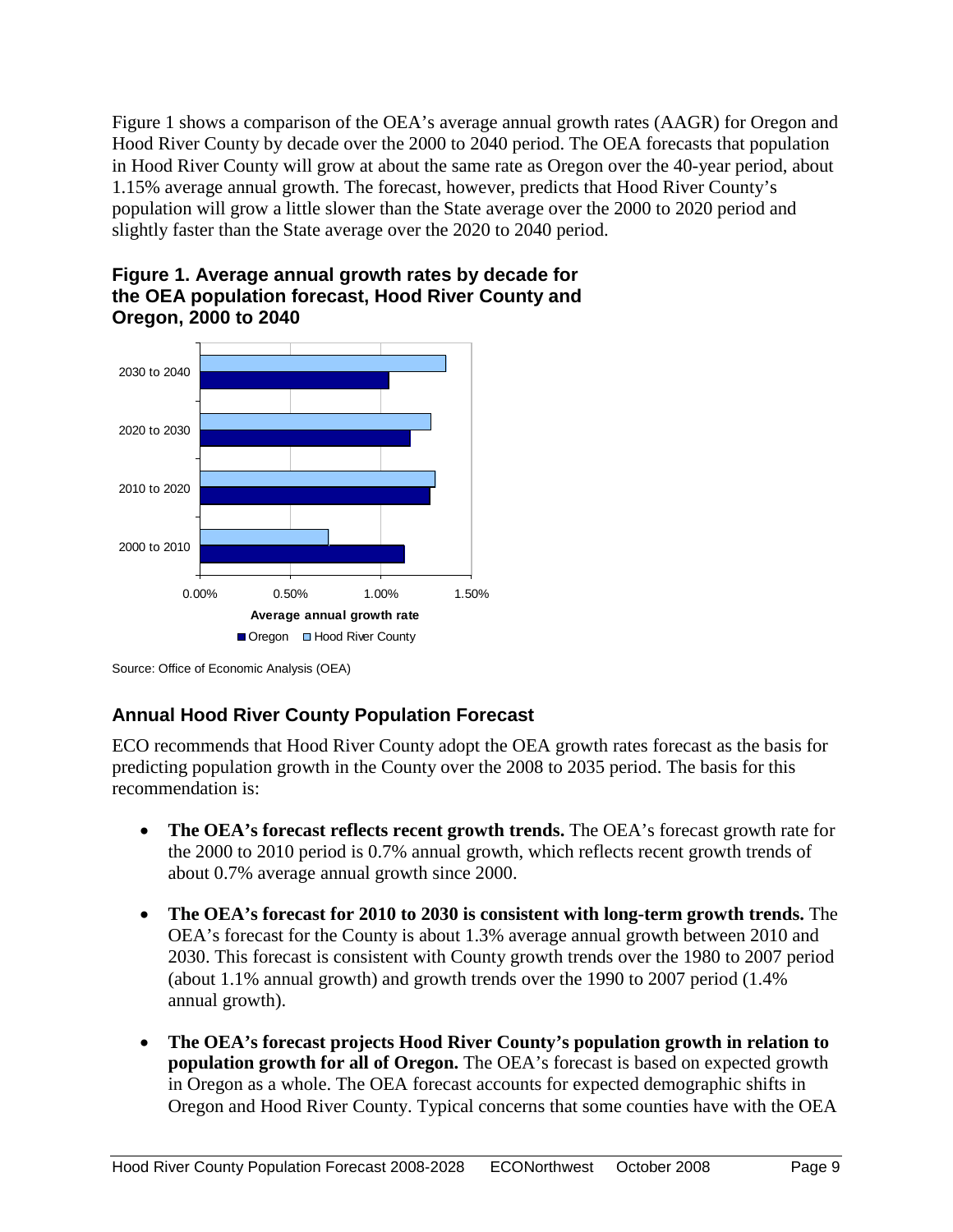forecast are related to underestimations of growth resulting from rapid in-migration. While in-migration is an important component in Hood River County's population growth, the County has not had as much in-migration as some areas in Oregon (such as the Bend and Redmond area).

• **The OEA's forecast is the State forecast.** The OEA population forecast provides a forecast of population growth in Hood River County that is acceptable to State agencies

ECO recommends that Hood River County use the official population estimate for 2007 from the Population Research Center as the basis for Hood River County's population forecast. The population estimates from the Population Research Center is the official State census of population for counties and cities in Oregon, as required by ORS 190.520.

Table 3 shows Hood River County's population forecast for the 2007 to 2035 period, extrapolated on a year-by-year basis, using the growth rates from the OEA forecast.<sup>[10](#page-12-0)</sup> ECO presents an annual population forecast so that the County and the cities have a population forecast number for each year over the 2008 to 2028 period and estimates for several future years, assuming the same average growth rate. This will allow the County and the cities to extrapolate the forecast to a 20-year projection for any period up to 2035.

The forecast in Table 3 shows that Hood River County will grow from 21,469 people in 2008 to 27,696 people by 2028, an increase of 6,227 people or 29% at an average annual growth rate of 1.28%. The population in 2035 would be 30,310 assuming the same growth rates. As noted above, the official adopted forecast covers the period from 2008 to 2028, shown in green shading.

<span id="page-12-0"></span> $10$  The 2007 population estimate of 21,209 people was extrapolated from the OEA forecast based on the 2005 population forecast for the County (20,698) and the OEA growth rate between 2005 and 2010 (1.23%). This number is not equal to the actual population of Hood River County in 2007 (shown in Table 8) because the 2007 population number in Table 3 is an estimate.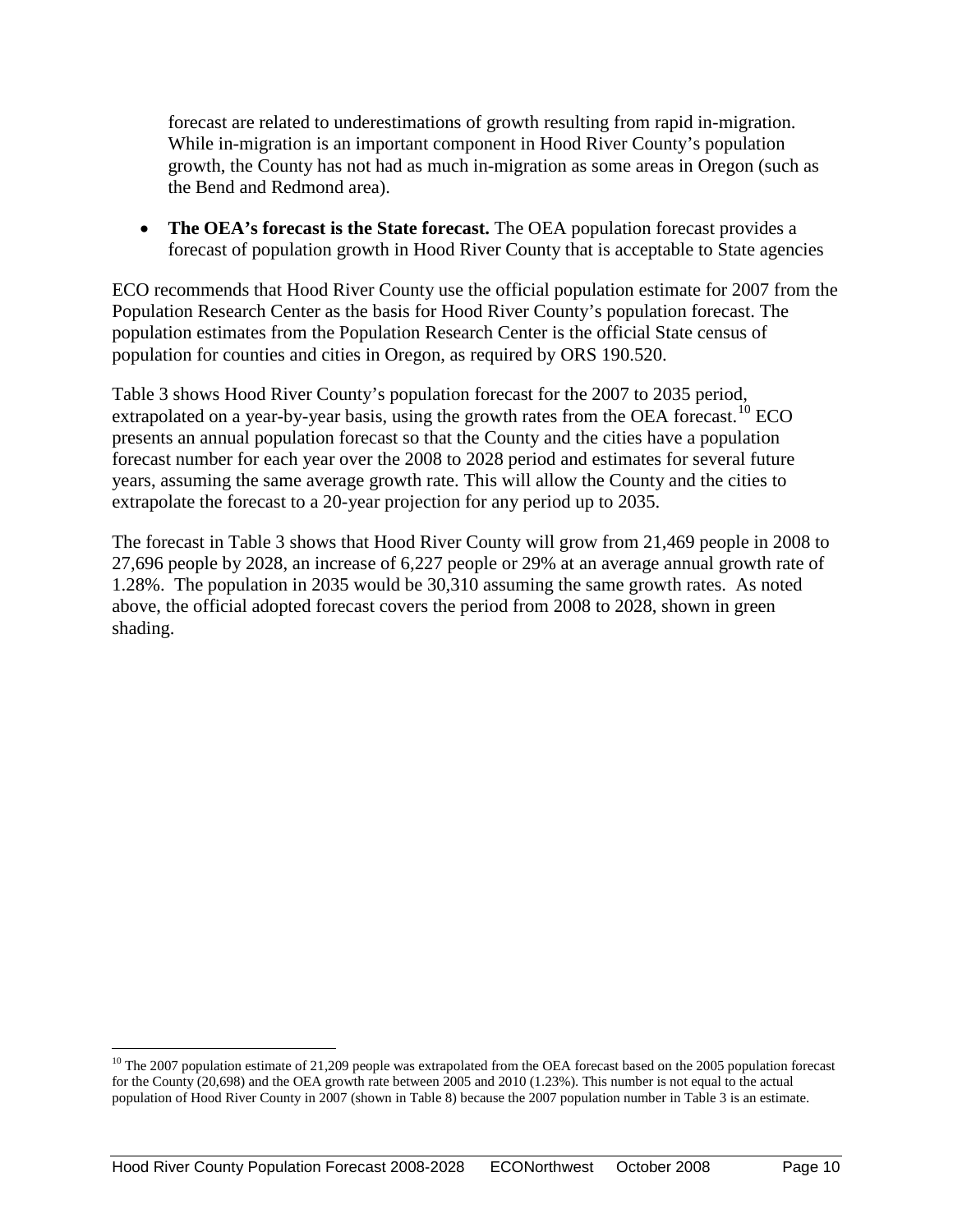|         | <b>Population</b>                       |      | <b>Population</b> |
|---------|-----------------------------------------|------|-------------------|
| Year    | Forecast                                | Year | Forecast          |
| 2007    | 21,209                                  | 2022 | 25,671            |
| 2008    | 21,469                                  | 2023 | 25,998            |
| 2009    | 21,732                                  | 2024 | 26,330            |
| 2010    | 21,998                                  | 2025 | 26,667            |
| 2011    | 22,288                                  | 2026 | 27,005            |
| 2012    | 22,581                                  | 2027 | 27,348            |
| 2013    | 22,879                                  | 2028 | 27,696            |
| 2014    | 23,180                                  | 2029 | 28,048            |
| 2015    | 23,485                                  | 2030 | 28,404            |
| 2016    | 23,786                                  | 2031 | 28,775            |
| 2017    | 24,090                                  | 2032 | 29,151            |
| 2018    | 24,399                                  | 2033 | 29,532            |
| 2019    | 24,711                                  | 2034 | 29,918            |
| 2020    | 25,027                                  | 2035 | 30,310            |
| 2021    | 25,347                                  |      |                   |
|         | Forecast Population Change 2008 to 2028 |      |                   |
| Number  | 6,227                                   |      |                   |
| Percent | 29%                                     |      |                   |
| AAGR    | 1.28%                                   |      |                   |

#### **Table 3. Annual population forecast, Hood River County, 2007 to 2035.**

Source: The 2007 population estimate was extrapolated from the OEA forecast based on the 2005 population forecast for the County (20,698) and the OEA growth rate between 2005 and 2010 (1.23%); Growth rates from the Office of Economic Analysis (OEA); Population extrapolated on a year-by-year basis by ECONorthwest Note: Green shading denotes the official forecast period.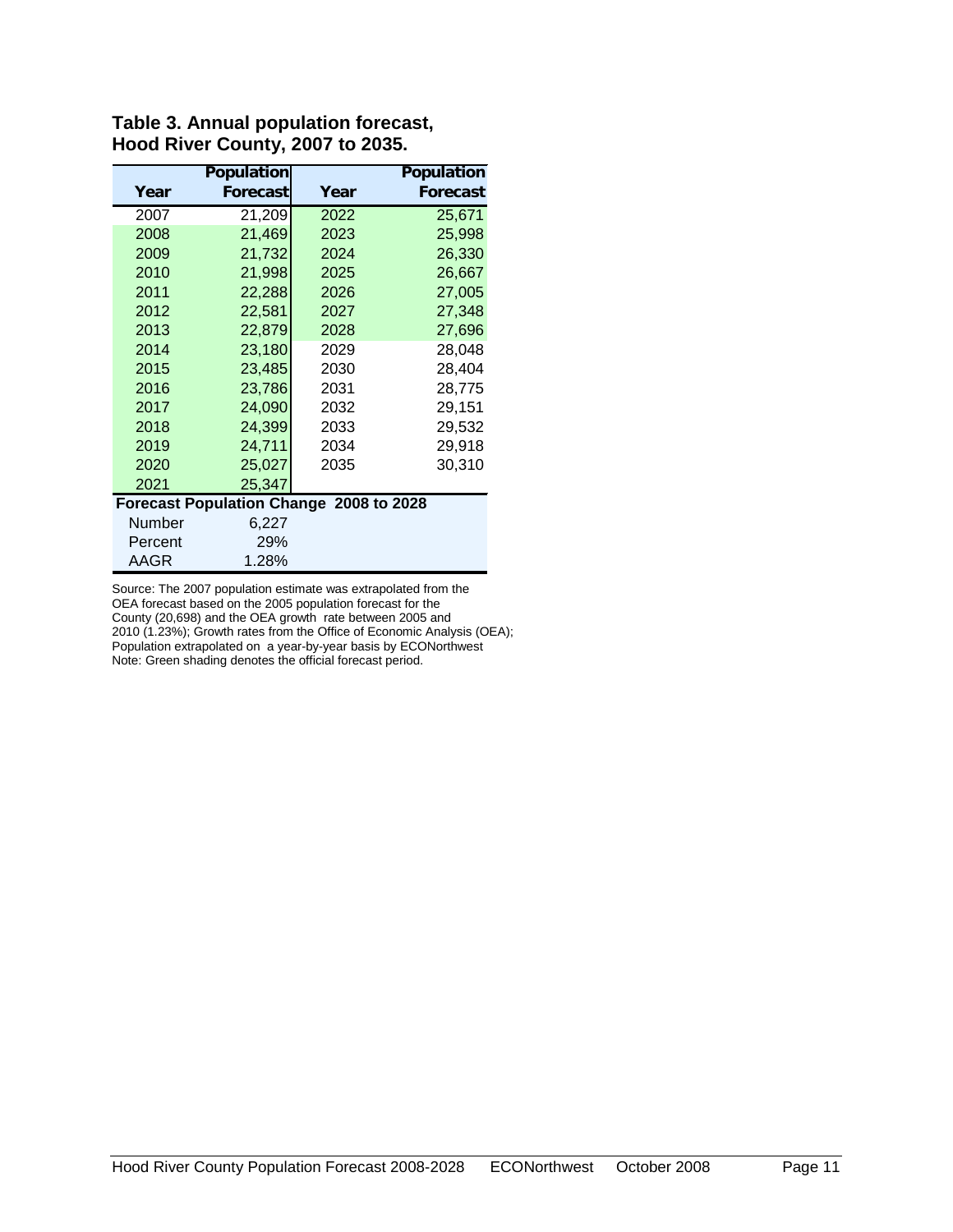# <span id="page-14-0"></span>**FACTUAL BASIS**

This section discusses some of the factors that affect long-term growth in Hood River County. These factors include statewide and regional population trends, population trends in Hood River County, other population forecasts, development trends in Hood River County, and socioeconomic trends in Hood River County. These factors provide a factual basis in support of using the OEA's forecast for population growth in Hood River County.

### **Statewide and regional population trends**

Statewide and regional population trends can affect population growth in Hood River County. The County is growing, in part, as a result of growth in Oregon and in the Portland metropolitan area. The County's high quality of life and proximity to Portland make the County an attractive place. Hood River County will continue to grow as the State and Portland region grow. This section describes different rates of growth and other population trends for Oregon, the Portland metropolitan region, and Hood River County.

Population growth in Oregon tends to follow economic cycles. Oregon's economy is generally more cyclical than the nation's, growing faster than the national economy during expansions and contracting more rapidly than the nation during recessions. This pattern is shown in Table 4, which presents data on population change in the U.S., Oregon, the Portland metropolitan area, Hood River County and its incorporated cities over the 1980 to 2007 period.

Table 4 shows Oregon has grown more rapidly than the U.S. over the 1980 to 2007 period. Oregon's growth lagged behind the U.S. during the 1980s, primarily as a result of the nationwide recession early in the decade. Oregon's population growth regained momentum in 1987, growing at annual rates of 1.4%–2.9% between 1988 and 1996. Population growth for Oregon and its regions slowed in 1997 and remained slow from 2000 to 2005, averaging 1.1% or 1.2% annually, the slowest rate since 1987.

#### Area 1980 1990 2000 2007 Number Percent AAGR U.S. 226,545,805 248,709,873 281,421,906 301,621,157 75,075,352 33% 1.07% Oregon 2,639,915 2,842,321 3,421,399 3,745,455 1,105,540 42% 1.30% Portland metropolitan area 1,050,418 1,174,291 1,444,219 1,593,370 | 542,952 52% 1.56% Hood River County 15,835 16,903 20,411 21,470 5,635 36% 1.13% City of Hood River 4,329 4,632 5,831 6,710 2,381 55% 1.64% Population **Change 1980 to 2007**

Cascade Locks 838 930 1,115 1,075 237 28% 0.93%

#### **Table 4. Population in the U.S., Oregon, Portland Metropolitan Area, Hood River County, and Cities in Hood River County, 1980 to 2007**

Source: U.S. Census and Population Research Center at Portland State University.

Note: The 2007 population estimate for Hood River County is different in this table than in Table 3 because Table 4 presents population estimates from the Census and PSU, while Table 3 presents the OEA's forecast for growth.

Growth in the Portland metropolitan area will impact Hood River County because the County is located to the east of the Portland metropolitan area by about 60 miles. The Portland metropolitan area accounted for about 43% of the State's population in 2007 and accounted for 49% of the State's growth during the period, growing at a rate of 1.56% annually. In comparison,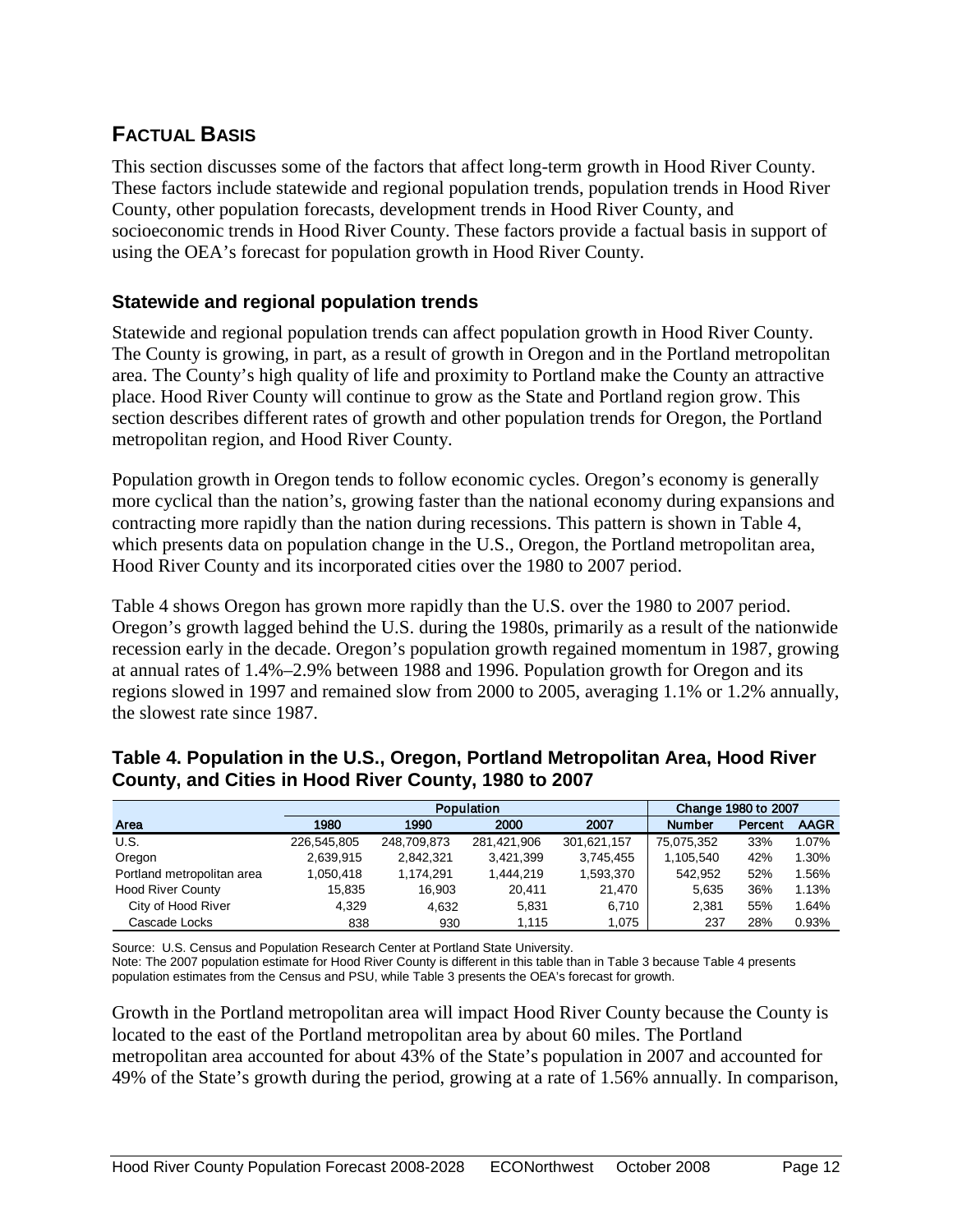Hood River County accounted for less than 1% of the State's population in 2007 and less than 1% of State growth over the 27-year period.

Population growth for the entire State is also related to economic conditions in other states most notably, in California. During downturns in California's economy, people leave the state for opportunities in Oregon and elsewhere. As California's economy recovers, the population exodus tapers off. Such interstate migration is a major source of population change.

The Oregon Department of Motor Vehicles collects data on out-of-state driver licenses surrendered by applicants for Oregon licenses. These data provide an indicator of the source of Oregon's in-migration. During the period 1999-2005, over 30% of surrendered licenses were from California and approximately 17% were from Washington. All other states each accounted for less than 5% of the surrendered licenses.<sup>[11](#page-15-0)</sup> The DMV also collects data on Oregon driver licenses surrendered in other states. These data indicate that Washington and California are the top destinations for Oregon's out-migrants.<sup>[12](#page-15-1)</sup>

According to a U.S. Census study, Oregon had net interstate in-migration (more people moved *to*  Oregon than moved *from* Oregon) during the period 1990-2004.[13](#page-15-2) Oregon had an annual average population growth of 26,290 more in-migrants than out-migrants during the period 1990-2000. The annual average growth dropped to  $12,880$  during the period  $2000-2004$ .

According to official State population estimates from the Population Research Center about 70% of Oregon's population growth during the 1990 to 2007 period, more than 633,000 people, was the result of in-migration. Over the same period, about 65% of Hood River County's population growth, nearly 3,000 people, was the result of in-migration. It is reasonable to assume that inmigration will continue to play an important part in population growth in Hood River County.

### **Other population forecasts for Hood River County**

A number of agencies have forecast population growth in Hood River County over the last decade. Two of the most recent forecasts that are relevant to land-use planning are the County's 1997 adopted population forecast from the Comprehensive Plan and a 2004 enrollment forecast developed for Hood River School District.

Hood River County adopted a population forecast in 1997. Table 5 shows the range of population forecasts that the County considered adopting in 1997. The County chose the PSU Rates, the mid-range projection, as the County forecast. This forecast predicted that Hood River

<span id="page-15-0"></span><sup>&</sup>lt;sup>11</sup> See Oregon Department of Motor Vehicles, "Driver Issuance Statistics," http://www.oregon.gov/ODOT/DMV/news/driver\_stats.shtml, accessed May 25, 2006.

<span id="page-15-1"></span><sup>12</sup> For a discussion of the DMV data, *see* Ayre, A, 2004, *People Moved to Oregon Despite Recession*, Oregon Employment Department, July.

<span id="page-15-2"></span><sup>&</sup>lt;sup>13</sup> Marc J. Perry, 2006, *Domestic Net Migration in the United States: 2000 to 2004*, Washington, DC, Current Population Reports, P25-1135, U.S. Census Bureau.

<span id="page-15-3"></span><sup>14</sup> In contrast, California had net interstate *out-migration* over the same period. During 1990-2000, California had an annual average of 220,871 more out-migrants than in-migrants. The net outmigration slowed to 99,039 per year during 2000-2004.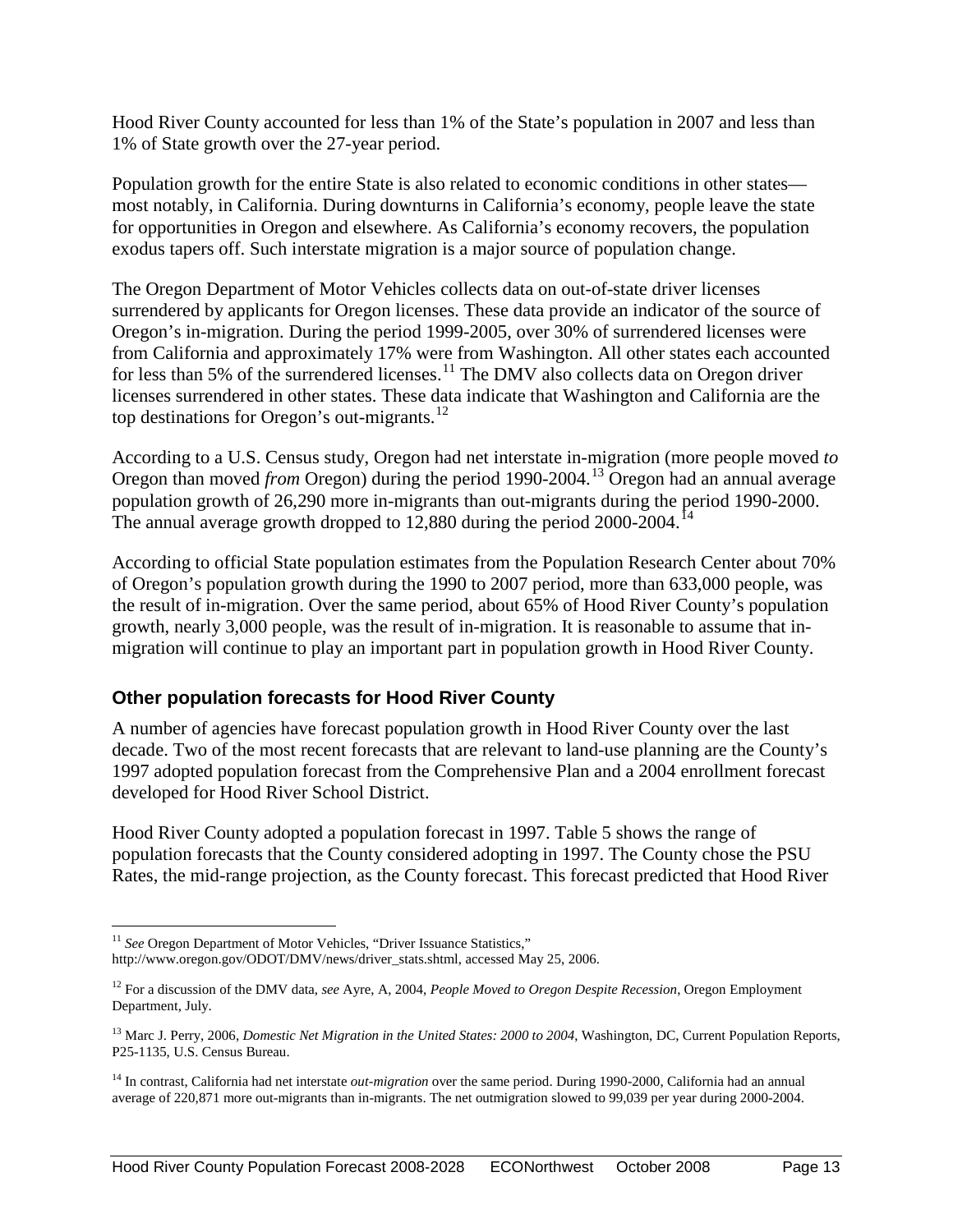County would grow by about 5,000 people between 1995 and 2015, at an average annual rate of 1.2%.

| Year    | <b>Low Rate</b><br>(0.67%<br>Annually) | <b>PSU Rates</b><br>$(1.2 - 1.3%)$<br>Annually) | <b>High Rate</b><br>(2.07%<br>Annually) |
|---------|----------------------------------------|-------------------------------------------------|-----------------------------------------|
| 1995    | 18,700                                 | 18,700                                          | 18,700                                  |
| 2000    | 19,151                                 | 19,859                                          | 20,736                                  |
| 2005    | 19,800                                 | 21,110                                          | 22,893                                  |
| 2010    | 20,471                                 | 22,377                                          | 25,274                                  |
| 2015    | 21,165                                 | 23,742                                          | 27,902                                  |
|         | <b>Change 1995 to 2015</b>             |                                                 |                                         |
| Number  | 2,465                                  | 5,042                                           | 9.202                                   |
| Percent | 13%                                    | 27%                                             | 49%                                     |
| AAGR    | 0.6%                                   | 1.2%                                            | 2.0%                                    |

#### **Table 5. Hood River County's 1997 Population Forecast**

Source: Hood River County Comprehensive Plan, 1997

Actual population growth in Hood River County for the 1995 to 2005 period was consistent with the preferred mid-range projection (1.2% average annual growth) from the 1997 adopted forecast. Based on official State population estimates from the Population Research Center at Portland State University, the County actually grew by 2,290 people between 1995 and 2005, at an average annual rate of 1.2%.

The Hood River County School District, which serves all of Hood River County, commissioned a school enrollment study from the Population Research Center at Portland State University in 2005. Table 6 shows the three population growth scenarios forecast by the study. The growth scenarios range from average annual growth of 1.3% to 2.3% between 2005 and 2015, resulting in District-wide growth of more than 3,100 people to more than 5,700 people. The study identifies the "Medium" growth scenario as the most probable growth scenario, which forecasts annual growth that is 0.5% faster than the OEA forecast.

#### **Table 6. Population forecast, Hood River County School District, 2000 to 2015**

| Year                |                  | <b>Low Medium</b> | <b>High</b> |
|---------------------|------------------|-------------------|-------------|
| 2000                | 20,117           | 20,117            | 20,117      |
| 2005                | 22,098           | 22,235            | 22,325      |
| 2010                | 23,728           | 24,390            | 25,067      |
| 2015                | 26,537<br>25,238 |                   | 28,036      |
| Change 2005 to 2015 |                  |                   |             |
| Number              | 3,140            | 4,302             | 5,711       |
| Percent             | 14%              | 19%               | 26%         |
| <b>AAGR</b>         | 1.3%             | 1.8%              | 2.3%        |

Source: Population Research Center at Portland State University "Hood River County School District School Enrollment Forecast, 2004 to 2015," May 2, 2005; calculations by ECONorthwest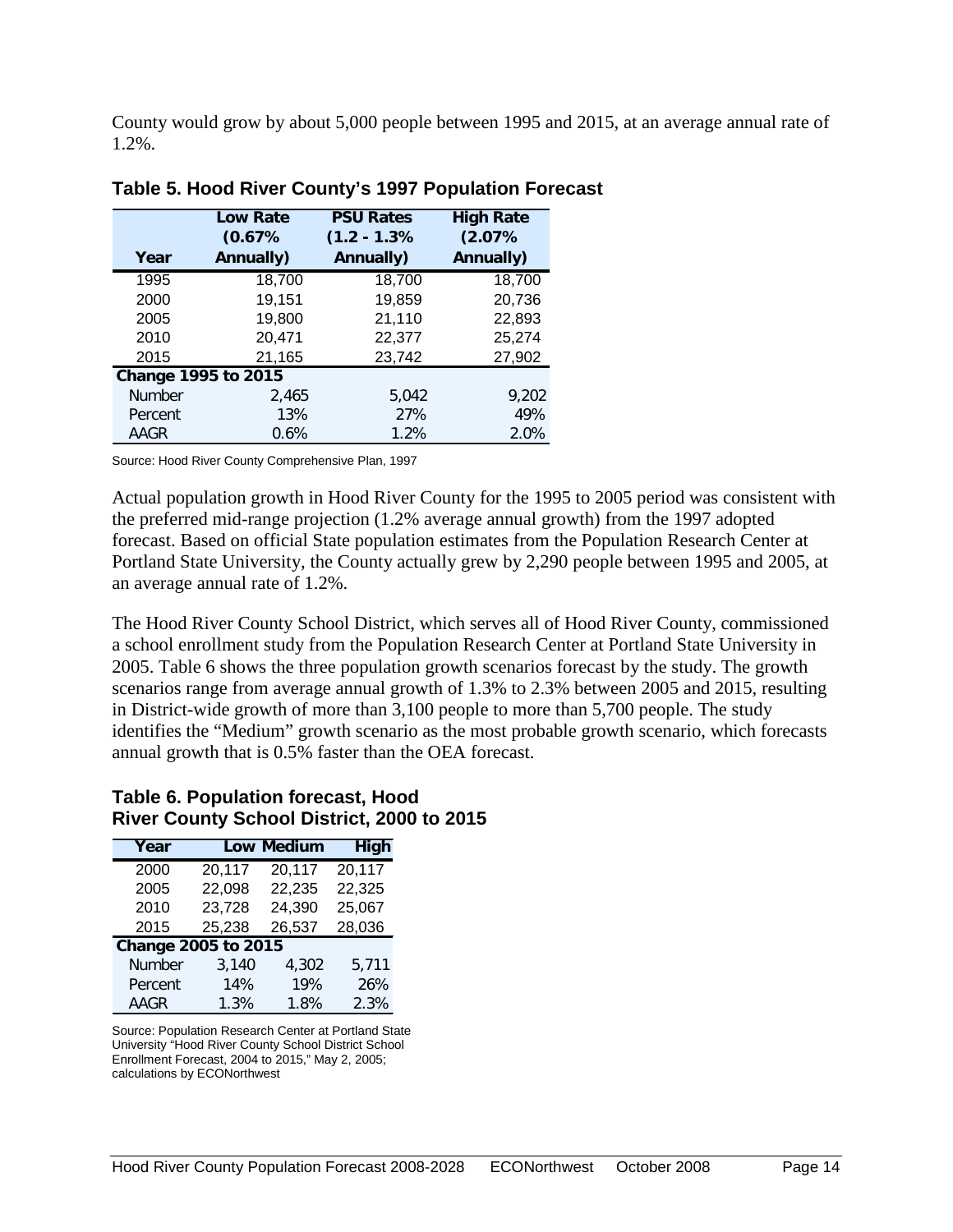The point of comparing and describing these different forecasts is not to attempt to reconcile them or use them directly to develop this new coordinated forecast. Rather they are described here to identify the range of previous forecasts used and generally assess how accurately they have reflected previous or current conditions.

These forecasts project similar amounts of growth in Hood River County. The growth rates used to develop these forecasts range from a low of 0.6% average annual growth from the County's 1997 forecast to a high of 2.3% average annual growth from the School Districts 2004 forecast. The range of growth rates used in these forecasts is generally compatible with the growth rate assumption used by the OEA forecast (1.3% average annual growth). The preferred growth rate from 1997 Comprehensive Plan forecast (1.2% average annual growth) was slightly lower (0.1%) than the OEA growth rate. The preferred growth rate from the 2004 School District's enrollment forecast (1.8% average annual growth) was higher (0.5%) than the OEA growth rate.

### **Hood River County population trends, 1980 to 2007**

Historic population growth rates show population growth trends that provide a basis for projecting future growth in Hood River County. This section presents population trends for all of Hood River County (inclusive of unincorporated and incorporated areas) from 1980 to 2007.

Tables 7 and 8 summarize historical population trends for Hood River County for the period between 1980 and 2007. The County's rate of growth varied over the 27-year period, ranging from small decreases in population, mostly during the 1980's, to annual increases of nearly 3%. The County's population grew by 5,635 over the 27-year period, an increase of 36% at an average annual rate of 1.13%. Like the State, the County grew slowly in the 1980's (0.65% annual growth) and faster in the 1990's (1.9% annual growth). The County's population growth rate has slowed since 2000, averaging 0.73% annual growth.

|               |             | <b>Population Percent</b> |        |  |  |  |
|---------------|-------------|---------------------------|--------|--|--|--|
| <b>Period</b> | <b>AAGR</b> | Change                    | Change |  |  |  |
| 1980-2007     | 1.13%       | 5,635                     | 36%    |  |  |  |
| 1990-2007     | 1.42%       | 4,567                     | 27%    |  |  |  |
| 1980-1990     | 0.65%       | 1,068                     | 7%     |  |  |  |
| 1990-2000     | 1.90%       | 3,508                     | 21%    |  |  |  |
| 2000-2007     | 0.73%       | 1,059                     | 5%     |  |  |  |

#### **Table 7. Historic Growth Rates, Hood River County, 1980 to 2007**

Source: U.S. Census and Population Research Center at Portland State University; calculations by ECONorthwest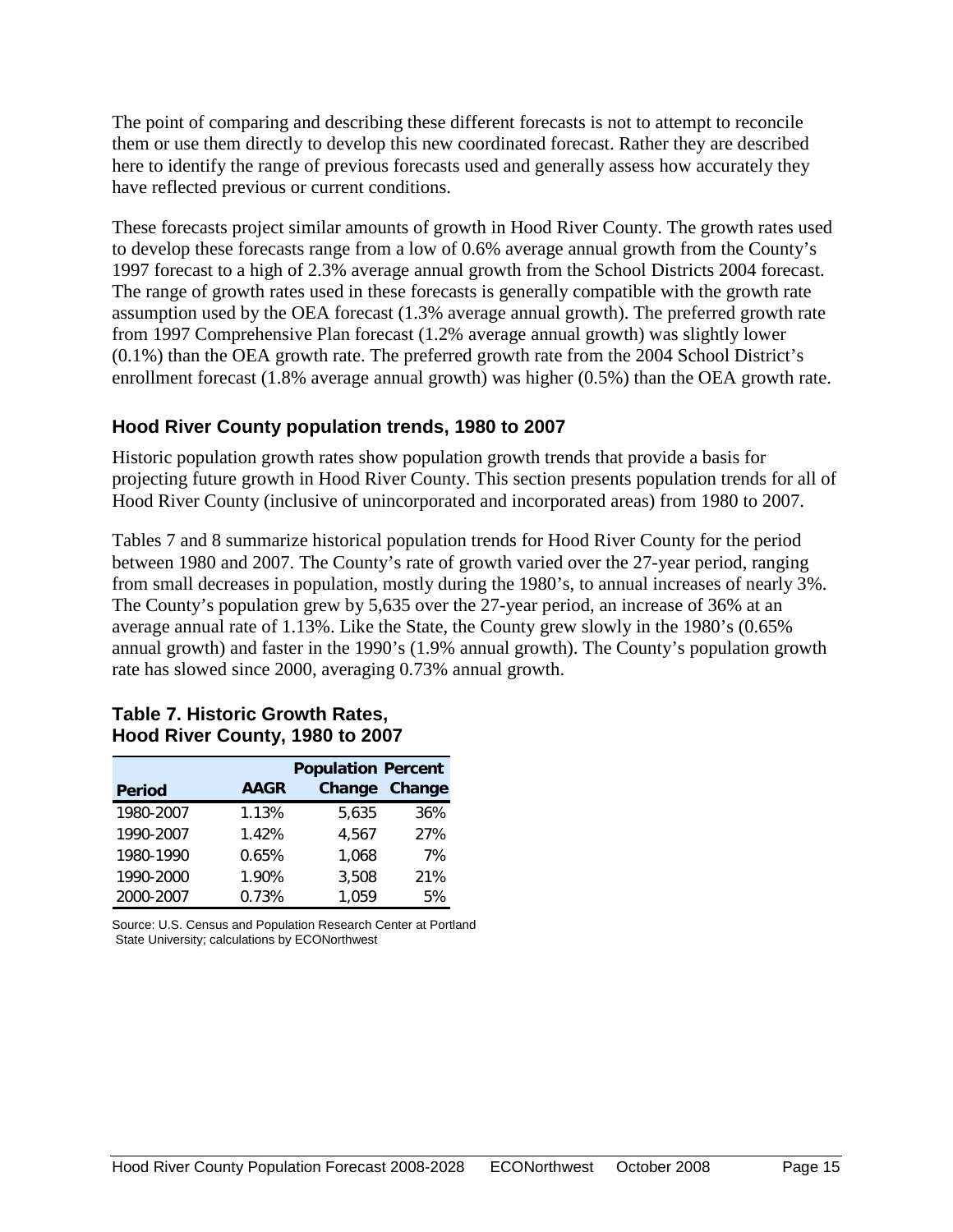#### **Table 8. Historic Population Change, Hood River County, 1980 to 2007**

|      |                   | Annual            |
|------|-------------------|-------------------|
| Year | <b>Population</b> | Percent<br>Change |
| 1980 | 15,835            |                   |
| 1981 | 15,725            | $-0.7%$           |
| 1982 | 15,870            | 0.9%              |
| 1983 | 16,200            | 2.1%              |
| 1984 | 16,400            | 1.2%              |
| 1985 | 16,350            | $-0.3%$           |
| 1986 | 16,200            | $-0.9%$           |
| 1987 | 16,500            | 1.9%              |
| 1988 | 16,500            | 0.0%              |
| 1989 | 17,000            | 3.0%              |
| 1990 | 16,903            | $-0.6%$           |
| 1991 | 17,010            | 0.6%              |
| 1992 | 17,480            | 2.8%              |
| 1993 | 17,950            | 2.7%              |
| 1994 | 18,380            | 2.4%              |
| 1995 | 18,890            | 2.8%              |
| 1996 | 19,310            | 2.2%              |
| 1997 | 19,490            | $0.9\%$           |
| 1998 | 19,880            | 2.0%              |
| 1999 | 20,240            | 1.8%              |
| 2000 | 20,411            | 0.8%              |
| 2001 | 20,600            | 0.9%              |
| 2002 | 20,450            | $-0.7%$           |
| 2003 | 20,500            | 0.2%              |
| 2004 | 21,050            | 2.7%              |
| 2005 | 21,180            | 0.6%              |
| 2006 | 21,335            | 0.7%              |
| 2007 | 21,470            | 0.6%              |

Source: U.S. Census and Population Research

Center at Portland State University; calculations by ECONorthwest Note: The 2007 population estimate for Hood River County is different in this table than in Table 3 because Table 8 presents population estimates from the Census and PSU, while Table 3 presents the OEA's forecast for growth.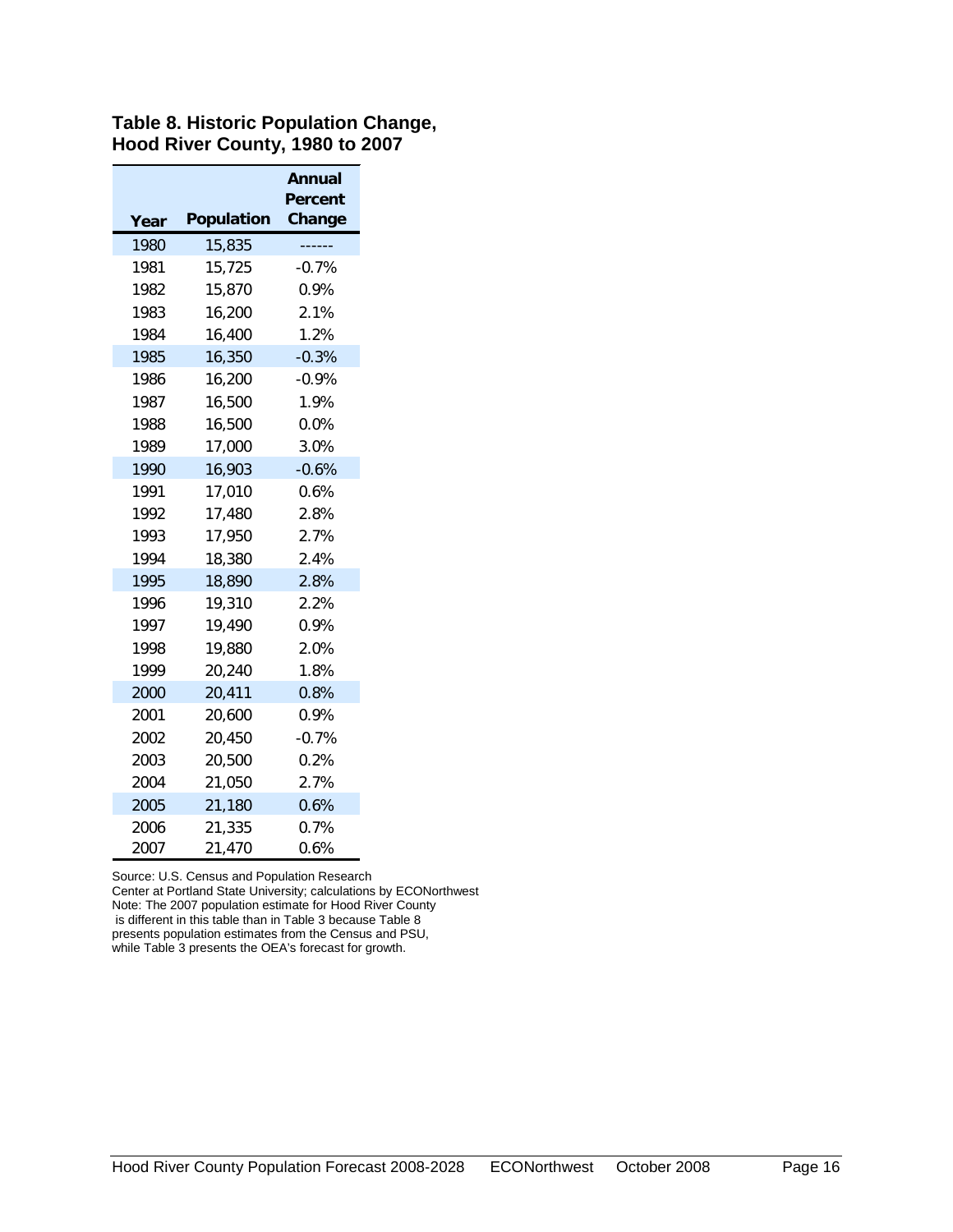#### **Development trends**

Housing development trends provide additional information about growth and the rates of growth in an area. Housing generally grows as population grows. The exception is areas with a substantial number of homes used for vacation or secondary homes, where housing growth rates may be faster than population growth rates. This section includes information about housing development in Hood River County over the 2000 to 2008 period.

Table 9 shows the change in housing type and tenure in Hood River County. In 2000, the majority of the County's housing was single-family (84%) and about two-thirds of dwelling units were owner occupied. Between 2000 and 2008, the County added 675 dwellings, an increase in the County's housing stock of 9%. Nearly three-quarters of new dwellings were single-family units. The share of multifamily housing in the County increased over the eight-year period from 16% to 17% of all dwellings. Homeownership rates decreased by about 1%, from 65% in 2000 to 64% in 2008, possibly as a result of the increase in the share of multifamily housing.

|                        | 2000          |                 | 2008          |                 | <b>Change 2000 to 2008</b> |          |  |
|------------------------|---------------|-----------------|---------------|-----------------|----------------------------|----------|--|
|                        | <b>Number</b> | <b>Percentl</b> | <b>Number</b> | <b>Percentl</b> | <b>Number</b>              | % Change |  |
| <b>Housing Units</b>   |               |                 |               |                 |                            |          |  |
| Single-Family          | 6,584         | 84%             | 7,075         | 83%             | 491                        | 7%       |  |
| Multifamily            | 1,234         | 16%             | 1,418         | 17%             | 184                        | 15%      |  |
| Total                  | 7,818         | 100%            | 8,493         | 100%            | 675                        | 9%       |  |
| Tenure                 |               |                 |               |                 |                            |          |  |
| <b>Owner Occupied</b>  | 4,703         | 65%             | 4,896         | 64%             | 193                        | 4%       |  |
| <b>Renter Occupied</b> | 2,545         | 35%             | 2,704         | 36%             | 159                        | 6%       |  |
| Total                  | 7.248         | 100%            | 7,600         | 100%            | 352                        | 5%       |  |

#### **Table 9. Housing by type and tenure, Hood River County, 2000 and 2008**

Source: U.S. Census 2000 and Claritas 2008; calculations by ECONorthwest

Note: Caritas provides custom demographic and market reports for current years. Claritas provides estimates of housing and demographic data based on widely accepted forecasting models.

Table 10 shows occupancy, vacancy, and reason for vacancy in Hood River County in 2000. Table 10 shows that vacancies in Hood River County were about 7% in 2000. The most common reason for vacancies was for seasonal or recreational use and dwelling unit sale.

#### **Table 10. Occupancy, vacancy, and reason for vacancy, Hood River County, 2000**

|                             | <b>Number</b> | <b>Percent</b> |
|-----------------------------|---------------|----------------|
| Occupied                    | 7,248         | 93%            |
| Vacant                      | 570           | 7%             |
| For rent                    | 60            | 1%             |
| For sale only               | 142           | 2%             |
| For seasonal, recreational, |               |                |
| or occasional use           | 290           | 4%             |
| Other vacant                | 78            | 1%             |

Source: U.S. Census 2000; calculations by ECONorthwest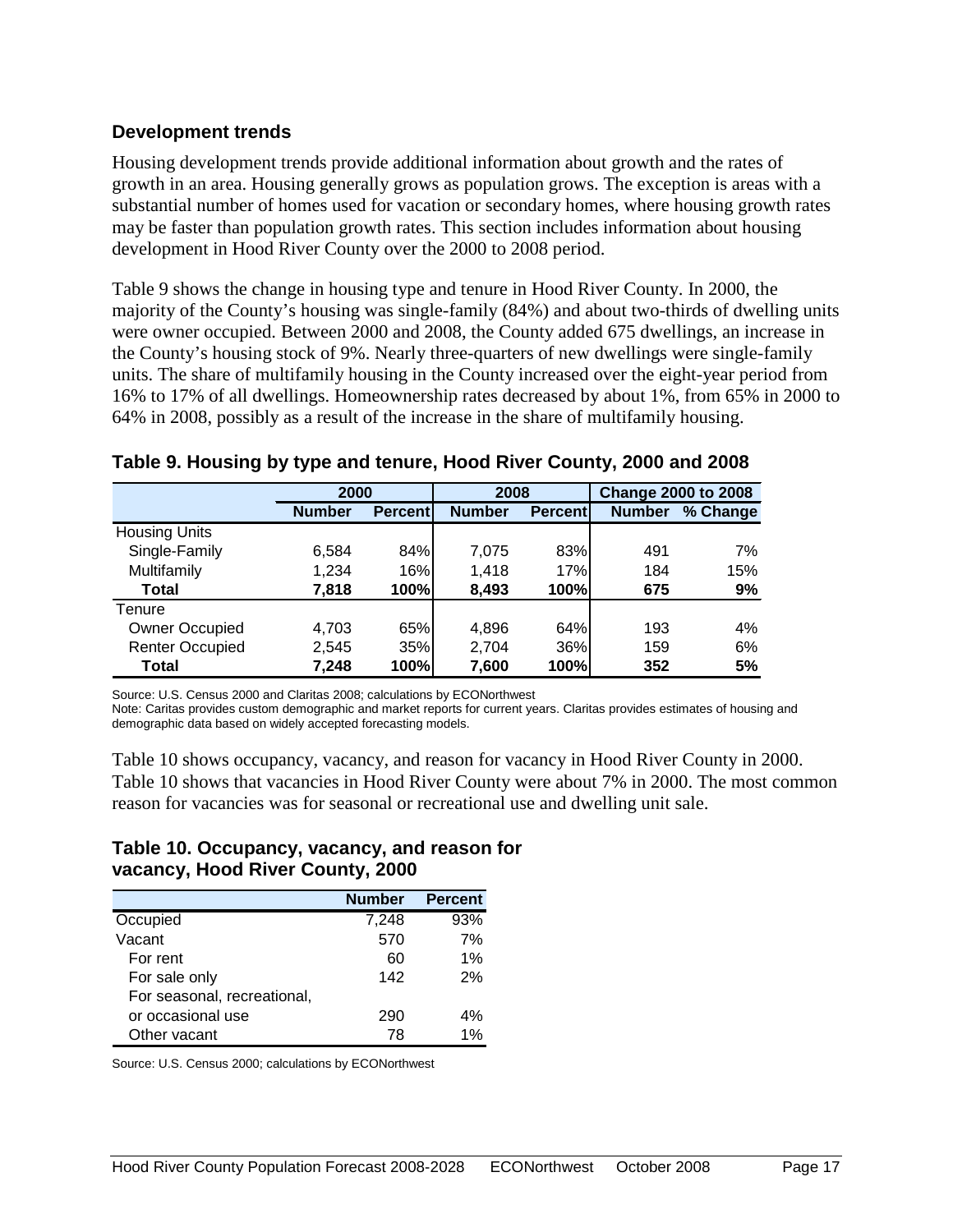Table 11 shows residential building permits (for single-family and multifamily dwellings) issued by Hood River County for the 2004 to 2007 period. The permits shown in Table 11 are for unincorporated Hood River County outside the cities of Hood River and Cascade Locks. More than 400 permits were issued in the County, at an average of 104 permits per year. The number of permits issued peaked in 2006. Over the 2004 to 2007 period, about three-quarters of the permits issued were for single-family and multifamily units, with fewer than one-quarter of permits issued for manufactured dwellings.

#### **Table 11. Residential building permits issued, unincorporated Hood River County and Cascade Locks, 2004 to 2007**

|               | Single-family and<br><b>Multifamily Permits</b> |                | <b>Manufactured</b><br><b>Permits</b> |                | <b>Total Permits</b> |                |
|---------------|-------------------------------------------------|----------------|---------------------------------------|----------------|----------------------|----------------|
| Year          | <b>Number</b>                                   | <b>Percent</b> | <b>Number</b>                         | <b>Percent</b> | <b>Number</b>        | <b>Percent</b> |
| 2004          | 73                                              | 23%            | 33                                    | 34%            | 106                  | 26%            |
| 2005          | 69                                              | 22%            | 26                                    | 27%            | 95                   | 23%            |
| 2006          | 98                                              | 31%            | 17                                    | 18%            | 115                  | 28%            |
| 2007          | 78                                              | 25%            | 20                                    | 21%            | 98                   | 24%            |
| <b>Total</b>  | 318                                             |                | 96                                    |                | 414                  |                |
| Average 04-07 | 80                                              |                | 24                                    |                | 104                  |                |

Source: U.S. Census building permit database; calculations by ECONorthwest

The development data presented in this section shows that housing development since 2000 has occurred at a faster rate than population growth since 2000. Since 2000, housing has grown by about 1% annually (based on data in Table 9) and population has grown at 0.7% annually (based on data in Table 8). The most likely explanation for the greater growth in housing than population is that some housing was built for the secondary or vacation market, including those occupied only in the summer months.

# **Socioeconomic trends**

This section reviews historical socioeconomic trends in Hood River County, inclusive of all residents in Hood River County. Socioeconomic trends provide a broader context for growth; factors such as age, income, migration and other trends show how communities have grown and shape future growth. To provide context, we compare Hood River County with Oregon. Characteristics such as age and race are indicators of how population has grown in the past and provide insight into factors that may affect future growth.

Figure 2 compares age in Hood River County and Oregon for 2008. Hood River County's population had an age distribution that is similar to the State average. The County had a larger share (30%) of population under 21 years old than the State average (27%) and a smaller share (30%) between 21 and 44 years than the State average (33%).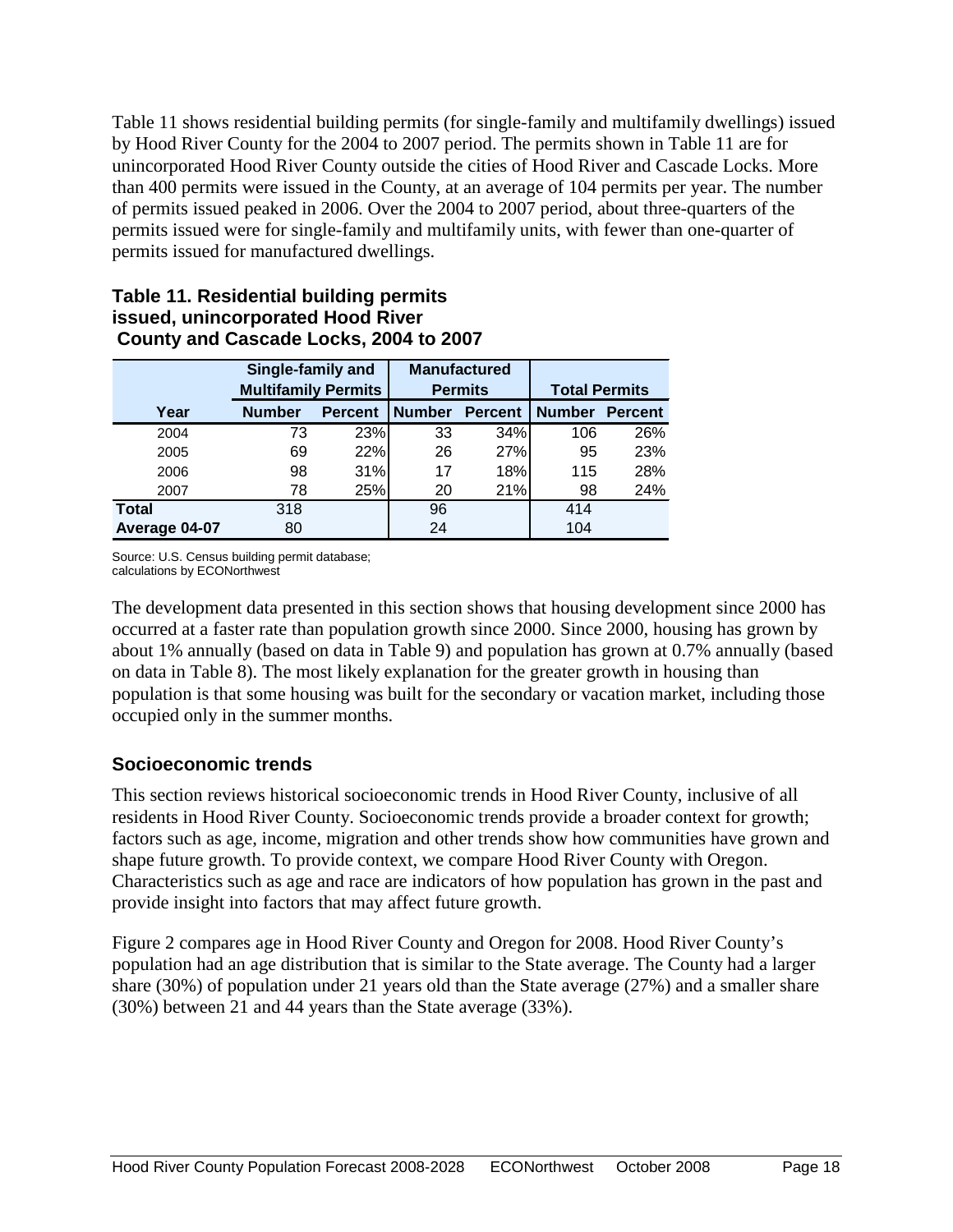

#### **Figure 2. Age distribution, Hood River County and Oregon, 2008**

Source: Claritas, 2008

From 1990 to 2008 Hood River County experienced changes in the age structure of its residents. Table 12 shows population by age for Hood River County for 1990 and 2008, based on data from the U.S. Census and Claritas.<sup>[15](#page-21-0)</sup> While the County experienced an increase in population for every age group, the only group to increase its relative share of the population was the 45 to 64 group, which grew by about 2,800 people or 89%. The second fastest growing group was age 20 and under, which grew by nearly 1,300 people or 25%. The slowest growing age groups were people over 65 years, which increased by about 360 people or 15% and people 21 to 44 years, which grew by 402 people or 6%. Compared to State averages, Hood River County had more growth in people under 20 and less growth in people 21 to 44 and 64 and over.

<span id="page-21-0"></span><sup>&</sup>lt;sup>15</sup> Claritas provides custom demographic and market reports for current years. Claritas provides estimates of housing and demographic data based on widely accepted forecasting models.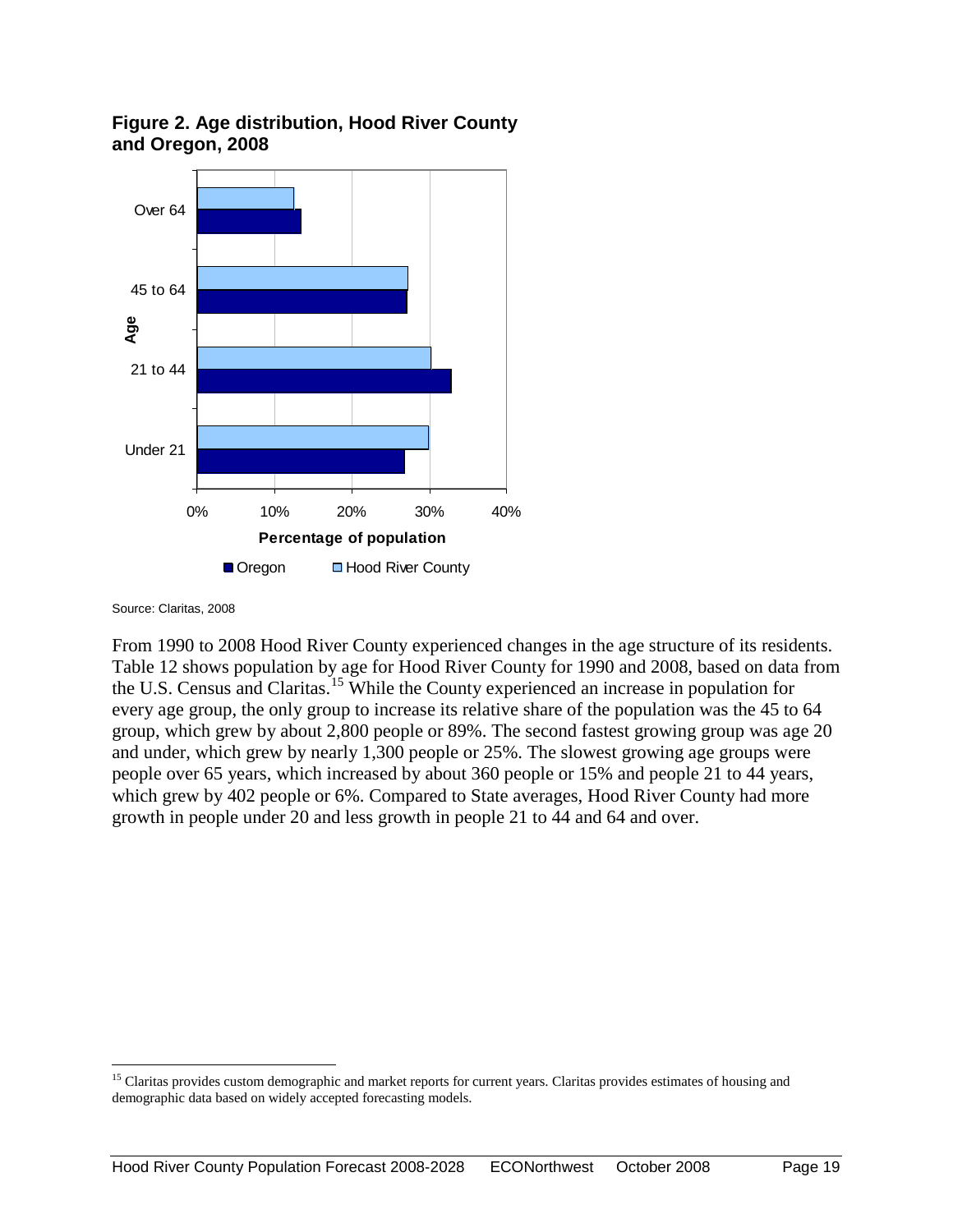|                  | 1990          |                | 2008          |                | Change        |                |              |
|------------------|---------------|----------------|---------------|----------------|---------------|----------------|--------------|
| <b>Age Group</b> | <b>Number</b> | <b>Percent</b> | <b>Number</b> | <b>Percent</b> | <b>Number</b> | <b>Percent</b> | <b>Share</b> |
| 20 and under     | 5,208         | 31%            | 6.507         | 30%            | 1.299         | 25%            | $-1\%$       |
| 21 to 44         | 6,192         | 37%            | 6,594         | 30%            | 402           | 6%             | $-6\%$       |
| 45 to 64         | 3,138         | 19%            | 5,941         | 27%            | 2,803         | 89%            | 9%           |
| 65 and over      | 2.365         | 14%            | 2,728         | 13%            | 363           | 15%            | $-1\%$       |
| <b>Total</b>     | 16,903        | $100\%$        | 21,770        | 100%           | 4,867         | 29%            | $0\%$        |

**Table 12. Population by Age, Hood River County, 1990 and 2008**

Source: U.S. Census, 1990 and Claritas 2008

Note: The population in Hood River County in 2008 is an unofficial estimate, developed by Claritas. This estimate is different than the OEA forecast presented in Table 3.

Note: The population change shown in Table 12 for Hood River County (4,867 people) is for the 1990 to 2008 period. The population change shown in Tables 6 and 7 include the 1990 to 2007 period and are different than the data in Table 12.

The data show the following age trends:

- The largest growing age group in Hood River County and its incorporated cities was people aged 45 to 64, the baby boomers. This trend follows State and national trends.
- Hood River County had proportionately larger growth in children (under 20 years old) and less growth in people 65 years and older. The data suggest that Hood River County is attracting families with children.
- Hood River County has attracted fewer college age people and younger adults (21 to 44 years old), compared to State averages.
- Hood River County is attracting retired people (65 years and older) at a lower rate than the State average.

Figure 3 shows the OEA's forecast for population growth by age group in Hood River County from 2000 to 2030. The OEA forecasts that the County will have the most growth in people aged 50 and over, consistent with expected changes in the age distribution for all of Oregon. The OEA forecasts that school aged children (5 to 19 years) will grow by nearly 1,150 people but they will account for a smaller share of population in 2030 (21% of all population) compared to 2000 (23% of all population).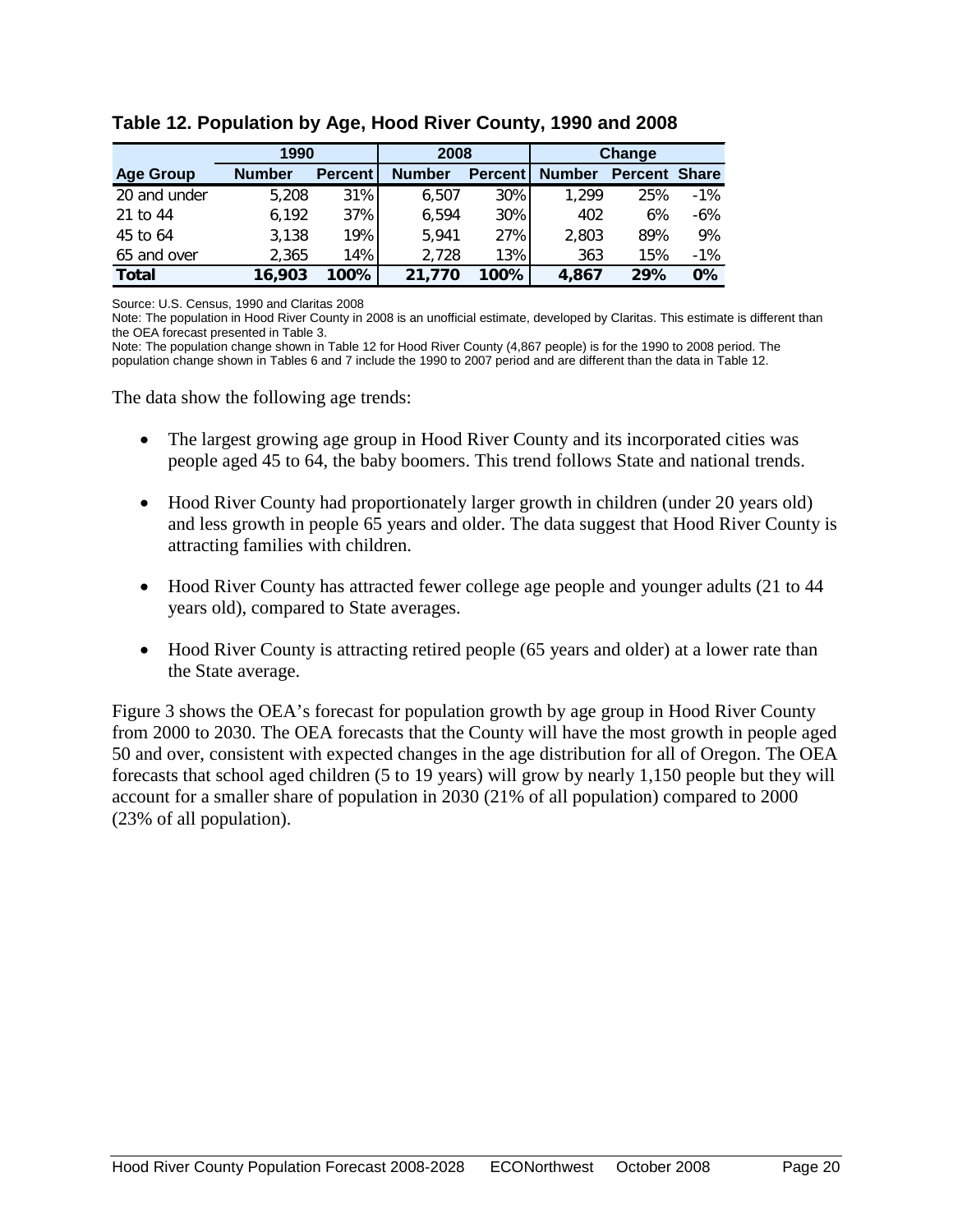

**Figure 3. Population growth by age group, Hood River County, 2000 to 2030**

Source: Oregon Office of Economic Analysis Forecast of Population Growth by Age Groups, 2004

The U.S. Census collects information about migration patterns. Specifically, it asks households where their residence was in 1995 (5 years prior to the Census count). Table 13 shows place of residence in 1995 for Oregon and Hood River County. The data show that residents of Hood River County were less mobile than other residents of Oregon. About 52% of residents of Hood River County lived in the same house in 1995, compared to the State average of 47%.

|                              | Oregon         |                | <b>Hood River County</b> |                |
|------------------------------|----------------|----------------|--------------------------|----------------|
| Location                     | <b>Persons</b> | <b>Percent</b> | <b>Persons</b>           | <b>Percent</b> |
| Population 5 years and older | 3,199,323      | 100%           | 18,932                   | 100%           |
| Same house in 1995           | 1,496,938      | 47%            | 9,846                    | 52%            |
| Different house in 1995      | 1,702,385      | 53%            | 9,086                    | 48%            |
| Same county                  | 863,070        | 27%            | 4,604                    | 24%            |
| Different county             | 755,954        | 24%            | 3,796                    | 20%            |
| Same state                   | 356,626        | 11%            | 1,562                    | 8%             |
| Different state              | 399,328        | 12%            | 2,234                    | 12%            |

**Table 13. Place of residence in 1995, Oregon and Hood River County, persons 5 years and over, 2000**

Source: U.S. Census, SF-3

Table 14 shows the number of persons of Hispanic or Latino origin for Hood River County and Oregon for 1990, 2000, and 2008. Hood River County is more ethnically diverse than Oregon. In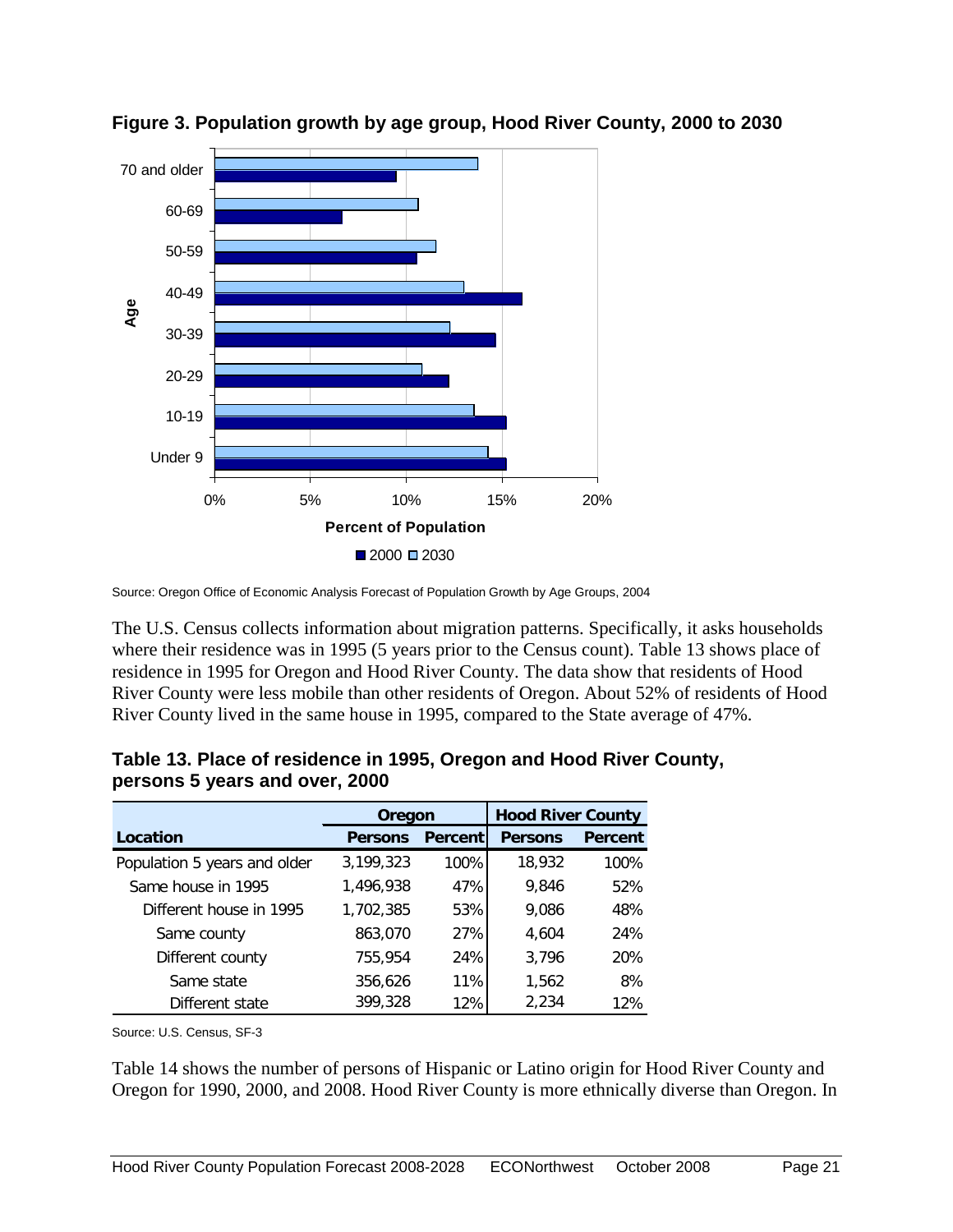2008, Hood River County's population was about 26% Hispanic residents, compared to the State average of 11% of Oregon's population. Hispanic population grew at a faster rate between 1990 and 2000 (86%) than 2000 to 2008 (11%).

|                            | Oregon    | <b>Hood River</b><br><b>County</b> |
|----------------------------|-----------|------------------------------------|
| 1990                       |           |                                    |
| <b>Total Population</b>    | 2,842,321 | 16,903                             |
| Hispanic or Latino         | 112,707   | 2,752                              |
| Percent Hispanic or Latino | 4.0%      | 16.3%                              |
| 2000                       |           |                                    |
| <b>Total Population</b>    | 3,421,399 | 20,411                             |
| Hispanic or Latino         | 275,314   | 5,107                              |
| Percent Hispanic or Latino | $8.0\%$   | 25.0%                              |
| 2008                       |           |                                    |
| <b>Total Population</b>    | 3,772,854 | 21,770                             |
| Hispanic or Latino         | 400,435   | 5,653                              |
| Percent Hispanic or Latino | 10.6%     | 26.0%                              |
| <b>Change 1990-2000</b>    |           |                                    |
| Hispanic or Latino         | 162,607   | 2,355                              |
| Percent Hispanic or Latino | 144%      | 86%                                |
| <b>Change 2000-2008</b>    |           |                                    |
| Hispanic or Latino         | 125,121   | 546                                |
| Percent Hispanic or Latino | 45%       | 11%                                |

# **Table 14. Persons of Hispanic or Latino origin, Hood River County and Oregon 1990, 2000, and 2008**

Source: U.S. Census, 1990 and 2000, Claritas 2008

Note: The population in Hood River County in 2008 is an unofficial estimate, developed

by Claritas. This estimate is different than the OEA forecast presented in Table 3.

In summary, the Hispanic population of Hood River County is growing faster than the overall population, similar to statewide trends. Hood River County was more ethnically diverse than the State on average, with greater growth in Hispanic population during the 1990's and slower growth since 2000.

#### **Summary of findings**

This section provides a summary of findings that support the population forecast for Hood River County based on the factual basis presented above.

• **Hood River County grew by more than one-third between 1980 and 2007.** Hood River County grew from 15,835 people in 1980 to 21,470 people in 2007, an increase of 5,635 people or 36% at an annual rate of 1.13%. The County grew slowly in the 1980's (0.65% annual growth) and faster in the 1990's (1.9% annual growth). The County's population growth rate slowed since 2000, averaging 0.73% annual growth.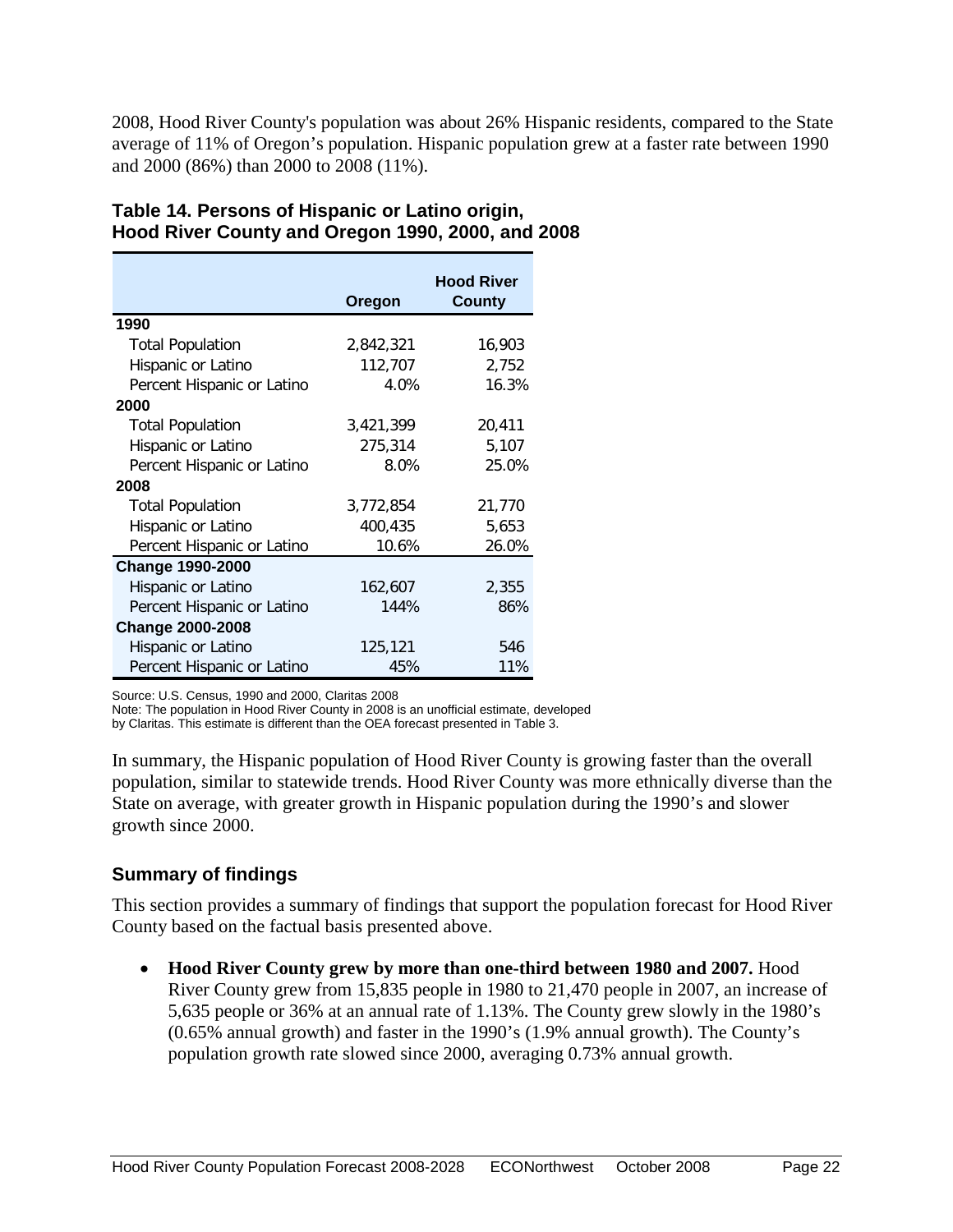- **Migration has played an important role in population growth in Hood River County.** Net migration has accounted for about 65% of the population increase in the County since 1990, adding nearly 3,000 new residents. In 2000, residents of Hood River County were less mobile than other residents of Oregon. About 52% of residents of Hood River County lived in the same house in 1995, compared to the State average of 47%.
- **Hood River's population is forecast to increase by nearly 30% by 2030.** The OEA forecasts that Hood River County will grow by about 6,400 people between 2010 and 2030, a 29% increase in population, at an average annual growth rate of 1.29%. The OEA forecast predicts that Hood River County's population will grow more slowly between 2000 and 2010, averaging 0.71% annual growth, with growth increasing over the forecast period to 1.36% average annual growth over the 2030 to 2040 period.
- **Previous population forecasts suggest that Hood River County would grow at a similar or slightly higher growth rate than the OEA's forecast.** The OEA forecasts that Hood River County will grow at 1.29% annually between 2010 and 2030. The Hood River Comprehensive Plan 1997 Population Forecast projected that the County would grow by 1.2% annually between 1995 and 2015. The Hood River School District enrollment forecast (from 2004) projects that the County will grow by 1.8% annually between 2005 and 2015. Historical growth rates in Hood River County for the 1990 to 2007 period are slightly higher than the OEA forecast (1.4%)
- **Residential development occurred at a faster rate than population growth.** The majority of development in the County was single-family housing types (83%). About 318 residential permits were issued in the County over the 2004 to 2007 period, averaging 80 permits annually (excluding manufactured home permits). Since 2000, housing has grown by about 1% annually and population has grown at 0.7% annually. The most likely explanation for the greater growth in housing than population is that some housing was built for the secondary or vacation market.
- **Hood River County is attracting families with children and people nearing retirement**. Hood River County had a larger share (30%) of population under 21 years old than the State average (27%) and a smaller share (30%) between 21 and 44 years than the State average (33%) in 2008. Between 1990 and 2008, the fastest growing age group was people 45 to 64 years, which grew by about 2,800 people or 89%. The second fastest growing group was age 20 and under, which grew by nearly 1,300 people or 25%.
- **The percentage of people over 50 years will increase in the County by 2030.** The OEA forecasts that, between 2000 and 2030, the County will have the most growth in people aged 50 and over, consistent with expected changes in the age distribution for all of Oregon.
- **The number of school aged children will grow in the County between 2000 and 2030.** The OEA forecasts that school aged children (5 to 19 years) will grow by nearly 1,150 people but they will account for a smaller share of population in 2030 (21% of all population) compared to 2000 (23% of all population).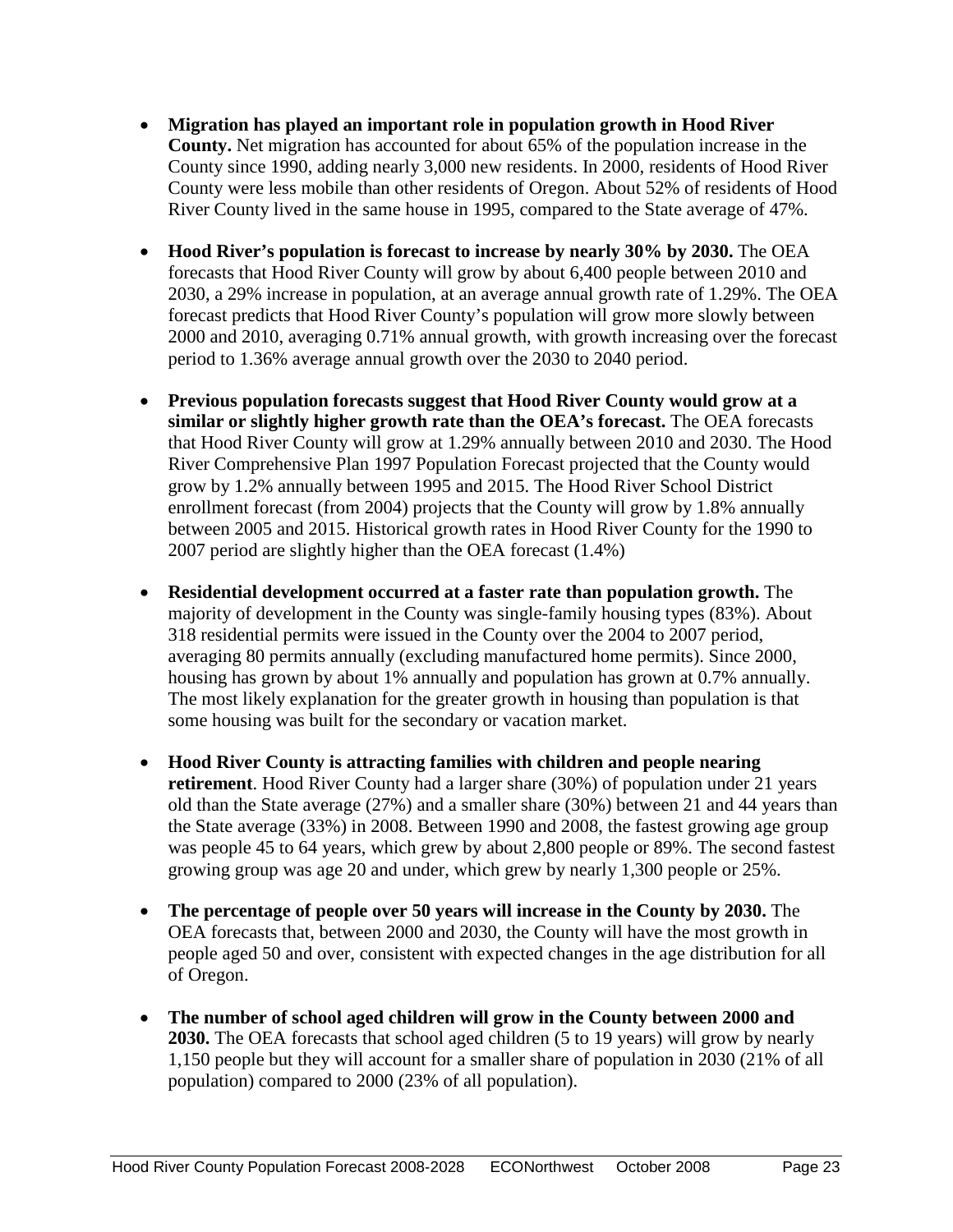• **Hood River County is more ethnically diverse than Oregon.** In 2008, Hood River County's population was about 26% Hispanic residents, compared to the State average of 11% of Oregon's population. Hispanic population grew at a faster rate between 1990 and 2000 (86%) than from 2000 to 2008 (11%).

The findings above support the use of the growth rates in the OEA forecast as the basis for Hood River County's population forecast, with a growth rate of 1.28% over the 2008 to 2028 period, based on:

- Historical growth rates (1.4% over the 1990 to 2007 period) track relatively closely with the OEA's forecast for growth of 1.28% in the County over the 2007 to 2035 period.
- Previous population forecasts, the County's 1997 Comprehensive Plan and the Hood River School District's enrollment forecast, project growth rates that are relatively similar to the OEA's forecast. The County's Comprehensive Plan projects average annual growth rates of 1.2% and the School District's enrollment forecast projects a rate of 1.8% average annual growth
- The County has had growth in families with children and people nearing retirement. Between 1990 and 2008, the fastest growing age group was people 45 to 64 years, which grew by about 2,800 people or 89%. The second fastest growing group was age 20 and under, which grew by nearly 1,300 people or 25%. Both of these groups are forecast to grow over the 2000 to 2030 period.
- The County has had growth in Hispanic population (an increase of 546 people or 11%) between 2000 and 2008). Hispanic population is also expected to grow over the next twenty-years.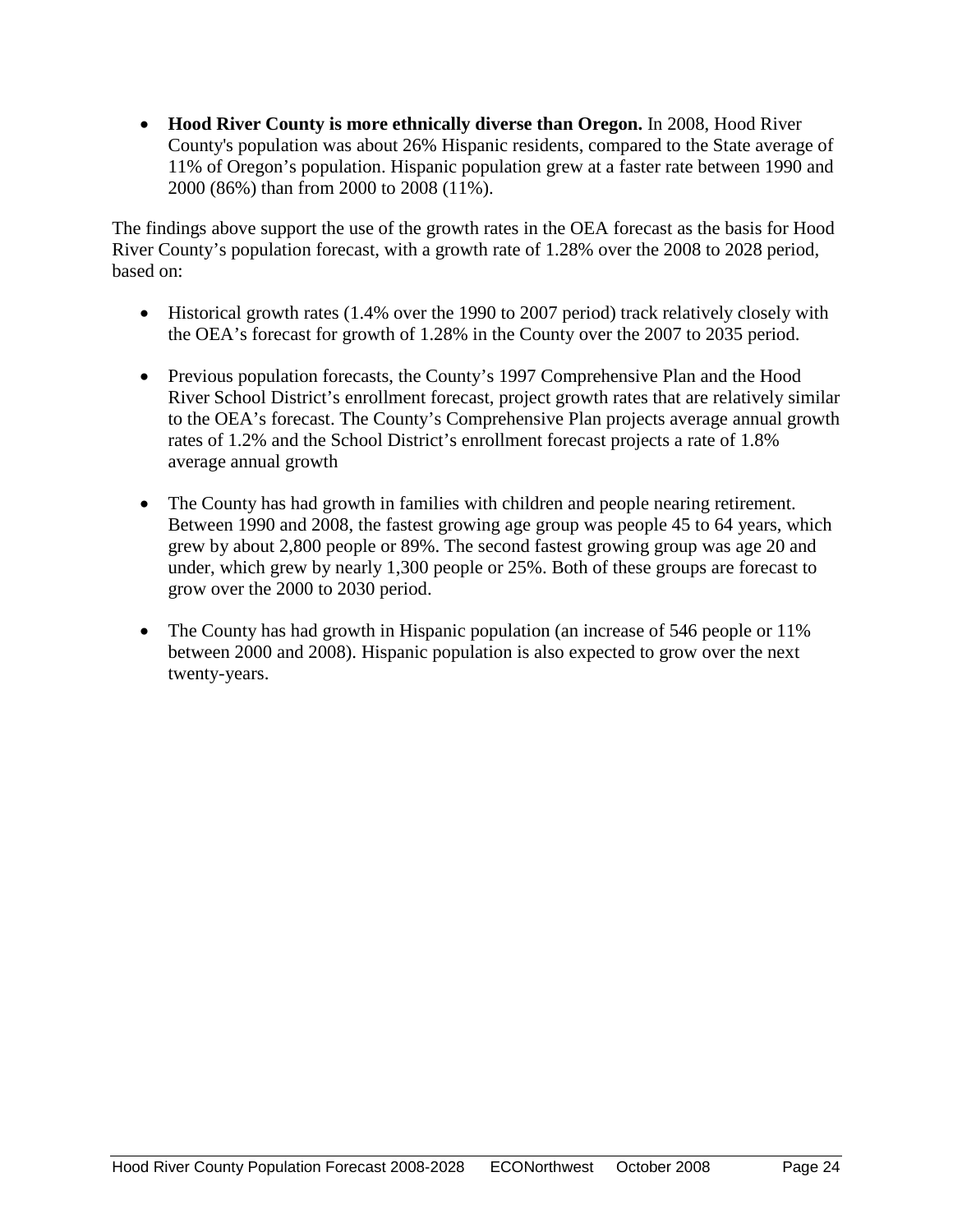# <span id="page-27-0"></span>**IV. CITY OF HOOD RIVER POPULATION FORECAST**

This section presents population forecasts for the City of Hood River UGB. It also presents the factual basis for the forecast and findings in support of the forecast.

# <span id="page-27-1"></span>**CITY OF HOOD RIVER POPULATION FORECAST**

**Table 15 shows** a range of population forecasts for the City of Hood River urban area for the 2007-2035 period. The forecasts are based on: official population estimates from the Population Research Center at Portland State University, historic growth in the City of Hood River, recent development trends, and demographic trends. The forecasts require a base population to serve as the starting point for the forecasts. All three forecasts use the official state estimates of population for 2007 for the City of Hood River, compiled by the Population Research Center at Portland State University, as the a starting point population for the forecast. The base forecast uses the population estimate for the City limits and assumes that, as areas within the urban growth area (the area between the City limits and the UGB) are annexed into the City, population in these areas will grow at the same rate as population within the City limits. As a result, the forecast in this report represents the forecasted population within the City's UGB.

As described earlier, we propose to use the growth rates from the OEA forecast as the basis for estimating overall county population.

- The **Low** population forecast projects that the City will grow by 2,547 people or 37% over the 2008 to 2028 period. The Low forecast assumes that the City will grow at 1.6% per year based on the City's growth rate from 1980 to 2007.
- The **Medium** population forecast projects that the City will grow by 3,326 people or 49% over the 2008 to 2028 period. The Medium forecast assumes that the City will grow at 2.0% per year based on City's growth rate from 1980 to 2007, recent development trends, and demographic shifts in population characteristics.
- The **High** population forecast projects that the City will grow by 4,392 people or 64% over the 2008 to 2028 period. The High forecast assumes that the City will grow at 2.5% per year based on the City's growth rate over the 1990 to 2000 period, recent development trends, the City's attractiveness as a place to live, and the City's proximity to the Portland metropolitan area.

The forecasts assume that population will grow in the City of Hood River through the following means: natural increase (births minus deaths), in-migration into the City, and annexation of population in urbanizing areas. The forecasts also assume that growth will occur within the City of Hood River city limits and its UGB. As areas in the urbanizing area develop, it is expected that they will be annexed into the city limits. The official adopted forecast covers the period from 2008 to 2028, shown in green shading.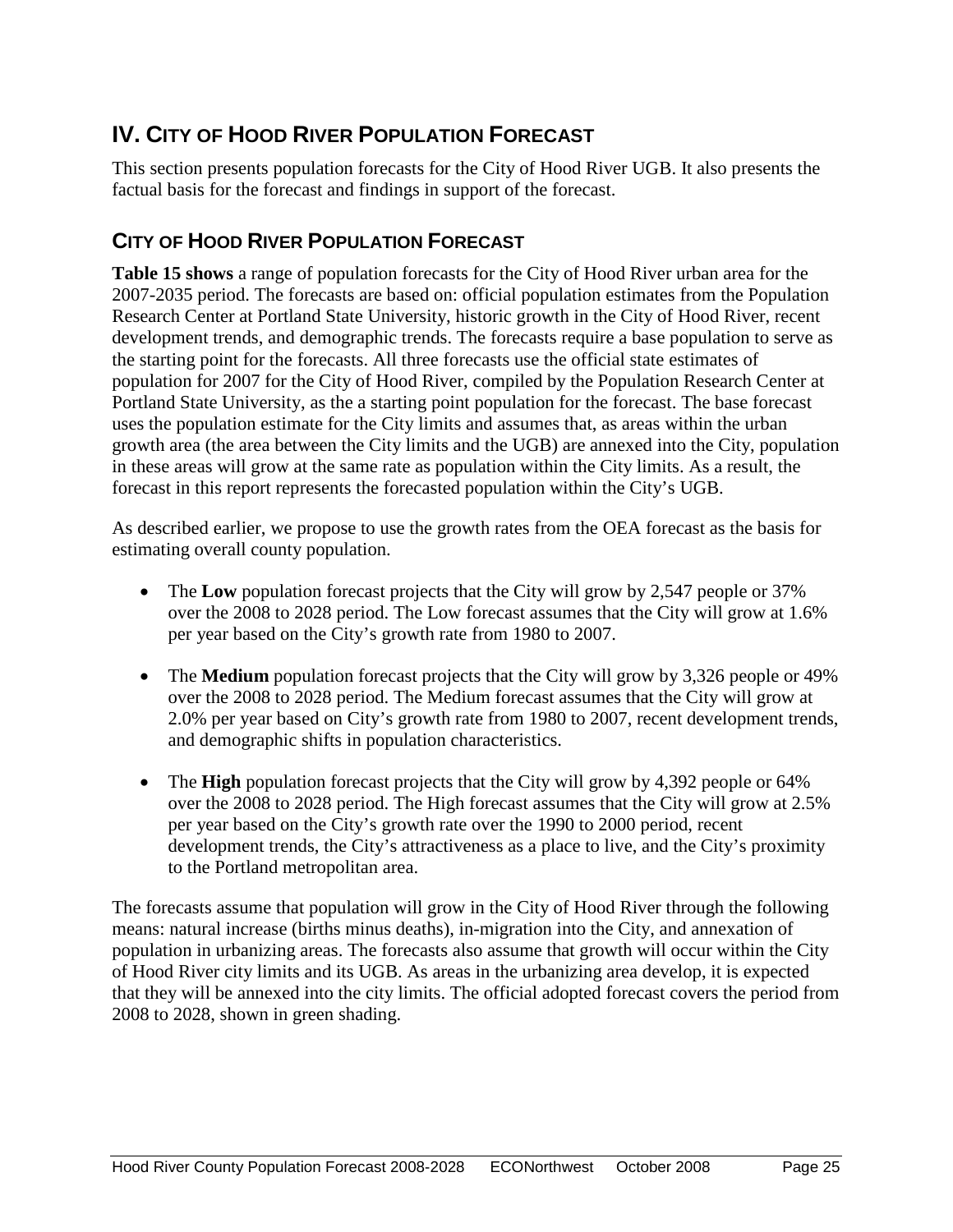| Year                       | Low    | Medium  | High   |
|----------------------------|--------|---------|--------|
| 2007                       | 6,710  | 6,710   | 6,710  |
| 2008                       | 6,817  | 6,844   | 6,878  |
| 2009                       | 6,926  | 6,981   | 7,050  |
| 2010                       | 7,037  | 7,121   | 7,226  |
| 2011                       | 7,150  | 7,263   | 7,407  |
| 2012                       | 7,264  | 7,408   | 7,592  |
| 2013                       | 7,380  | 7,557   | 7,782  |
| 2014                       | 7,499  | 7,708   | 7,976  |
| 2015                       | 7,619  | 7,862   | 8,175  |
| 2016                       | 7,740  | 8,019   | 8,380  |
| 2017                       | 7,864  | 8.179   | 8,589  |
| 2018                       | 7,990  | 8.343   | 8.804  |
| 2019                       | 8,118  | 8,510   | 9.024  |
| 2020                       | 8,248  | 8,680   | 9.250  |
| 2021                       | 8,380  | 8.854   | 9,481  |
| 2022                       | 8,514  | 9,031   | 9,718  |
| 2023                       | 8,650  | 9,211   | 9.961  |
| 2024                       | 8,789  | 9,396   | 10,210 |
| 2025                       | 8,929  | 9,584   | 10,465 |
| 2026                       | 9,072  | 9,775   | 10,727 |
| 2027                       | 9,217  | 9,971   | 10,995 |
| 2028                       | 9,365  | 10,170  | 11,270 |
| 2029                       | 9,514  | 10,374  | 11,552 |
| 2030                       | 9,667  | 10,581  | 11,841 |
| 2031                       | 9,821  | 10,793  | 12,137 |
| 2032                       | 9,978  | 11,008  | 12,440 |
| 2033                       | 10,138 | 11,229  | 12,751 |
| 2034                       | 10,300 | 11,453  | 13,070 |
| 2035                       | 10,465 | 11,682  | 13,396 |
| <b>Change 2008 to 2028</b> |        |         |        |
| Number                     | 2,547  | 3,326   | 4,392  |
| Percent                    | 37%    | 49%     | 64%    |
| AAGR                       | 1.6%   | $2.0\%$ | 2.5%   |

**Table 15. Population forecast, City of Hood River UGB, 2007 to 2035**

Source: 2007 population estimates from Portland State University Center for Population Research; Calculations by ECONorthwest

Note: Green shading denotes the official forecast period.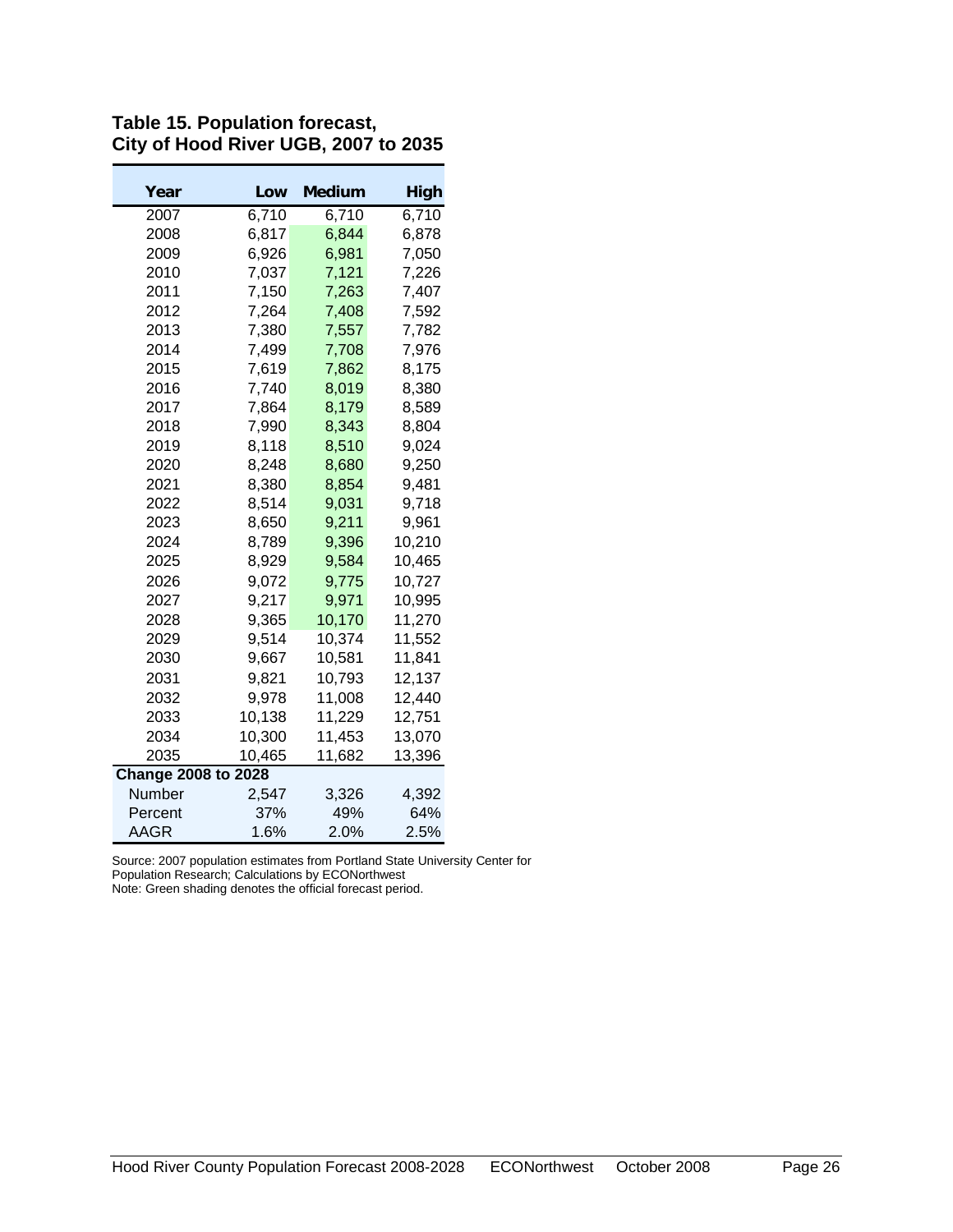# <span id="page-29-0"></span>**FACTUAL BASIS**

This section discusses some of the factors that may affect long-term growth in the City of Hood River. These factors include other population forecasts, population trends in the City of Hood River, development trends in the City of Hood River, and socioeconomic trends in the City of Hood River. These factors provide a factual basis in support of using the forecast for population growth in the City.

# **Other population forecasts for the City of Hood River**

Two recent studies forecast population growth for the Hood River UGB: (1) the Hood River Public Facilities Plan (updated in 2000) and (2) DKS Associates "Transportation Forecasting Assumptions" memorandum, dated May 20, 2008. In addition, the Hood River County Comprehensive Plan (updated in 1997) presents a forecast for population in the City. This section compares the growth rate assumptions in these forecasts to the growth rate assumptions used to develop the population forecast for The City of Hood River. This is done for information and comparison purposes.

### **Recent population forecasts**

The Hood River Public Facilities Plan (updated in 2000) forecasts 2.2% average annual growth through 2015 and 2.0% average annual growth from 2016 to 2041. By 2035, the Hood River Public Facilities Plan forecasts that Hood River will have 13,938 people within its UGB. Comparing the result of these forecasts to the forecast presented in this report is difficult because these forecasts use an estimate of population within the UGB as the forecast base, while this report uses the estimate of population within the city limits as the forecast base.

DKS Associates developed the forecast as part of an analysis for a transportation study about future traffic volumes in the City. The forecast was based on an estimate of population, dwelling units, and employment in the UGB in 2006. DKS Associates forecasts 2.0% annual growth through 2031. Comparing the result of these forecasts to the forecast presented in this report is difficult because these forecasts use an estimate of population within the UGB as the forecast base, while this report uses the estimate of population within the city limits as the forecast base.

The growth rate assumptions in these forecasts are most consistent with the "medium" population forecast scenario, which assumes a growth rate of 2.0% average annual growth.

### **Hood River County's 1997 population forecast**

The Hood River County 1997 population forecast presented a forecast for the City of Hood River in 2015. Unlike the other forecasts discussed in this report, the County's forecast for population growth for the City was not based on historical population trends. The forecast was based on potential for residential development capacity within the city limits and the urban growth area (UGA).

The 1997 County forecast estimated that population in the city limits could grow to 5,690 people by 2015 and population in the UGA could grow to 8,247 by 2015. The forecast results in average annual growth of 0.9% (900 people) within the City limits and 10.5% (7,130 people) in the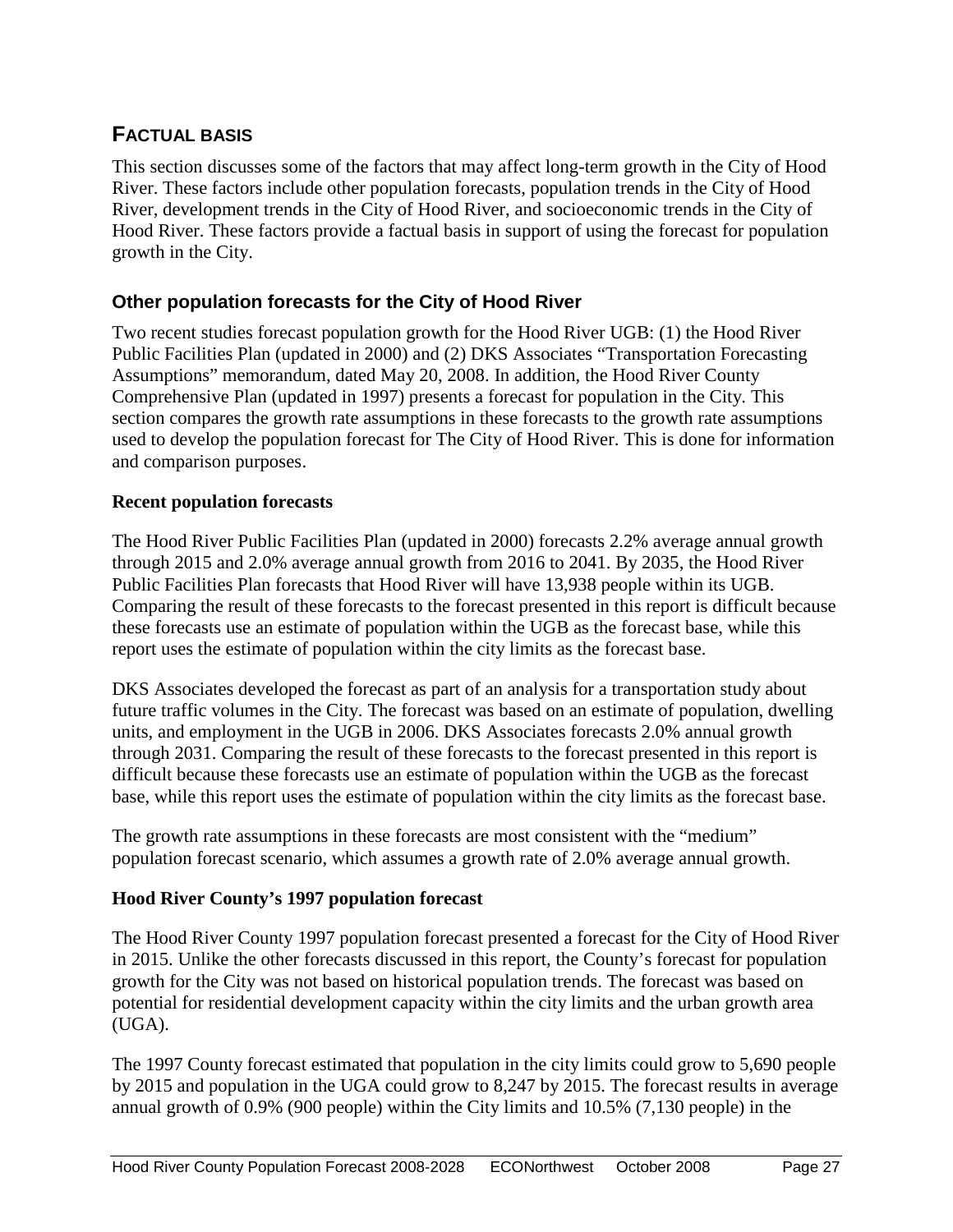UGA. Over the 2005 to 2015 period, the City of Hood River had growth of 1,510 people at an average annual rate of 2.7%.

#### **City of Hood River population trends, 1980 to 2007**

Historic population growth rates show population growth trends that provide a basis for projecting future growth in the City of Hood River. This section presents population trends for the City of Hood River from 1980 to 2007.

Tables 16 and 17 summarize historical population trends in the City of Hood River for the period between 1980 and 2007, based on the official State estimates of population from the Population Research Center at PSU. The City of Hood River generally had positive rates of growth, ranging from a decrease of 0.7% in 1981 to an increase of 3.5% in 2005. The increase of 13.6% in 2000 can be attributed to inaccuracy in the annual population estimates from the Population Research Center. $16$ 

The City grew by 2,381 people over the 27-year period, an increase of 55%. Like the County, Hood River grew slowest in the 1980's. The City's growth rate exceeded the County average since 1990, growing at an average annual rate of 2.33% during the 1990's and 2.03% since 2000. The City's population accounted for 27% of the County's population in 1980, growing to 31% of the County's population in 2007. The City's growth of 2,381 people accounted for 42% of the County's growth (of 5,635 people) over the twenty-seven year period.

Between 2000 and 2007, Hood River grew by 879 people, at an average annual rate of 2%. About 253 (28%) of this population growth was the result of annexations of existing population in the urban growth area into the city limits. $17$ 

|               |             | <b>Population Percent</b> |        |  |  |  |
|---------------|-------------|---------------------------|--------|--|--|--|
| <b>Period</b> | <b>AAGR</b> | Change                    | Change |  |  |  |
| 1980-2007     | 1.64%       | 2,381                     | 55%    |  |  |  |
| 1990-2007     | 2.20%       | 2,078                     | 45%    |  |  |  |
| 1980-1990     | 0.68%       | 303                       | 7%     |  |  |  |
| 1990-2000     | 2.33%       | 1,199                     | 26%    |  |  |  |
| 2000-2007     | 2.03%       | 879                       | 15%    |  |  |  |

#### **Table 16. Historic Growth Rates, City of Hood River, 1980 to 2007**

Source: U.S. Census and Population Research Center at Portland State University; calculations by ECONorthwest

<span id="page-30-0"></span><sup>&</sup>lt;sup>16</sup> According to staff with the Population Research Center, the decennial census serves as the base for the population estimates that are produced for subsequent years in the decade. The closer in time that the estimates are to the previous decennial census, the more accurate they tend to be.

<span id="page-30-1"></span><sup>&</sup>lt;sup>17</sup> The estimate of annexated population is based on data from the Population Research Center at Portland State University.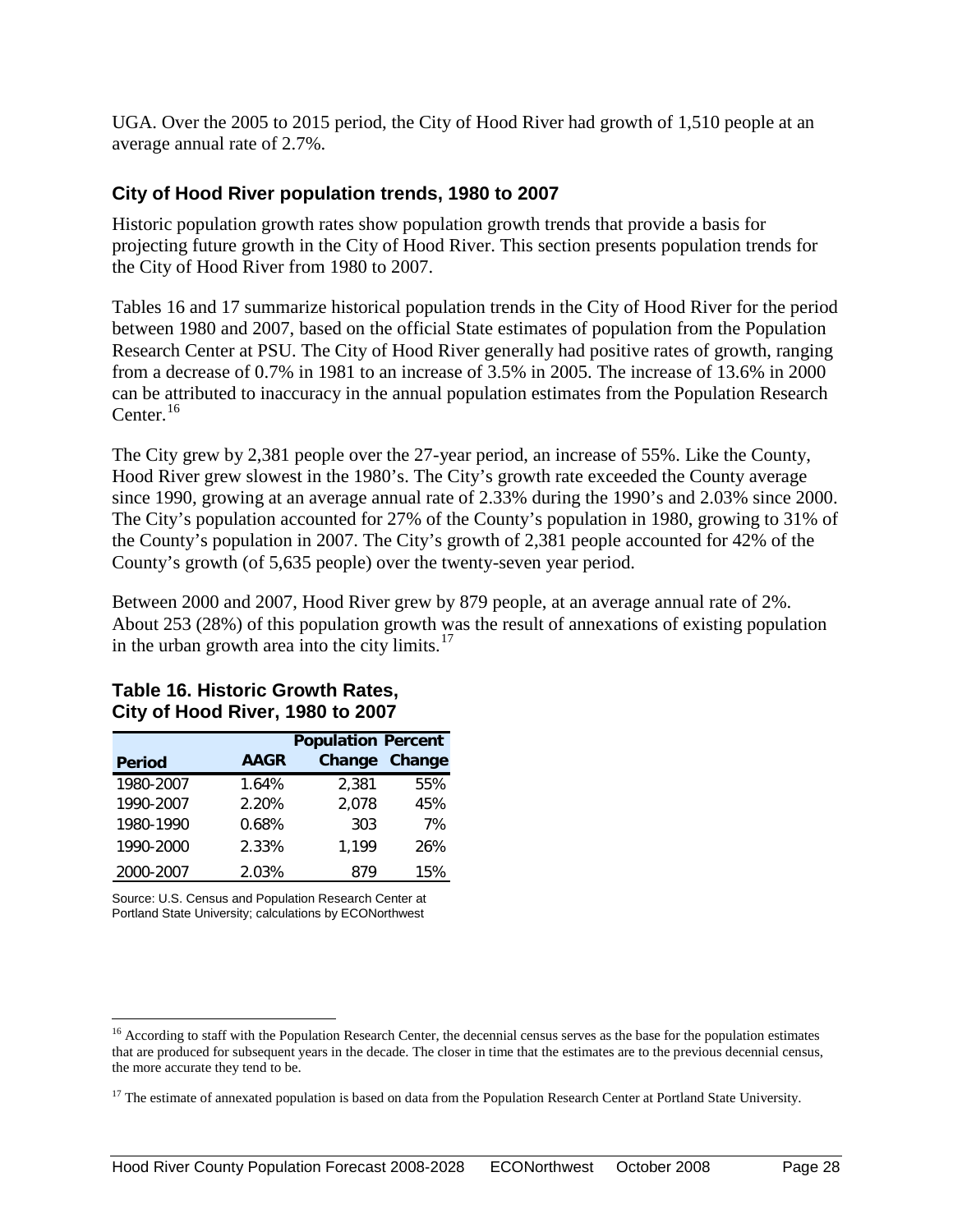|      |                   | Annual         | % of              |
|------|-------------------|----------------|-------------------|
|      |                   | <b>Percent</b> | County            |
| Year | <b>Population</b> | Change         | <b>Population</b> |
| 1980 | 4,329             |                | 27.3%             |
| 1981 | 4,300             | $-0.7%$        | 27.3%             |
| 1982 | 4,370             | 1.6%           | 27.5%             |
| 1983 | 4,450             | 1.8%           | 27.5%             |
| 1984 | 4,475             | 0.6%           | 27.3%             |
| 1985 | 4,490             | 0.3%           | 27.5%             |
| 1986 | 4,520             | 0.7%           | 27.9%             |
| 1987 | 4,520             | 0.0%           | 27.4%             |
| 1988 | 4,520             | 0.0%           | 27.4%             |
| 1989 | 4,640             | 2.7%           | 27.3%             |
| 1990 | 4,632             | $-0.2%$        | 27.4%             |
| 1991 | 4,715             | 1.8%           | 27.7%             |
| 1992 | 4,725             | 0.2%           | 27.0%             |
| 1993 | 4,725             | 0.0%           | 26.3%             |
| 1994 | 4,875             | 3.2%           | 26.5%             |
| 1995 | 4,940             | 1.3%           | 26.2%             |
| 1996 | 5,110             | 3.4%           | 26.5%             |
| 1997 | 5,065             | $-0.9%$        | 26.0%             |
| 1998 | 5,130             | 1.3%           | 25.8%             |
| 1999 | 5,135             | 0.1%           | 25.4%             |
| 2000 | 5,831             | 13.6%          | 28.6%             |
| 2001 | 6,020             | 3.2%           | 29.2%             |
| 2002 | 6,210             | 3.2%           | 30.4%             |
| 2003 | 6,230             | 0.3%           | 30.4%             |
| 2004 | 6,230             | $0.0\%$        | 29.6%             |
| 2005 | 6,450             | 3.5%           | 30.5%             |
| 2006 | 6,580             | 2.0%           | 30.8%             |
| 2007 | 6,710             | 2.0%           | 31.3%             |

**Table 17. Historic Population Change, City of Hood River, 1980 to 2007**

Source: U.S. Census and Population Research Center at Portland State University; calculations by ECONorthwest

#### **Development trends**

Housing development trends provide additional information about growth and the rates of growth in an area. Housing generally grows as population grows. The exception is areas with a substantial number of homes used for vacation or secondary homes, where housing growth rates may be faster than population growth rates. This section includes information about housing development in the City of Hood River over the 2000 to 2008 period.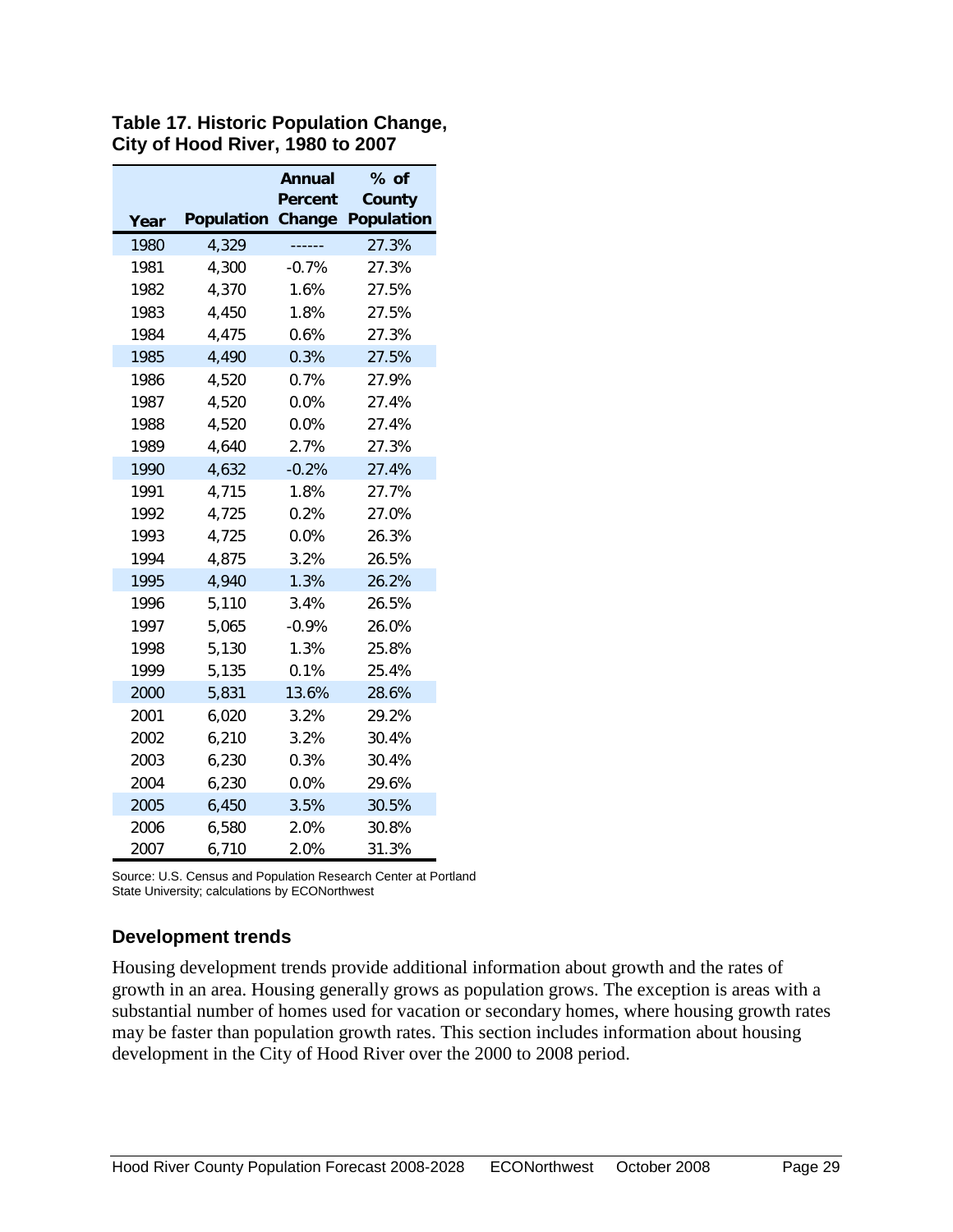Table 18 shows the change in housing type and tenure in the City of Hood River between 2000 and 2008. Compared to the entire County, Hood River had fewer single-family units and lower homeownership rates. About two-thirds of Hood River's dwelling units were single-family and fewer than half were owner occupied. Table 18 shows that the housing types in Hood River and tenure did not change substantially between 2000 and 2008.

|                        |               | 2000            |               | 2008            | <b>Change 2000 to 2008</b> |          |
|------------------------|---------------|-----------------|---------------|-----------------|----------------------------|----------|
|                        | <b>Number</b> | <b>Percentl</b> | <b>Number</b> | <b>Percentl</b> | <b>Number</b>              | % Change |
| <b>Housing Units</b>   |               |                 |               |                 |                            |          |
| Single-Family          | 1,691         | 64%l            | 1,907         | 63%             | 216                        | 13%      |
| Multifamily            | 966           | 36%             | 1,143         | 37%             | 177                        | 18%      |
| Total                  | 2,657         | 100%            | 3,050         | 100%            | 393                        | 15%      |
| Tenure                 |               |                 |               |                 |                            |          |
| <b>Owner Occupied</b>  | 1,168         | 48%             | 1,260         | 47%             | 92                         | 8%       |
| <b>Renter Occupied</b> | 1,264         | 52%             | 1,431         | 53%             | 167                        | 13%      |
| Total                  | 2.432         | 100%            | 2.691         | 100%            | 259                        | 11%      |

#### **Table 18. Housing by type and tenure, City of Hood River, 2000 and 2008**

Source: U.S. Census 2000 and Claritas 2008; calculations by ECONorthwest

Note: Multifamily housing includes: duplexes, tri- and quad-plexes, and structures with five or more units.

Table 19 shows occupancy, vacancy, and reason for vacancy in the City of Hood River in 2000. Table 19 shows that the City of Hood River had an 8% vacancy rate. The most common reason for vacancies was for seasonal or recreational use and dwelling unit sale.

#### **Table 19. Occupancy, vacancy, and reason for vacancy City of Hood River, 2000**

|                             | <b>Number</b> | <b>Percent</b> |
|-----------------------------|---------------|----------------|
| Occupied                    | 2,432         | 92%            |
| Vacant                      | 225           | 8%             |
| For rent                    | 16            | 1%             |
| For sale only               | 44            | 2%             |
| For seasonal, recreational, |               |                |
| or occasional use           | 158           | 6%             |
| Other vacant                | 5             | በ%             |

Source: U.S. Census 2000; calculations by ECONorthwest

Table 20 shows residential building permits (for single-family and multifamily dwellings) issued in the City of Hood River for the 2000 to 2007 period. The City of Hood River issued 636 permits, at an average of 80 permits per year. The number of permits issued in the City peaked between 2003 and 2005, decreasing in 2006.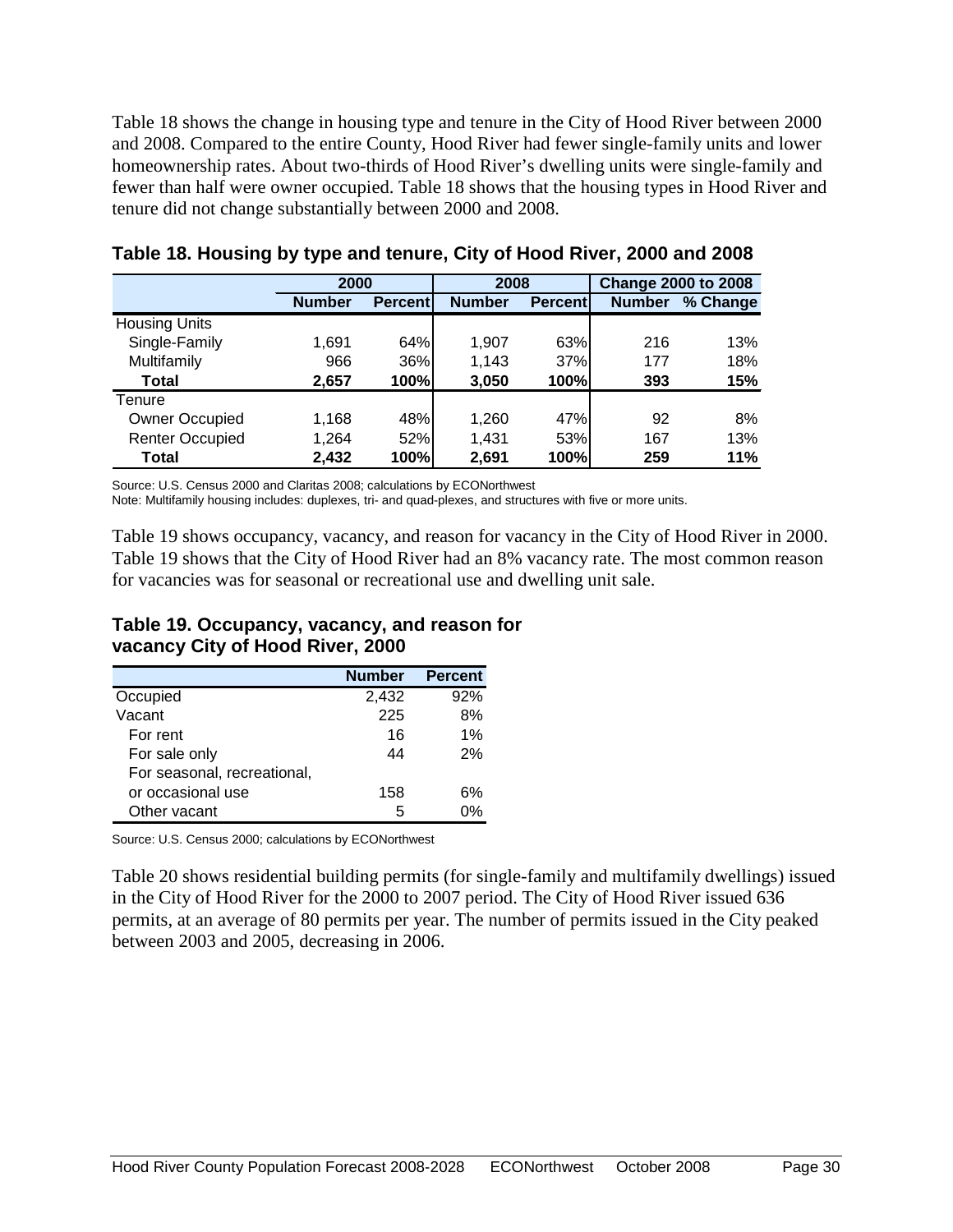| Year          | <b>Number Percent</b> |     |
|---------------|-----------------------|-----|
| 2000          | 38                    | 6%  |
| 2001          | 77                    | 12% |
| 2002          | 88                    | 14% |
| 2003          | 92                    | 14% |
| 2004          | 101                   | 16% |
| 2005          | 95                    | 15% |
| 2006          | 74                    | 12% |
| 2007          | 71                    | 11% |
| <b>Total</b>  | 636                   |     |
| Average 00-07 | 80                    |     |

#### **Table 20. Residential building permits issued, the City of Hood River, 2000 to 2007**

Source: U.S. Census building permit database and the City of Hood River; calculations by ECONorthwest

Residential development in the City of Hood River over the 2004 to 2007 period was slightly greater than in the County. The City issued an average of about 85 permits per year over the three year period, compared to the County's annual average of 80 residential permits, not including permits for manufactured homes.

In addition to the residential development described above, Hood River has a number of governmental, commercial, and mixed-use projects underway: (1) Columbia Gorge Community College is opening a campus in Hood River, (2) Barclay is a mixed-use project with about 14,000 square feet of commercial space, (3) Waucoma Center is a commercial building with 210,000 square feet of commercial space that is in the process of being purchased and about half of the building's space may be available for rental, (4) Creekside Station is in the planning stages and is expected to have about 75,000 square feet of commercial space and 125 residential units and, (5) Westgate Business Park is a 43-acre commercial site that is in the conceptual planning stage. $18$ 

The development trends presented in this section suggest that, like the County, housing development in the City of Hood River has out paced population growth. This suggests that the City of Hood River has more secondary or vacation homes than historic levels or that other factors in the housing market resulted in housing growth that outpaced population growth. According to City planning staff, the City continues to have development of vacation or second houses. There are currently twenty-five condominium units under construction, which will most likely be sold as vacation houses. In addition, there are currently permits for 125 homes in use as vacation rentals or secondary homes.<sup>[19](#page-33-1)</sup>

### **Socioeconomic trends**

This section reviews historical socioeconomic trends in the City of Hood River. Socioeconomic trends provide a broader context for forecasting growth; factors such as age, income, migration

<span id="page-33-0"></span><sup>&</sup>lt;sup>18</sup> Information about commercial and mixed use development is from Stephen Ford, a commercial realtor.

<span id="page-33-1"></span><sup>&</sup>lt;sup>19</sup> Based on an interview with Cindy Walbridge, City of Hood River Planning Director.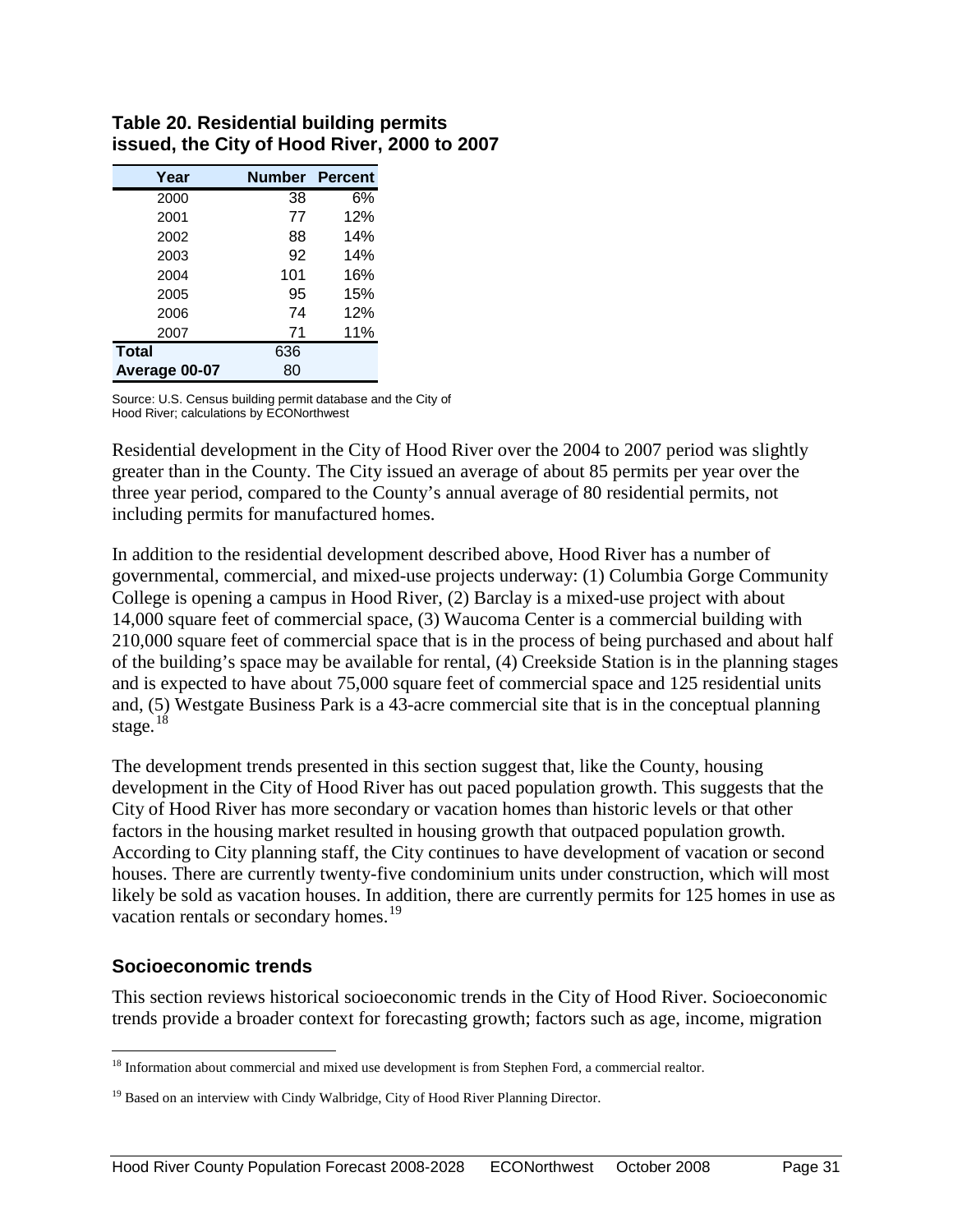and other trends show how communities have grown and shape future growth. To provide context, we compare the City of Hood River with Hood River County and Oregon. Characteristics such as age and race are indicators of how population has grown in the past and provide insight into factors that may affect future growth.

Figure 4 compares age in Oregon, Hood River County, and the City of Hood River for 2008. The City of Hood River had a younger population than the State or County averages. Hood River had a larger share of people aged 44 and under (64%) than the County or State averages (60%).



### **Figure 4. Age distribution, Oregon, Hood River County, and City of Hood River, 2008**

□ Oregon □ Hood River County □ City of Hood River

Source: Claritas, 2008

From 1990 to 2008 the City of Hood River experienced changes in the age structure of its residents. Table 21 shows a population by age relationship for the City from 1990 to 2008. The City of Hood River had growth in all age groups, except for 65 and over. Hood River had the largest growth in people aged 45-64, which more than doubled in size and increased by nearly 900 residents. The share of Hood River residents in the age group 45-64 increased from 17% in 1990 to 25% in 2008. Other fast growing age groups were people 25 to 44 (increasing by about 400 people or 26%) and aged 5 to 17 (increasing by nearly 400 people or 48%).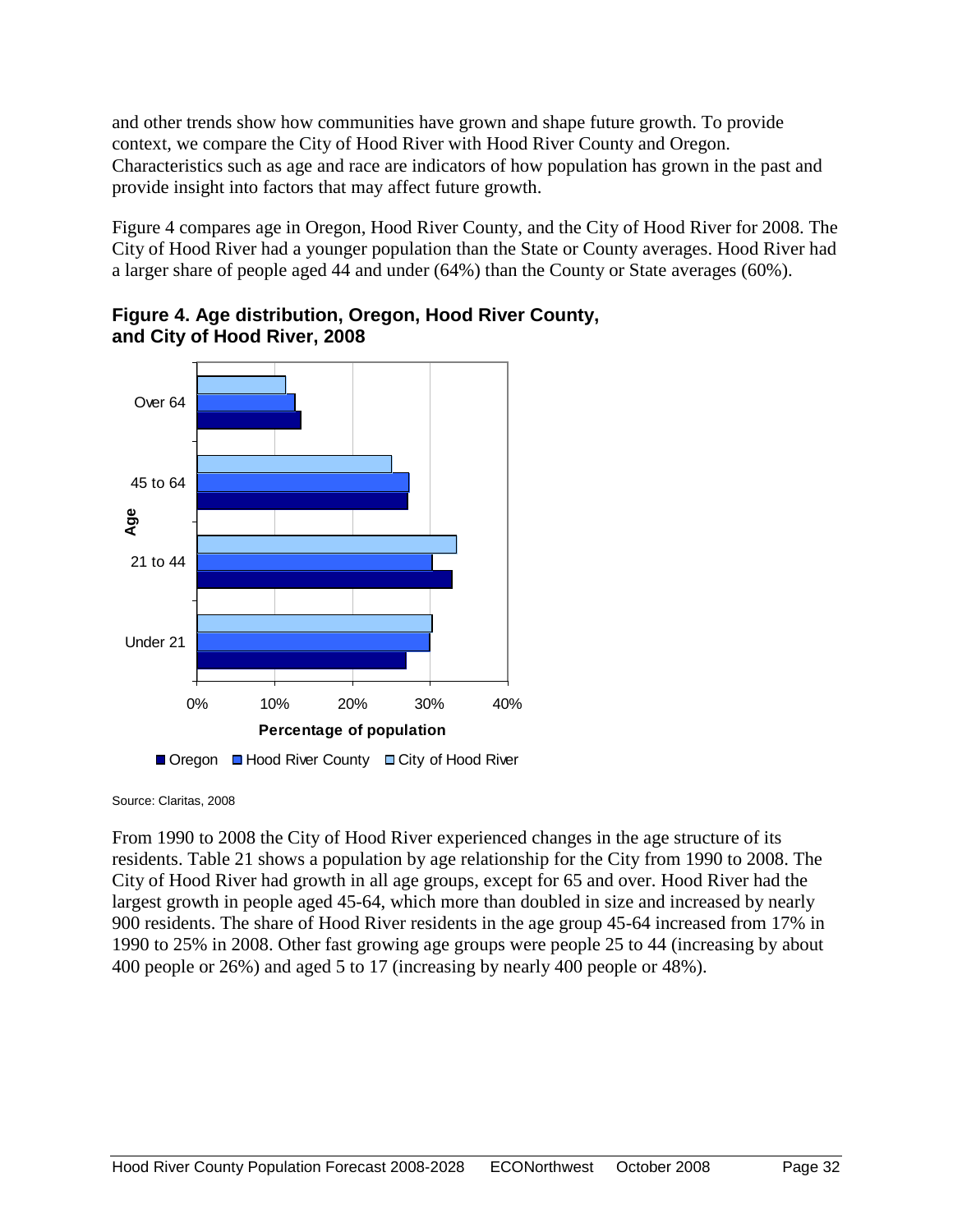|                  | 1990          |                |               | 2008           |               | Change         |              |
|------------------|---------------|----------------|---------------|----------------|---------------|----------------|--------------|
| <b>Age Group</b> | <b>Number</b> | <b>Percent</b> | <b>Number</b> | <b>Percent</b> | <b>Number</b> | <b>Percent</b> | <b>Share</b> |
| 4 and under      | 364           | 8%             | 547           | 8%             | 183           | 50%            | $0\%$        |
| $5 - 17$         | 820           | 18%            | 1.217         | 18%            | 397           | 48%            | 1%           |
| 18-24            | 386           | 8%             | 524           | 8%             | 138           | 36%            | $0\%$        |
| 25-44            | 1537          | 33%            | 1,939         | 29%            | 402           | 26%            | $-4%$        |
| 45-64            | 769           | 17%            | 1,663         | 25%            | 894           | 116%           | 8%           |
| 65 and over      | 756           | 16%            | 753           | 11%            | -3            | 0%             | $-5%$        |
| <b>Total</b>     | 4,632         | 100%           | 6,643         | 100%           | 2.011         | 43%            | $0\%$        |

**Table 21. Population by Age, City of Hood River, 1990 and 2008**

Source: US Census, 1990 and Claritas, 2008

Note: The population in the City of Hood River in 2008 is an unofficial estimate, developed by Claritas. This estimate is different than the forecast for the City presented in Table 15.

The data show that the City of Hood River had proportionately larger growth in children (under 20 years old) and less growth in people 65 years and older. The data suggest that Hood River County and the City of Hood River are attracting families with children.

The U.S. Census collects information about migration patterns. Specifically, it asks households where their residence was in 1995 (5 years prior to the Census count). Table 22 shows place of residence in 1995 for Oregon, Hood River County, and the City of Hood River. The data show that residents of the City of Hood River were more mobile than other residents of the county. About 47% of residents of the City of Hood River lived in the same house in 1995, compared to the County average of 52%.

**Table 22. Place of residence in 1995, Oregon, Hood River County and the City of Hood River, persons 5 years and over, 2000**

|                              | Oregon         |                 | Hood River County City of Hood River |                |                |                |
|------------------------------|----------------|-----------------|--------------------------------------|----------------|----------------|----------------|
| Location                     | <b>Persons</b> | <b>Percentl</b> | <b>Persons</b>                       | <b>Percent</b> | <b>Persons</b> | <b>Percent</b> |
| Population 5 years and older | 3,199,323      | 100%            | 18,932                               | 100%           | 10,264         | 100%           |
| Same house in 1995           | 1,496,938      | 47%             | 9,846                                | 52%            | 4,794          | 47%            |
| Different house in 1995      | 1,702,385      | 53%             | 9,086                                | 48%            | 5,470          | 53%            |
| Same county                  | 863,070        | 27%             | 4.604                                | 24%            | 2,662          | 26%            |
| Different county             | 755,954        | 24%             | 3,796                                | 20%            | 2,423          | 24%            |
| Same state                   | 356,626        | 11%             | 1,562                                | 8%             | 983            | 10%            |
| Different state              | 399,328        | 12%             | 2.234                                | 12%            | 1.440          | 14%            |

Source: U.S. Census, SF-3

Table 23 shows the number of persons of Hispanic or Latino origin for Oregon, Hood River County, and the City of Hood River for 1990, 2000, and 2008. The data show:

• Hood River County was historically more ethnically diverse than the City of Hood River. In 1990, Hood River County's population was about 16% Hispanic residents, compared to the City average of 11%. Hispanic population grew at a faster rate between 1990 and 2000 (179%) in the City than it did in the County (86%).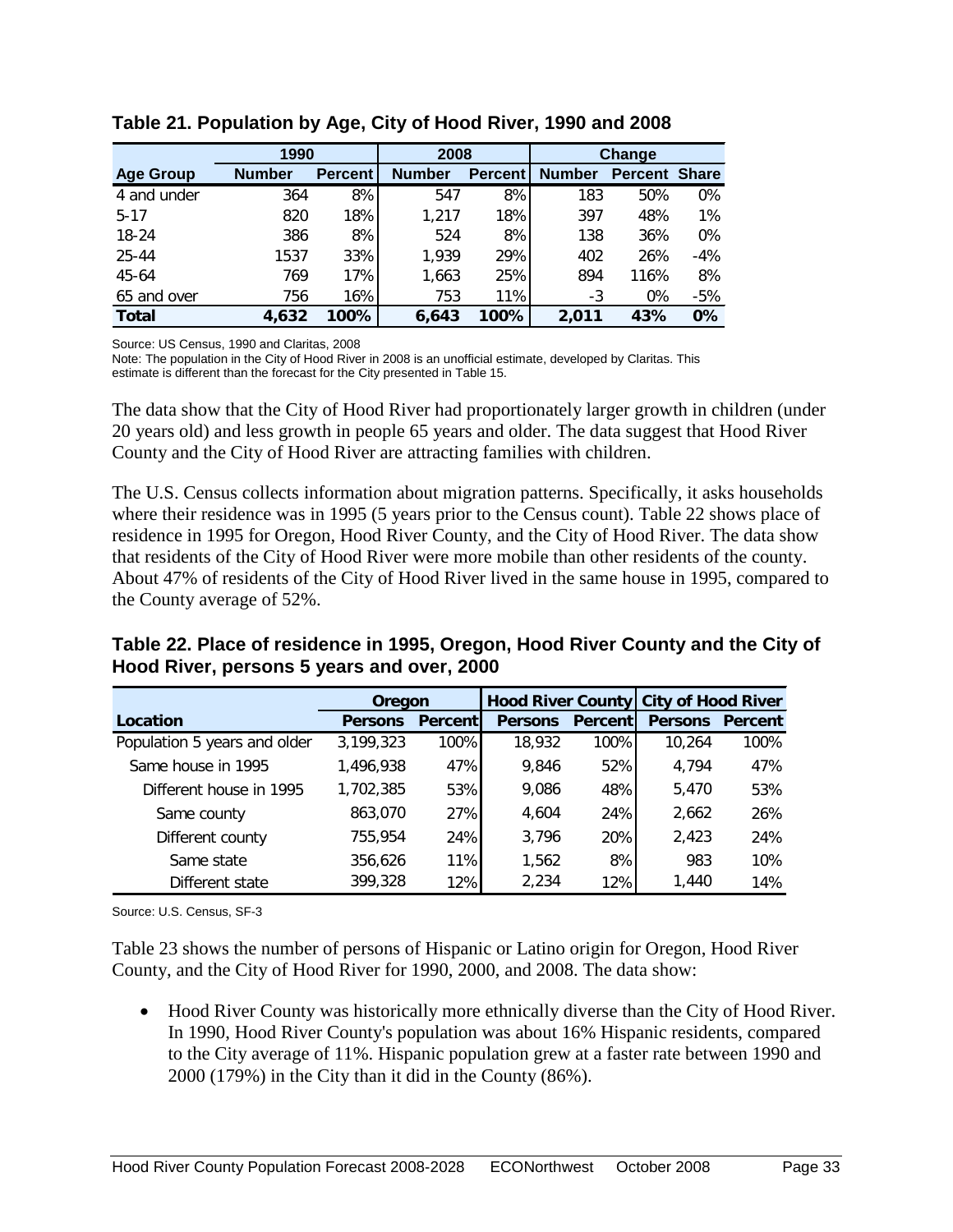- The City of Hood River is now ethnically similar to the County. The City's population was about 26% Hispanic in 2008, a figure nearly identical to that of the County.
- The City of Hood River continues to be more ethnically diverse than the State. In 1990, 10.5% of the City's population was Hispanic, compared to the State average of 4% of the population. In 2008, about 26% of the City's population was Hispanic, compared to 10.6% of the State's population.

#### **Table 23. Persons of Hispanic or Latino origin, Oregon, Hood River County and City of Hood River, 1990, 2000, and 2008**

|                            | Oregon    | <b>Hood River</b><br><b>County</b> | <b>City of Hood</b><br><b>River</b> |
|----------------------------|-----------|------------------------------------|-------------------------------------|
| 1990                       |           |                                    |                                     |
| <b>Total Population</b>    | 2,842,321 | 16,903                             | 4632                                |
| Hispanic or Latino         | 112,707   | 2,752                              | 485                                 |
| Percent Hispanic or Latino | 4.0%      | 16.3%                              | 10.5%                               |
| 2000                       |           |                                    |                                     |
| <b>Total Population</b>    | 3,421,399 | 20,411                             | 5,831                               |
| Hispanic or Latino         | 275,314   | 5,107                              | 1,351                               |
| Percent Hispanic or Latino | 8.0%      | 25.0%                              | 23.2%                               |
| 2008                       |           |                                    |                                     |
| <b>Total Population</b>    | 3,772,854 | 21,770                             | 6,643                               |
| Hispanic or Latino         | 400,435   | 5,653                              | 1,733                               |
| Percent Hispanic or Latino | 10.6%     | 26.0%                              | 26.1%                               |
| <b>Change 1990-2000</b>    |           |                                    |                                     |
| Hispanic or Latino         | 162,607   | 2,355                              | 866                                 |
| Percent Hispanic or Latino | 144%      | 86%                                | 179%                                |
| <b>Change 2000-2008</b>    |           |                                    |                                     |
| Hispanic or Latino         | 125,121   | 546                                | 382                                 |
| Percent Hispanic or Latino | 45%       | 11%                                | 28%                                 |

Source: U.S. Census, 1990 and 2000, Claritas 2008

Note: The population in the City of Hood River in 2008 is an unofficial estimate, developed by Claritas.

This estimate is different than the forecast for the City presented in Table 15.

In summary, the Hispanic population of the City of Hood River is growing faster than the overall population, similar to statewide trends. Hood River County and the City of Hood River were more ethnically diverse than the State on average, with greater growth in Hispanic population during the 1990's and slower growth since 2000.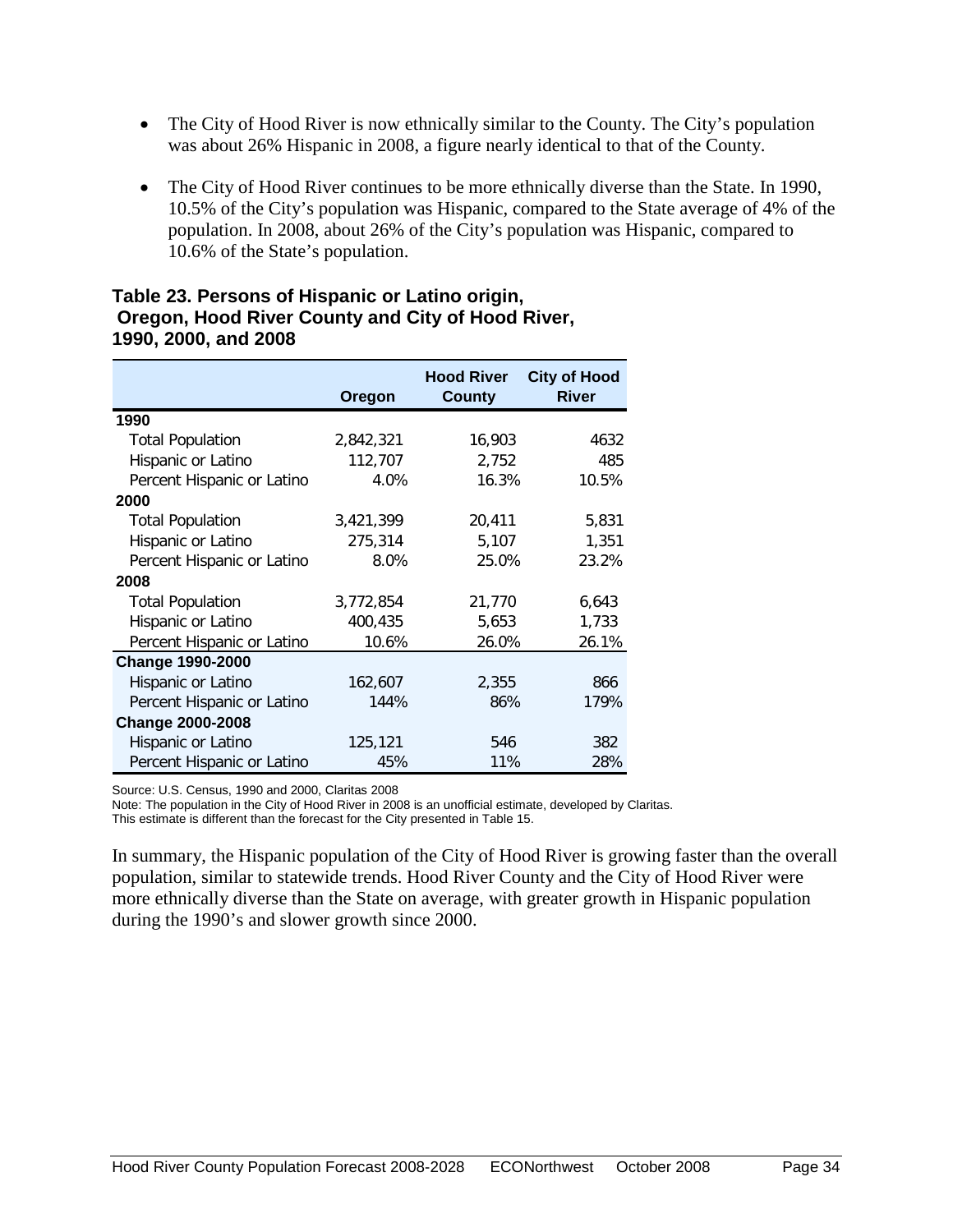# **Summary of findings**

- The City of Hood River grew by more than 50% between 1980 and 2007. Hood River grew from 4,329 people in 1980 to 6,710 people in 2007, an increase of 2,381 people over the 27-year period, an increase of 55%. Like the County, the City of Hood River grew slowest in the 1980's. The City's growth rate exceeded the County average since 1990, growing at an average annual rate of 2.33% during the 1990's and 2.03% since 2000. The City's population accounted for 27% of the County's population in 1980, growing to 31% of the County's population in 2007. Growth in the City accounted for 42% of total County growth between 1980 and 2007.
- **Recent population forecasts suggest that the City of Hood River will grow at 2.0% or 2.2% annually.** The Hood River Public Facilities Plan forecasts 2.2% average annual growth through 2015 and 2.0% average annual growth from 2016 to 2041. In a recent memorandum about transportation forecasting, DKS Associates forecast 2.0% annual growth through 2031. These forecasts accounted for growth within the Hood River UGB.
- **Residential development has occurred at a higher rate than population growth.** The City added nearly 400 dwelling units between 2000 and 2008, with residential development divided between single-family and multifamily housing types. The City issued 636 building permits over the 2000 to 2007 period, averaging 80 permits annually. The City accounted for more than half of residential building permits issued in the County over the 2000 to 2007 period, excluding manufactured home permits.
- **The City of Hood River is attracting younger people, as well as people nearing retirement**. In 2008, Hood River had a larger share of people aged 44 and under (64%) than the County or State averages (60%). Between 1990 and 2008, the fastest growing age group was 45-64 year olds, who grew by nearly 900 people from 17% of population in 1990 to 25% in 2008. Other fast growing age groups were people 25 to 44 (increasing by about 400 people or 26%) and aged 5 to 17 (increasing by nearly 400 people or 48%).
- **The City of Hood River is more ethnically diverse than Oregon.** The City's population was about 26% Hispanic in 2008. The City had the same pattern of growth in Hispanic population as the County, with rapid growth during the 1990's and slower growth since 2000. The proportion of Hispanic residents in the City was historically less than in the county as a whole. However, the proportion of Hispanic residents increased more rapidly than in the County since 1990, resulting in nearly identical city and county proportions today.

The findings above best support a growth rate of 2.0% annual growth over the 2008 to 2028 period. Table 24 shows that the City of Hood River's population will reach 10,170 people within the UGB by 2028. The forecast is based on population living in the city limits in 2007 but shows population growth in the entire UGB by 2028, based on the assumption that areas within the existing UGB will be annexed into the city limits over the 20-year period. The forecast is based on the following trends: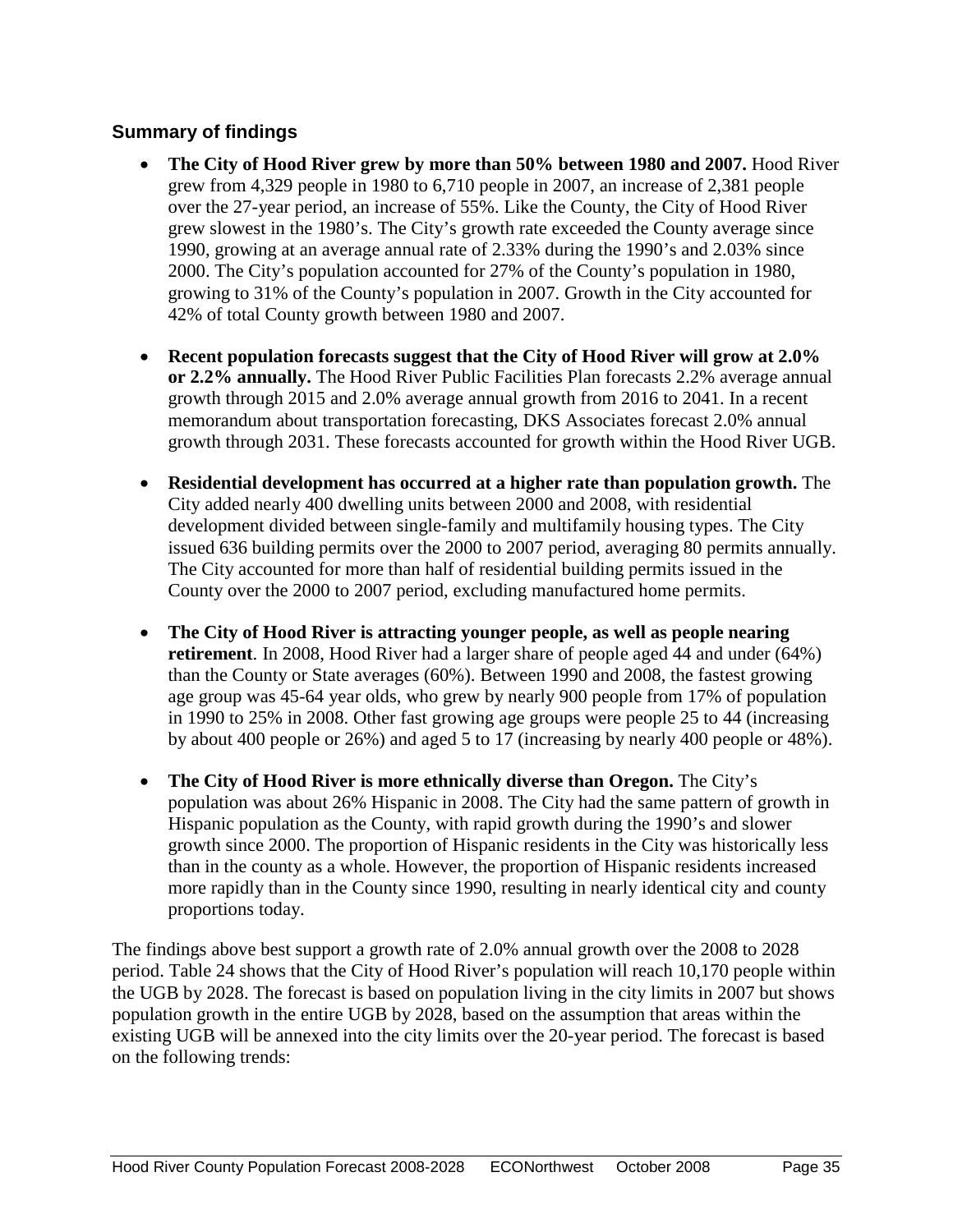- Historical growth rates over 1990 to 2007 period support a 2.0% forecast. Hood River grew at 2.3% annually over the 1990 to 2007 period and at 2.0% annually between 2000 and 2007.
- The City experienced substantial residential development over the 2000 to 2007 period, about 28% of which is the result of annexations into the city limits from the urban growth area. In addition, the City has commercial development underway.
- The City is attracting younger residents, retirees and Hispanic people, groups that are forecast to grow statewide through 2035.

#### **Table 24. Population forecast, City of Hood River UGB, 2008 to 2028**

| Year                       | Medium |
|----------------------------|--------|
| 2007                       | 6,710  |
| 2008                       | 6,844  |
| 2028                       | 10,170 |
| <b>Change 2008 to 2028</b> |        |
| Number                     | 3,326  |
| Percent                    | 49%    |
| AAGR                       | 2.0%   |

Source: 2007 population estimates from Portland State University Center for Population Research; Calculations by ECONorthwest Note: Green shading denotes the official forecast period.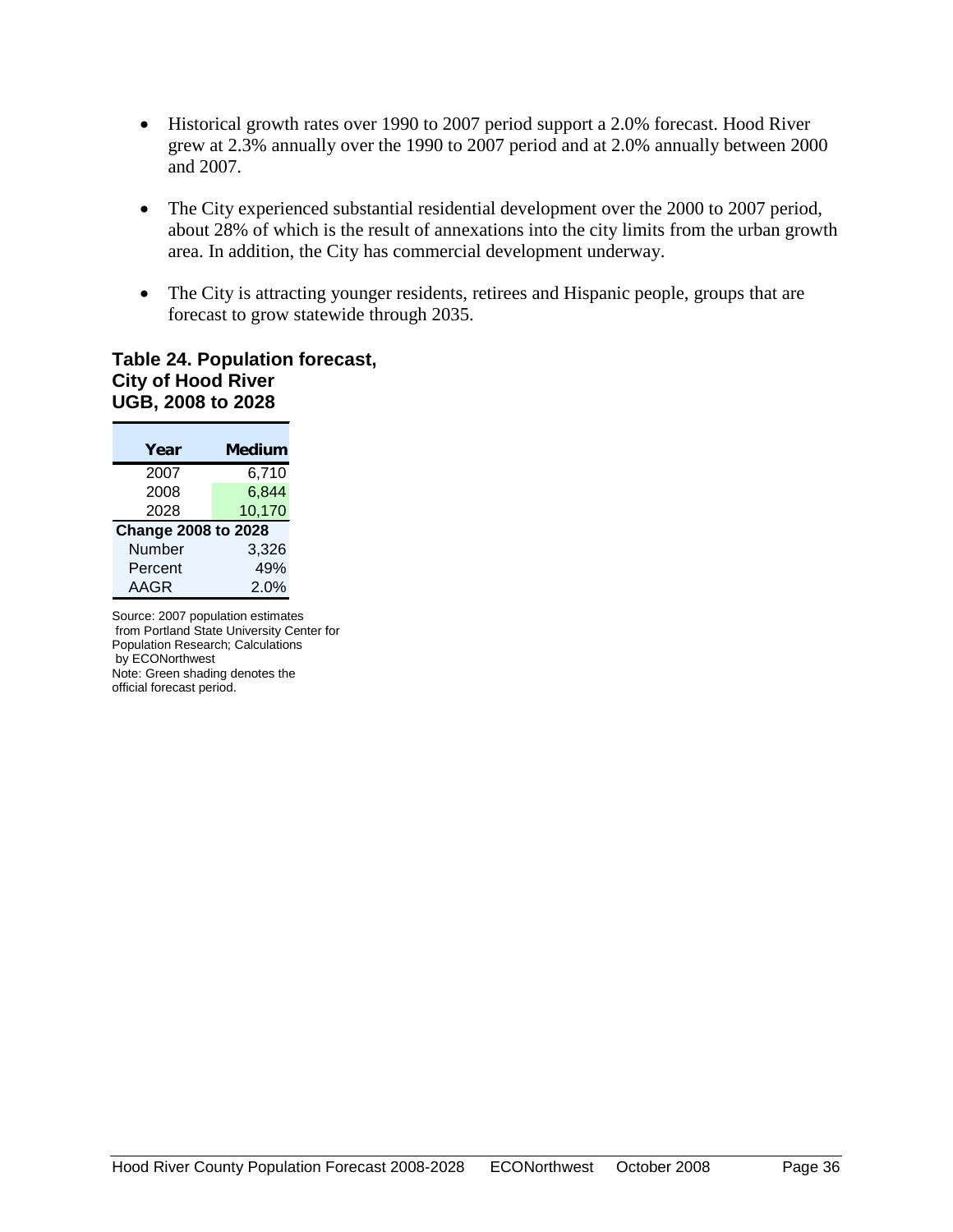# <span id="page-39-0"></span>**V. CITY OF CASCADE LOCKS POPULATION FORECAST**

This section presents population forecasts for the Cascade Locks UGB. It also presents the factual basis for the forecast and findings in support of the forecast.

# <span id="page-39-1"></span>**CITY OF CASCADE LOCKS POPULATION FORECAST**

Table 25 shows a range of population forecasts for the City of Cascade Locks UGB for the 2007- 2035 period. The forecasts require a base population to serve as the starting point for the forecasts. All three forecasts use the official state estimates of population for 2007 for the City of Cascade Locks, compiled by Population Research Center at Portland State University, as the basis for the forecast. The base forecast uses the population estimate for the City limits and assumes that, as areas within the urban growth area (the area between the City limits and the UGB) are annexed into the City, population in these areas will grow at the same rate as population within the City limits. As a result, the forecast in this report represents the forecasted population within the City's UGB.

- The **Low** population forecast projects that the City will grow by 239 people or 22% over the 2008 to 2028 period. The Low forecast assumes that the City will grow at 1% per year based on Cascade Locks' growth over the 1980 to 2007 period.
- The **Medium** population forecast projects that the City will grow by 532 people or 49% over the 2008 to 2028 period. The Medium forecast assumes that the City will grow at 2.0% per year based on Cascade Locks' growth rate over the 1990 to 2000 period.
- The **High** population forecast projects that the City will grow by 1,332 people or 119% over the 2008 to 2028 period. The High forecast assumes that the City will grow at 4.0% per year based on development of a proposed resort and casino in Cascade Locks.

The forecasts assume that population will grow in Cascade Locks UGB through the following means: natural increase (births minus deaths), in-migration into the City, and annexation of urbanizing areas. The forecasts also assume that growth will occur within the City of Cascade Locks city limits and its UGB. As areas in the urbanizing area develop, it is expected that they will be annexed into the city limits. The official adopted forecast covers the period from 2008 to 2028, as shown in green shading.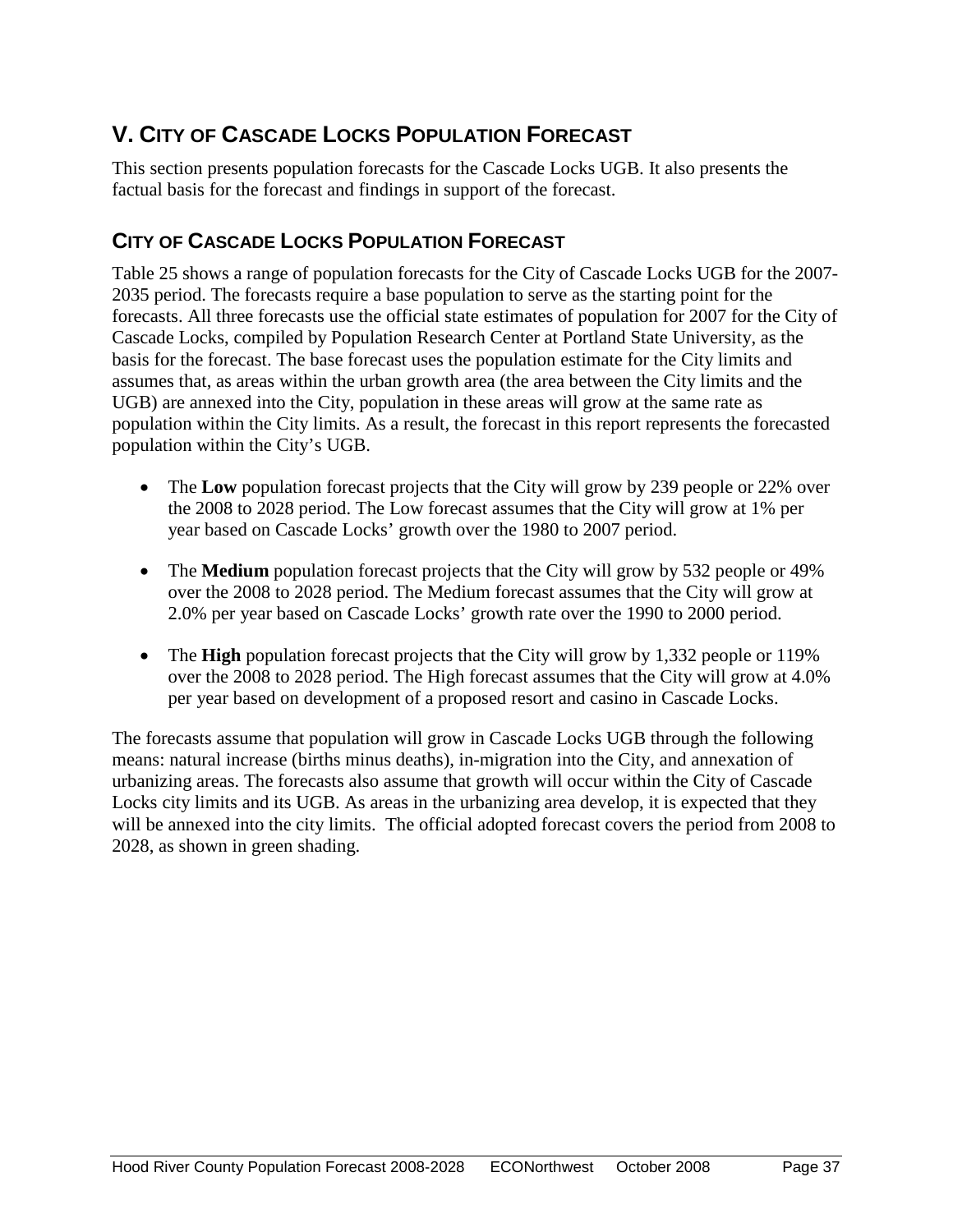| Year                       | Low   | Medium | High  |
|----------------------------|-------|--------|-------|
| 2007                       | 1,075 | 1,075  | 1,075 |
| 2008                       | 1,086 | 1,097  | 1,118 |
| 2009                       | 1,097 | 1,118  | 1,163 |
| 2010                       | 1,108 | 1,141  | 1,209 |
| 2011                       | 1,119 | 1,164  | 1,258 |
| 2012                       | 1,130 | 1,187  | 1,308 |
| 2013                       | 1,141 | 1,211  | 1,360 |
| 2014                       | 1,153 | 1,235  | 1,415 |
| 2015                       | 1,164 | 1,260  | 1,471 |
| 2016                       | 1,176 | 1,285  | 1,530 |
| 2017                       | 1,187 | 1,310  | 1,591 |
| 2018                       | 1,199 | 1,337  | 1,655 |
| 2019                       | 1,211 | 1,363  | 1,721 |
| 2020                       | 1,223 | 1,391  | 1,790 |
| 2021                       | 1,236 | 1,418  | 1,862 |
| 2022                       | 1,248 | 1,447  | 1,936 |
| 2023                       | 1,261 | 1,476  | 2,013 |
| 2024                       | 1,273 | 1,505  | 2,094 |
| 2025                       | 1,286 | 1,535  | 2,178 |
| 2026                       | 1,299 | 1,566  | 2,265 |
| 2027                       | 1,312 | 1,597  | 2,355 |
| 2028                       | 1,325 | 1,629  | 2,450 |
| 2029                       | 1,338 | 1,662  | 2,548 |
| 2030                       | 1,351 | 1,695  | 2,650 |
| 2031                       | 1,365 | 1,729  | 2,756 |
| 2032                       | 1,379 | 1,764  | 2,866 |
| 2033                       | 1,392 | 1,799  | 2,980 |
| 2034                       | 1,406 | 1,835  | 3,100 |
| 2035                       | 1,420 | 1,872  | 3,224 |
| <b>Change 2008 to 2028</b> |       |        |       |
| Number                     | 239   | 533    | 1,332 |
| Percent                    | 22%   | 49%    | 119%  |
| AAGR                       | 1.0%  | 2.0%   | 4.0%  |

**Table 25. Population forecast, Cascade Locks UGB, 2007 to 2035**

Source: 2007 population estimates from Portland State University Center for Population Research; Calculations by ECONorthwest

Note: Green shading denotes the official forecast period.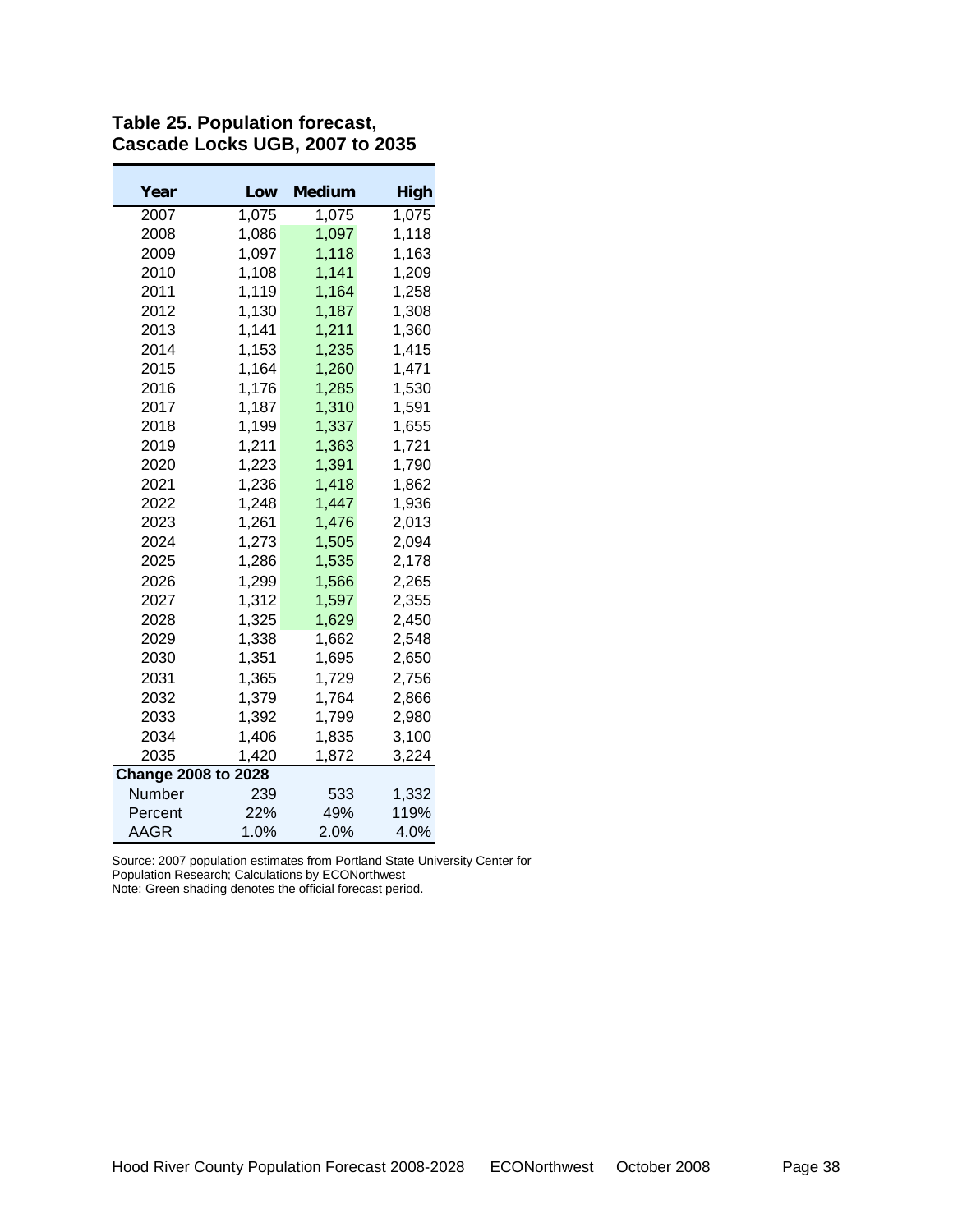# <span id="page-41-0"></span>**FACTUAL BASIS**

This section discusses some of the factors that may affect long-term growth in the City of Cascade Locks. These factors include other population forecasts, population trends in Cascade Locks, development trends in Cascade Locks, and socioeconomic trends in Cascade Locks. These factors provide a factual basis in support of using the forecast for population growth in the City.

# **Other population forecasts**

There are two main sources of population forecast for Cascade Locks: The 2001 Cascade Locks Comprehensive Plan and the 1997 Hood River County opulation Forecast. This section compares the growth rate assumptions in these forecasts to the growth rate assumptions used to develop the population forecast for Cascade Locks.

The 2001 Cascade Locks Comprehensive Plan presents a range of population forecasts for Cascade Locks, shown in Table 26. The Plan presents four scenarios of growth, ranging from no growth (with a City population of 1,080 in 2016) to rapid growth (with a City population of 3,170 in 2016).

### **Table 26. Comprehensive Plan population forecast, Cascade Locks, 1995 to 2016 Growth Rates**

|                               | <b>Growth Rates</b> |         |                   |
|-------------------------------|---------------------|---------|-------------------|
|                               | 1996 to             | 2000 to | <b>Population</b> |
| <b>Growth Scenario</b>        | 2000                | 2016    | in 2016           |
| No Growth                     | $0.0\%$             | $0.0\%$ | 1,080             |
| Continuation of recent trends | 2.0%                | 2.0%    | 1,605             |
| Accelerated growth            | 2.0%                | 2.4%    | 1,735             |
| Rapid Growth                  | 2.0%                | 6.3%    | 3,170             |

Source: City of Cascade Locks Comprehensive Plan – Part II, page 40, May 2001

The Hood River County Population Forecast from 1997 presented a population forecast for the City of Cascade Locks in 2015. Unlike the other forecasts discussed in this report, the County's forecast for population growth for the City was not based on historical population trends. The forecast was based on the potential for residential development capacity within the city limits and the urban growth area (UGA).

The 1997 County forecast estimated that population in the city limits could grow to 3,200 people by 2015, resulting in an average annual growth rate of 5.8% (2,155 people) in Cascade Locks. This forecast suggests that, based on the assumptions used in the 1997 County Comprehensive Plan, the land within the Cascade Locks UGB has capacity for about 3,200 residents. Over the 2005 to 2015 period, it was projected that Cascade Locks would grow by 110 people at an average annual rate of 1.0%.

The capacity for growth projected in this forecast of about 3,200 people, is consistent with the "high" growth scenario presented in Table 25, which projects that Cascade Locks will have 3,224 residents by 2035.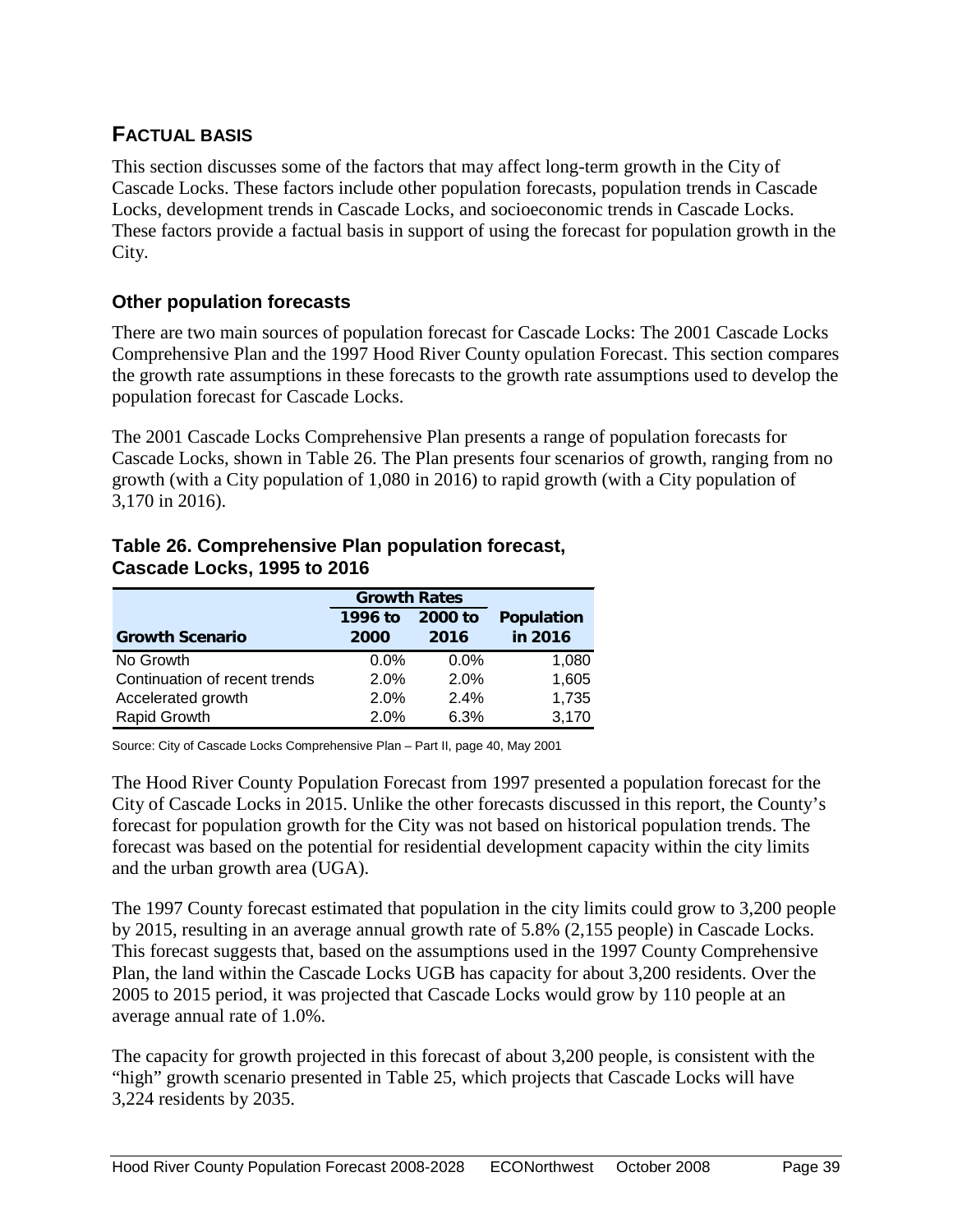#### **City of Cascade Locks population trends, 1980 to 2007**

Historic population growth rates show population growth trends that provide a basis for projecting future growth in Cascade Locks. This section presents population trends for Cascade Locks from 1980 to 2007.

Tables 27 and 28 summarize historical population trends in Cascade Locks for the period between 1980 and 2007. Cascade Locks generally had positive rates of growth, ranging from a decrease of 3.3% in 1981 to an increase of 5.7% in 2005. It is likely that the increase of 10.7% in 1989 can be attributed to inaccuracy in the annual population estimates from the Population Research Center.

The City grew by 237 people over the 27-year period, an increase of 28%. Like the County, Cascade Locks grew slowest in the 1980's and some of the growth during this period was a result of annexations to the City. The City's growth rate did not exceed the County average for most periods since 1980, growing at an average annual rate of 1.83% during the 1990's and shrinking by 0.53% annually since 2000. The City's population accounted for 5.3% of the County's population in 1980, decreasing to 5.0% of the County's population in 2007.

#### **Table 27. Historic Growth Rates, City of Cascade Locks, 1980 to 2007**

|               |             | <b>Population Percent</b> |        |
|---------------|-------------|---------------------------|--------|
| <b>Period</b> | <b>AAGR</b> | Change                    | Change |
| 1980-2007     | 0.93%       | 237                       | 28%    |
| 1990-2007     | 0.86%       | 145                       | 16%    |
| 1980-1990     | 1.05%       | 92                        | 11%    |
| 1990-2000     | 1.83%       | 185                       | 20%    |
| 2000-2007     | $-0.52%$    | $-40$                     | $-4%$  |

Source: U.S. Census and Population Research Center at Portland State University; calculations by ECONorthwest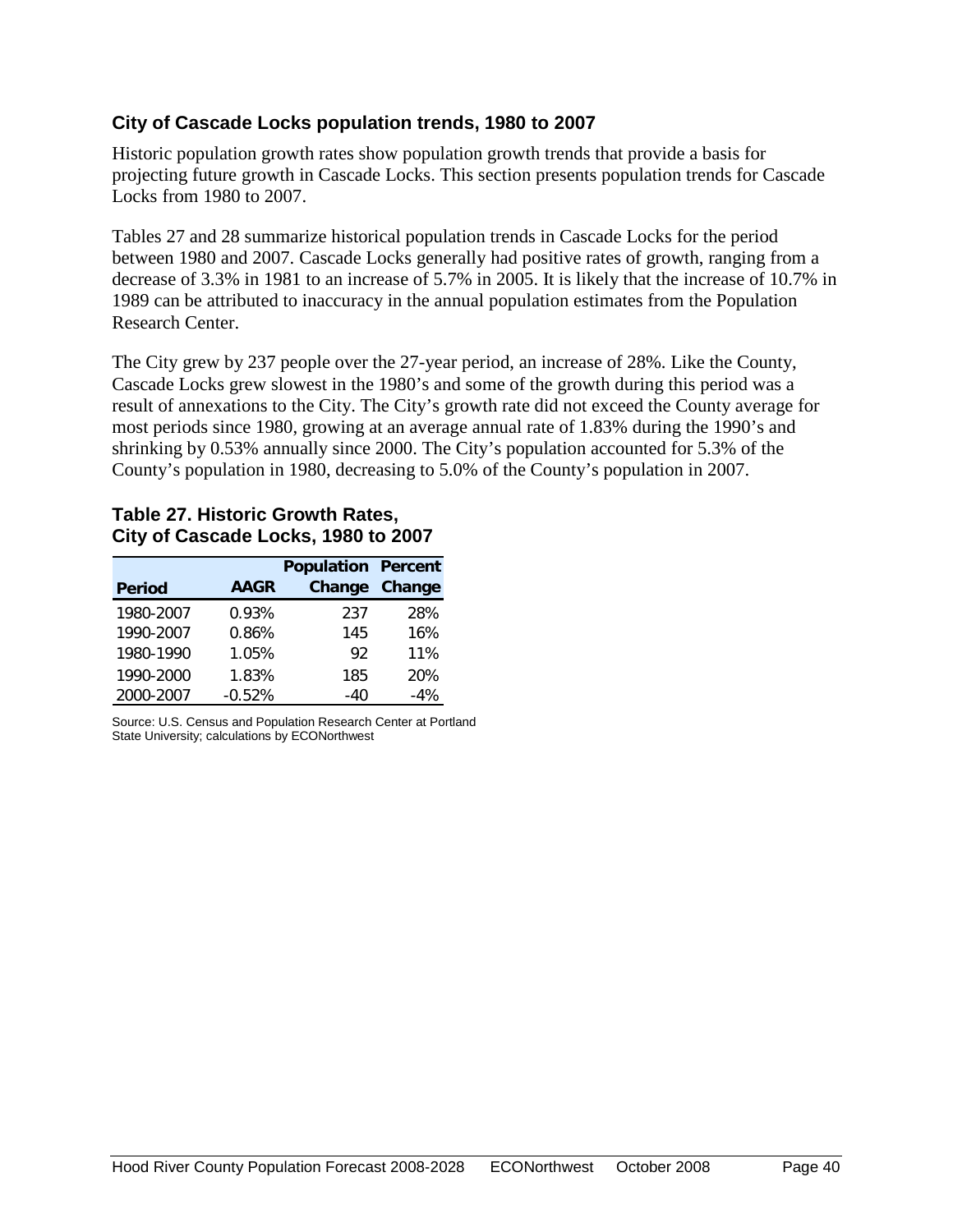|      |                   | <b>Annual</b><br>Percent | $%$ of<br>County  |
|------|-------------------|--------------------------|-------------------|
| Year | <b>Population</b> | Change                   | <b>Population</b> |
| 1980 | 838               | .                        | 5.3%              |
| 1981 | 810               | $-3.3%$                  | 5.2%              |
| 1982 | 795               | $-1.9%$                  | 5.0%              |
| 1983 | 815               | 2.5%                     | 5.0%              |
| 1984 | 815               | 0.0%                     | 5.0%              |
| 1985 | 820               | 0.6%                     | 5.0%              |
| 1986 | 825               | 0.6%                     | 5.1%              |
| 1987 | 830               | 0.6%                     | 5.0%              |
| 1988 | 845               | 1.8%                     | 5.1%              |
| 1989 | 935               | 10.7%                    | 5.5%              |
| 1990 | 930               | $-0.5%$                  | 5.5%              |
| 1991 | 975               | 4.8%                     | 5.7%              |
| 1992 | 970               | $-0.5%$                  | 5.5%              |
| 1993 | 1,025             | 5.7%                     | 5.7%              |
| 1994 | 1,035             | 1.0%                     | 5.6%              |
| 1995 | 1,045             | 1.0%                     | 5.5%              |
| 1996 | 1,050             | 0.5%                     | 5.4%              |
| 1997 | 1,075             | 2.4%                     | 5.5%              |
| 1998 | 1,095             | 1.9%                     | 5.5%              |
| 1999 | 1,085             | $-0.9%$                  | 5.4%              |
| 2000 | 1,115             | 2.8%                     | 5.5%              |
| 2001 | 1,130             | 1.3%                     | 5.5%              |
| 2002 | 1,140             | 0.9%                     | 5.6%              |
| 2003 | 1,140             | 0.0%                     | 5.6%              |
| 2004 | 1,150             | 0.9%                     | 5.5%              |
| 2005 | 1,155             | 0.4%                     | 5.5%              |
| 2006 | 1,155             | 0.0%                     | 5.4%              |
| 2007 | 1,075             | $-6.9%$                  | 5.0%              |

**Table 28. Historic Population Change, City of Cascade Locks, 1980 to 2007**

Source: U.S. Census and Population Research Center at Portland State University; calculations by ECONorthwest

### **Development trends**

Cascade Locks issued 32 residential building permits for single-family detached dwellings between 2000 and 2007. During the same period, the City issued 16 building permits for townhouses and two permits for duplexes. The City has four subdivisions, with about 250 lots in total, which were platted in about 2005. As a result, the City has development capacity in excess of recent development trends.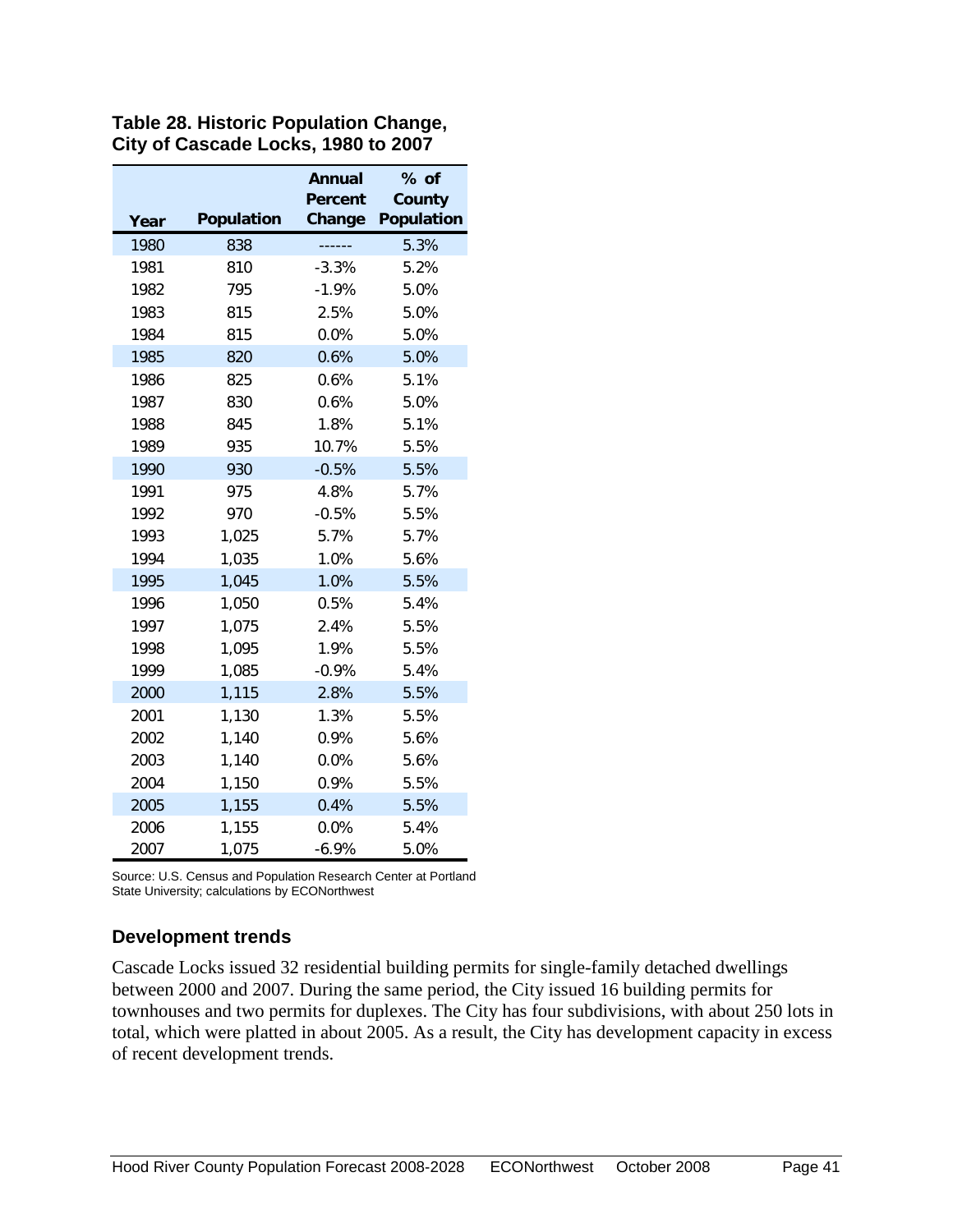The Bridge of the Gods Resort and Casino is a proposed development in Cascade Locks. The Environmental Impact Statement (EIS) process is underway and a decision about the EIS is expected in early 2009. The City thinks that there may be lawsuits filed after the decision about the EIS is made, which may take a year to litigate. Assuming the resort wins approval for development, building may begin in 2010 and the resort may open in 2012. Assuming that the resort is built, the City estimates that the resort will generate about 600 construction jobs, 1,700 jobs at the resort, and additional secondary jobs.

Assuming the resort is built, the City expects to grow faster than historic rates because of the number of jobs that the resort will provide. The City will be able to absorb some of the growth resulting from the resort in existing subdivisions and in other land available within the existing UGB. The City, however, has a limited amount of land available for development within the UGB. The City will encounter difficulties in expanding the UGB because of the City's location. The City is bounded along the north by the Columbia River and it is bounded by the Columbia River Gorge National Scenic Area to the south. Expanding on land within the Scenic Area in any significant way will be difficult (if not impossible) because of regulations governing development within the Scenic Area.

If the resort is built, the City may reach its development capacity by 2035 (or sooner). The City plans to begin a planning study to determine the development capacity within the UGB.

# **Socioeconomic trends**

This section reviews historical socioeconomic trends in Cascade Locks. Socioeconomic trends provide a broader context for growth; factors such as age, income, migration and other trends show how communities have grown and shape future growth. To provide context, we compare Cascade Locks with Hood River County and Oregon. Characteristics such as age and race are indicators of how population has grown in the past and provide insight into factors that may affect future growth.

Figure 5 compares age in Oregon, Hood River County, and Cascade Locks for 2008. The data show that Cascade Locks had an older population than the County on average. Cascade Locks had a larger share of people aged 45 and over (43%) compared to the County and State average (40%).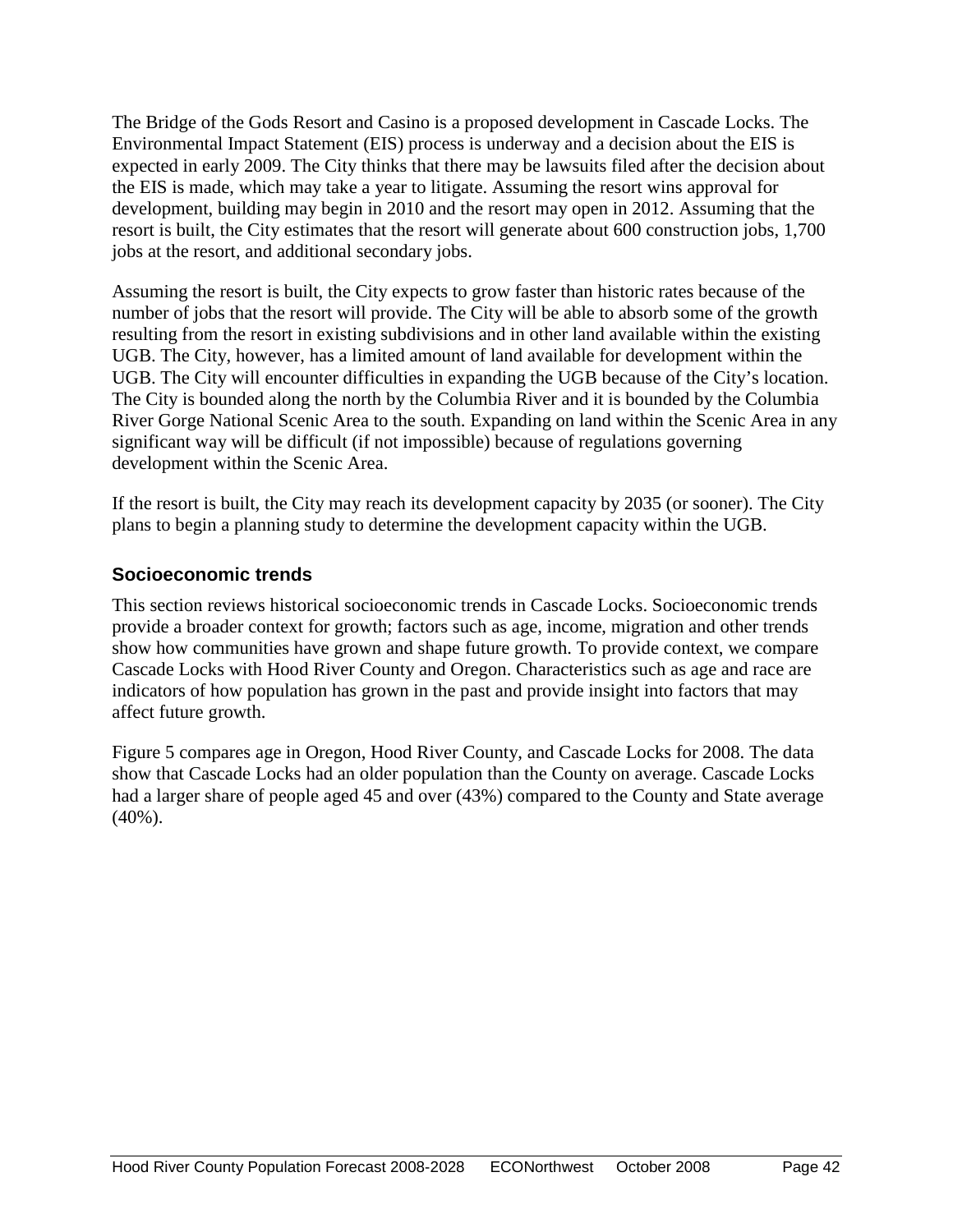

#### **Figure 5. Age distribution, Oregon, Hood River County, and Cascade Locks, 2008**

□ Oregon □ Hood River County □ Cascade Locks

Source: Claritas, 2008

From 1990 to 2008 Cascade Locks experienced changes in the age structure of its residents. Table 29 shows population by age for Cascade Locks for 1990 and 2008, based on data from the U.S. Census and Claritas. Cascade Locks grew by 70 people between 1990 and 2008, an 8% increase in population. Cascade Locks' population growth was concentrated in people aged 45 to 64 years (with an increase of 125 people). Cascade Locks' next largest change in age structure was a decrease in people aged 25 to 44 years (a loss of 51 people). Cascade Locks lost population under 17 years old (a decrease of 22 people) and had a small gain in people over 65 (an increase of 4 people).

| Table 29. Population by Age, Cascade Locks, 1990 and 2008 |  |  |
|-----------------------------------------------------------|--|--|
|-----------------------------------------------------------|--|--|

|                  |               | 1990           |               | 2008           |               | <b>Change</b>        |        |
|------------------|---------------|----------------|---------------|----------------|---------------|----------------------|--------|
| <b>Age Group</b> | <b>Number</b> | <b>Percent</b> | <b>Number</b> | <b>Percent</b> | <b>Number</b> | <b>Percent Share</b> |        |
| 4 and under      | 66            | 7%             | 59            | 6%             | $-7$          | $-11%$               | $-1\%$ |
| $5 - 17$         | 198           | 21%            | 183           | 18%            | $-15$         | $-8%$                | $-3%$  |
| $18 - 24$        | 63            | 7%             | 77            | 8%             | 14            | 22%                  | $1\%$  |
| 25-44            | 298           | 32%            | 247           | 25%            | $-51$         | $-17%$               | $-7%$  |
| 45-64            | 190           | 20%            | 315           | 32%            | 125           | 66%                  | 11%    |
| 65 and over      | 115           | 12%            | 119           | 12%            | 4             | 3%                   | 0%     |
| <b>Total</b>     | 930           | 100%           | 1,000         | 100%           | 70            | 8%                   | $0\%$  |

Source: US Census, 1990 and Claritas, 2008

Note: The population in Cascade Locks in 2008 is an unofficial estimate, developed by Claritas. This estimate is different than the forecast for the City presented in Table 25.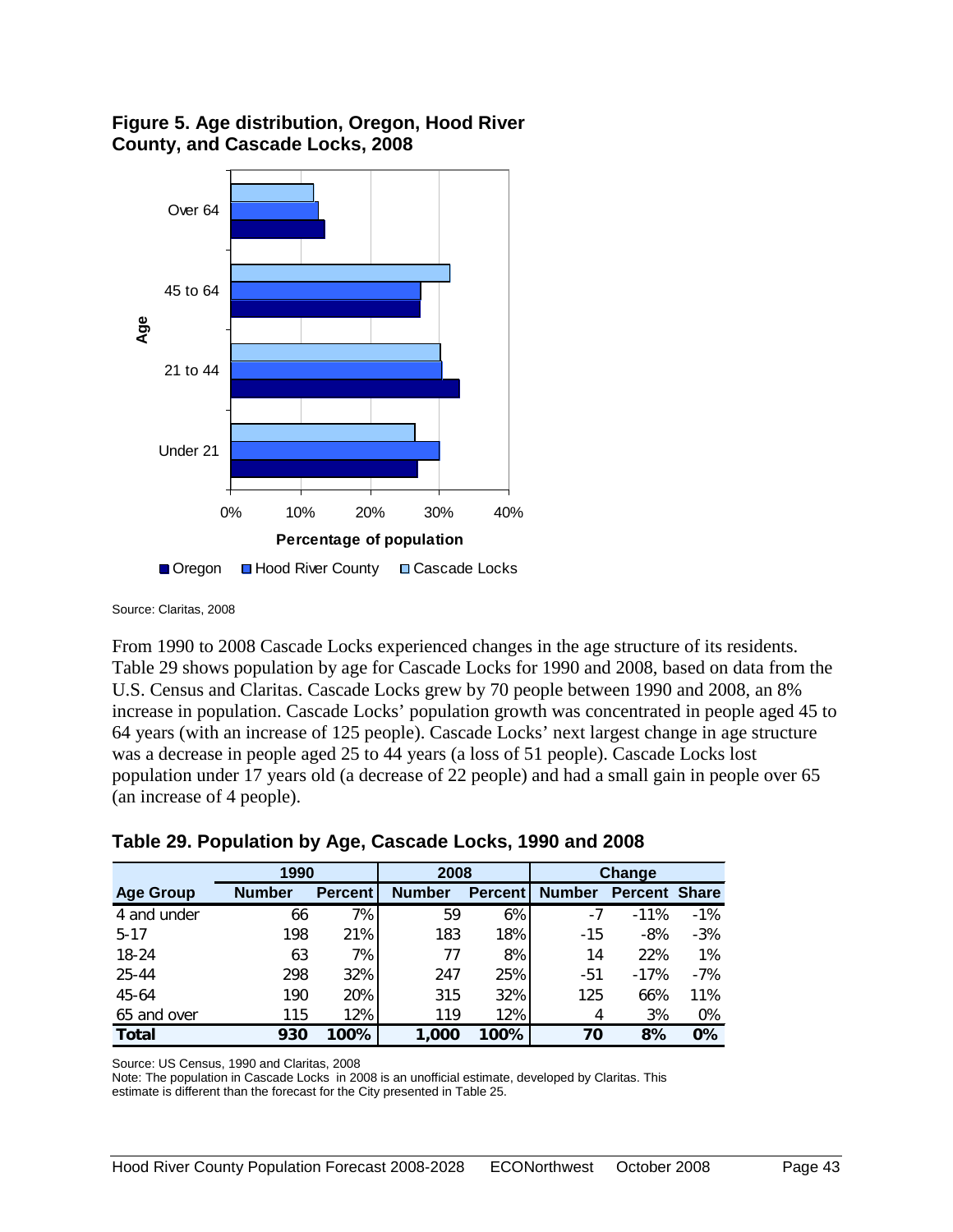The U.S. Census collects information about migration patterns. Specifically, it asks households where their residence was in 1995 (5 years prior to the Census count). Table 30 shows place of residence in 1995 for Hood River County and Cascade Locks. The data show that residents of Cascade Locks were more mobile than the County or State average. About 46% of Cascade Locks' residents lived in the same house in 1995, compared to the County average of 52% or State average of 47%.Residents of Cascade Locks were more likely to have lived in a different state (14%) than the residents of the County or State (12%).

|                              | Oregon         |                 | <b>Hood River County</b> |                | <b>Cascade Locks</b> |         |
|------------------------------|----------------|-----------------|--------------------------|----------------|----------------------|---------|
| Location                     | <b>Persons</b> | <b>Percentl</b> | <b>Persons</b>           | <b>Percent</b> | <b>Persons</b>       | Percent |
| Population 5 years and older | 3,199,323      | 100%            | 18,932                   | 100%           | 1,051                | 100%    |
| Same house in 1995           | 1,496,938      | 47%             | 9.846                    | 52%            | 487                  | 46%     |
| Different house in 1995      | 1,702,385      | 53%             | 9.086                    | 48%            | 564                  | 54%     |
| Same county                  | 863.070        | 27%             | 4.604                    | 24%            | 254                  | 24%     |
| Different county             | 755,954        | 24%             | 3.796                    | 20%            | 251                  | 24%     |
| Same state                   | 356,626        | 11%             | 1.562                    | 8%             | 145                  | 14%     |
| Different state              | 399,328        | 12%             | 2,234                    | 12%            | 106                  | 10%     |

**Table 30. Place of residence in 1995, Oregon, Hood River County, and Cascade Locks, persons 5 years and over, 2000**

Source: U.S. Census, SF-3

Table 31 shows the number of persons of Hispanic or Latino origin for Oregon, Hood River County, and Cascade Locks for 1990, 2000, and 2008. The data show Cascade Locks has a smaller share of Hispanic population than the County or State average. About 9% of Cascade Locks' population was Hispanic in 2008, lower than the County average (26%) or State average (10.6%). Like the County and City of Hood River, Cascade Locks had greater growth in Hispanic population during the 1990's and slower growth since 2000.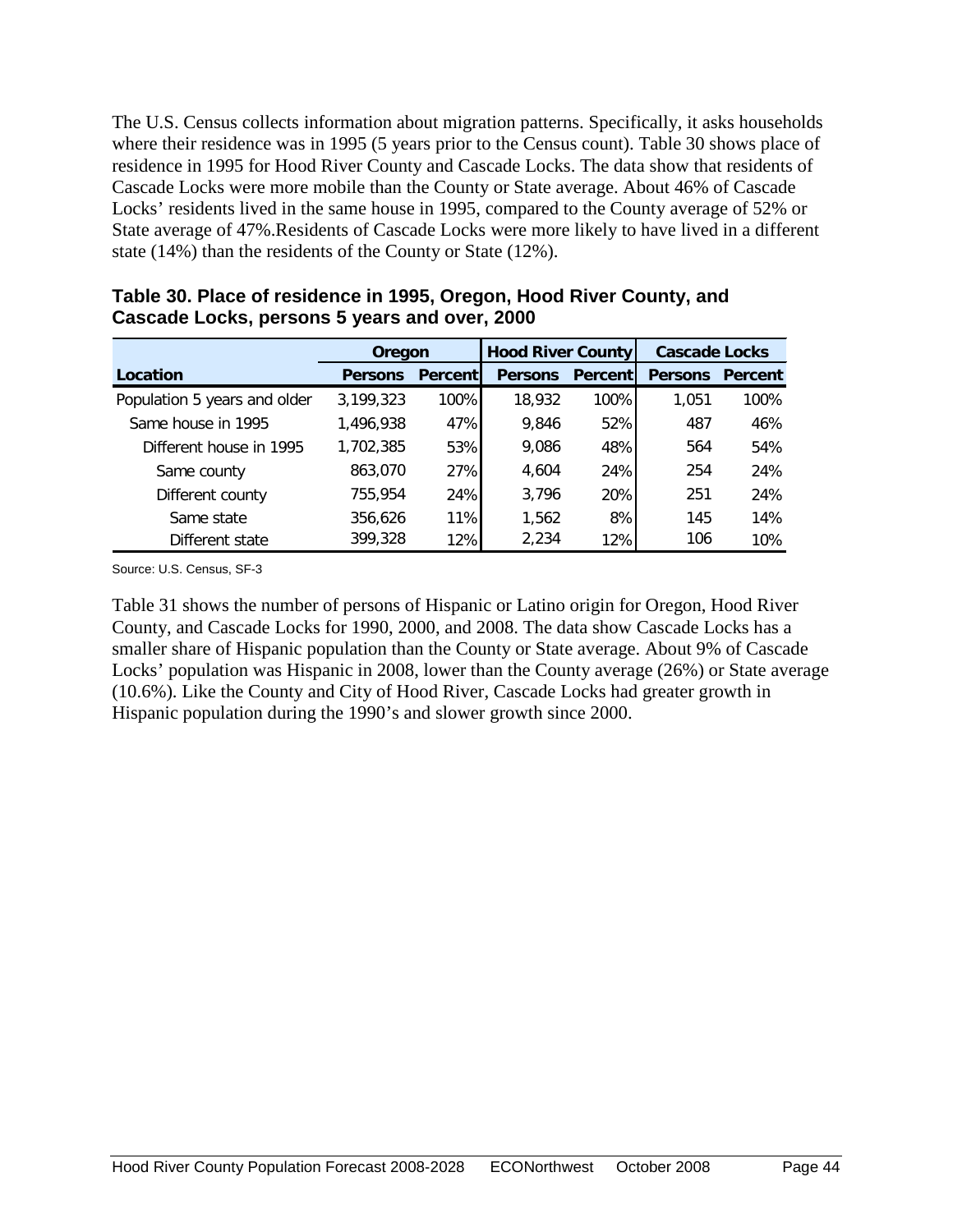|                            | Oregon    | <b>Hood River</b><br><b>County</b> | Cascade<br><b>Locks</b> |
|----------------------------|-----------|------------------------------------|-------------------------|
| 1990                       |           |                                    |                         |
| <b>Total Population</b>    | 2,842,321 | 16,903                             | 930                     |
| Hispanic or Latino         | 112,707   | 2,752                              | 7                       |
| Percent Hispanic or Latino | 4.0%      | 16.3%                              | 0.8%                    |
| 2000                       |           |                                    |                         |
| <b>Total Population</b>    | 3,421,399 | 20,411                             | 1,115                   |
| Hispanic or Latino         | 275,314   | 5,107                              | 80                      |
| Percent Hispanic or Latino | 8.0%      | 25.0%                              | 7.2%                    |
| 2008                       |           |                                    |                         |
| <b>Total Population</b>    | 3,772,854 | 21,770                             | 1,000                   |
| Hispanic or Latino         | 400,435   | 5,653                              | 93                      |
| Percent Hispanic or Latino | 10.6%     | 26.0%                              | 9.3%                    |
| <b>Change 1990-2000</b>    |           |                                    |                         |
| Hispanic or Latino         | 162,607   | 2,355                              | 73                      |
| Percent Hispanic or Latino | 144%      | 86%                                | 1043%                   |
| <b>Change 2000-2008</b>    |           |                                    |                         |
| Hispanic or Latino         | 125,121   | 546                                | 13                      |
| Percent Hispanic or Latino | 45%       | 11%                                | 16%                     |

#### **Table 31. Persons of Hispanic or Latino origin, Oregon, Hood River County, and Cascade Locks, 1990, 2000, and 2008**

Source: U.S. Census, 1990 and 2000, Claritas 2008

Note: The population in Cascade Locks in 2008 is an unofficial estimate, developed by Claritas. This estimate is different than the forecast for the City presented in Table 25.

In summary, the Hispanic population of Cascade Locks is growing faster than the overall population, similar to statewide trends but still remains below the average levels in the state and county.

### **Summary of findings**

- **Cascade Locks grew by more than one-quarter between 1980 and 2007.** Cascade Locks grew from 838 people in 1980 to 1,075 people in 2007, an increase of 237 people over the 27-year period, or 28%. The City's population growth varied substantially over the 27-year period. Cascade Locks had decreases in population throughout the 27-year period, ranging from -0.5% in 1990 to -6.9% in 2007. Cascade Locks generally grew more slowly than the County, averaging 0.93% annual growth over the 27-year period. During the 1980's Cascade Locks grew by 1.05% annually and 1.83% during the 1990's. Since 2000, Cascade Locks has lost 40 residents, with a negative average annual growth rate of -0.5%. The City's population remained between 5 and 6% of the County's population over the 27-year period.
- **Previous population forecasts projected that Cascade Locks could grow to about 3,200 people.** The City and County's Comprehensive Plans both project that Cascade Locks could grow to 3,200 people. The forecast presented in the County's 1997 Population Forecast is based on an estimate of residential land capacity within Cascade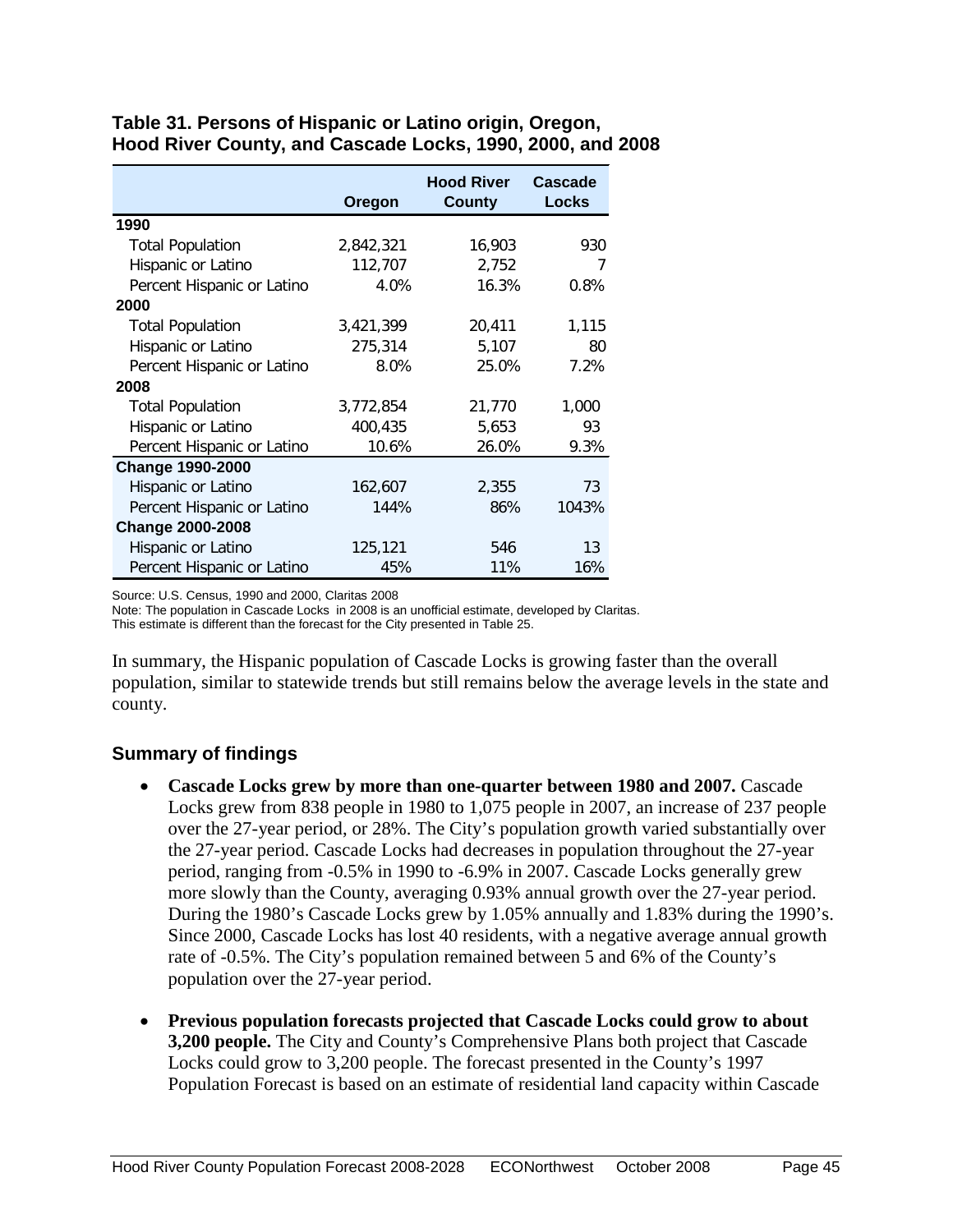Locks' UGB. The forecasts suggest that Cascade Locks could grow to 3,200 people by about 2015.

- **Cascade Locks' future growth may be impacted by development of the planned resort.** Cascade Locks has platted four large subdivisions in 2005, with a combined total of 250 lots. According to City staff, the lots are being slowly absorbed. City staff expects the lots to be more rapidly absorbed if the Bridge of the Gods Resort and Casino is developed. The City estimates that the Resort will generate about 600 construction jobs and 1,700 jobs at the Resort.
- **If the resort is built, the City may reach development capacity by 2035.** Assuming the resort is built, the City expects to grow faster than historic rates because of the number of jobs that the Resort will provide, possibly reaching the City's development capacity by 2035 (or sooner). The development capacity, about 3,200 people, was estimated by the County in the 1997 Population Forecast. The City plans to begin a planning study to update the development capacity within the UGB.
- **Cascade Locks has an older population.** Cascade Locks had a larger share of people aged 45 and over (43%) compared to the County and State averages (40%). Over the 1990 to 2008 period, Cascade Locks' population growth was concentrated in people aged 45 to 64 years (with an increase of 125 people). Cascade Locks' next largest change in age structure was a decrease in people aged 25 to 44 years (a loss of 51 people).
- **Cascade Locks is less ethnically diverse than the County or Oregon.** About 9% of Cascade Locks' population was Hispanic in 2008, lower than the County average (26%) or State average (11%). Like the County and City of Hood River, Cascade Locks had greater growth in Hispanic population during the 1990's and slower growth since 2000.
- **Cascade Locks has the ability to attract younger recreation-minded residents**. Cascade Locks has recreational and outdoor amenities that make it attractive to current and future residents including those that may relocate to Cascade Locks from other communities.
- **Cascade Locks is well-situated geographically to attract new residents**. The city is located about 25 miles from the eastern edge of the Portland metropolitan area, putting it within commuting distance of Portland.
- **The City wants to grow and has policies that support growth**. Public policy can be one factor that supports growth.
- **Projections are generally consistent with historical rates**. The 2% growth rate is not very different from the City's growth rate during the 1990's (1.8% AAGR)
- **Future development is expected**. The City expects to have large-scale development in its industrial park within the 20-year period.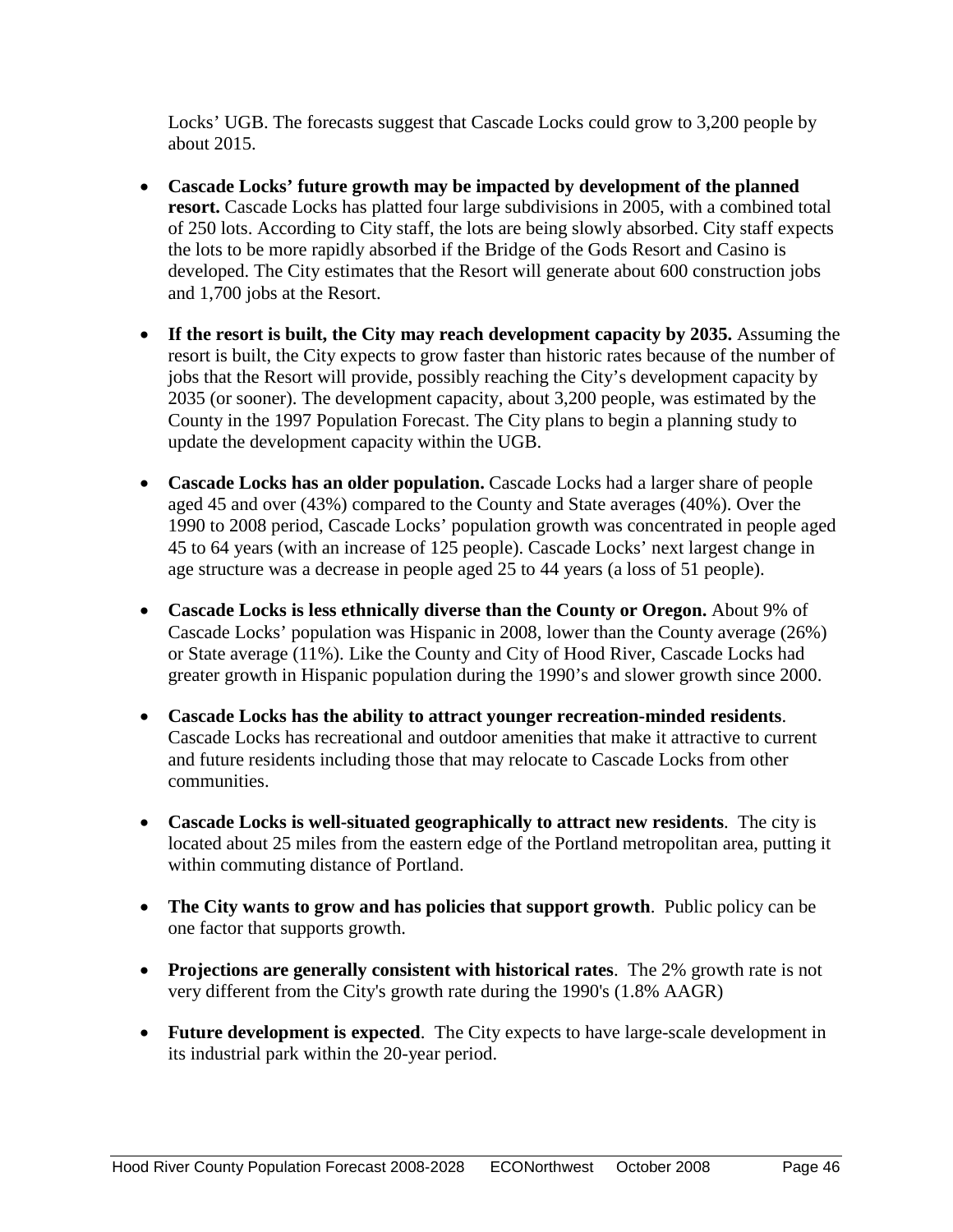• **Assuming a higher rate of growth in the city than in the county as a whole is consistent with statewide and local goals**. Combined assumptions for the two cities and counties are consistent with statewide and local goals to focus a majority of population growth in urban areas (i.e., they assume higher growth rates in the cities than in the unincorporated areas beyond the UGBs).

Forecasting population growth in Cascade Locks is difficult because of the uncertainty surrounding the proposed resort. If the resort is built, it is reasonable to expect that Cascade Locks will grow faster than historic rates, reaching the community's development capacity of about 3,200 by or before 2035. If the resort is not built (or is built more than half way through the planning period), Cascade Locks may have relatively slow average growth over the planning period.

In the face of this uncertainty, we recommend that Cascade Locks adopt the medium forecast, which assumes the City will grow at an average annual rate of 2.0% annually (shown in Table 32), reaching 533 people within the UGB by 2028. If the resort is built, we recommend that Hood River County and Cascade Locks reevaluate this forecast at some point in the future. The forecast is based on population living in the city limits in 2007 but shows population growth in the entire UGB by 2028, based on the assumption that areas within the existing UGB will be annexed into the city limits over the 20-year period.

#### **Table 32. Population forecast, City of Cascade Locks UGB, 2008 to 2028**

| Year                       | <b>Medium</b> |
|----------------------------|---------------|
| 2007                       | 1,075         |
| 2008                       | 1,097         |
| 2028                       | 1,629         |
| <b>Change 2008 to 2028</b> |               |
| Number                     | 533           |
| Percent                    | 49%           |
| AAGR                       | 2.0%          |

Source: 2007 population estimates from Portland State University Center for Population Research; Calculations by ECONorthwest Note: Green shading denotes the official forecast period.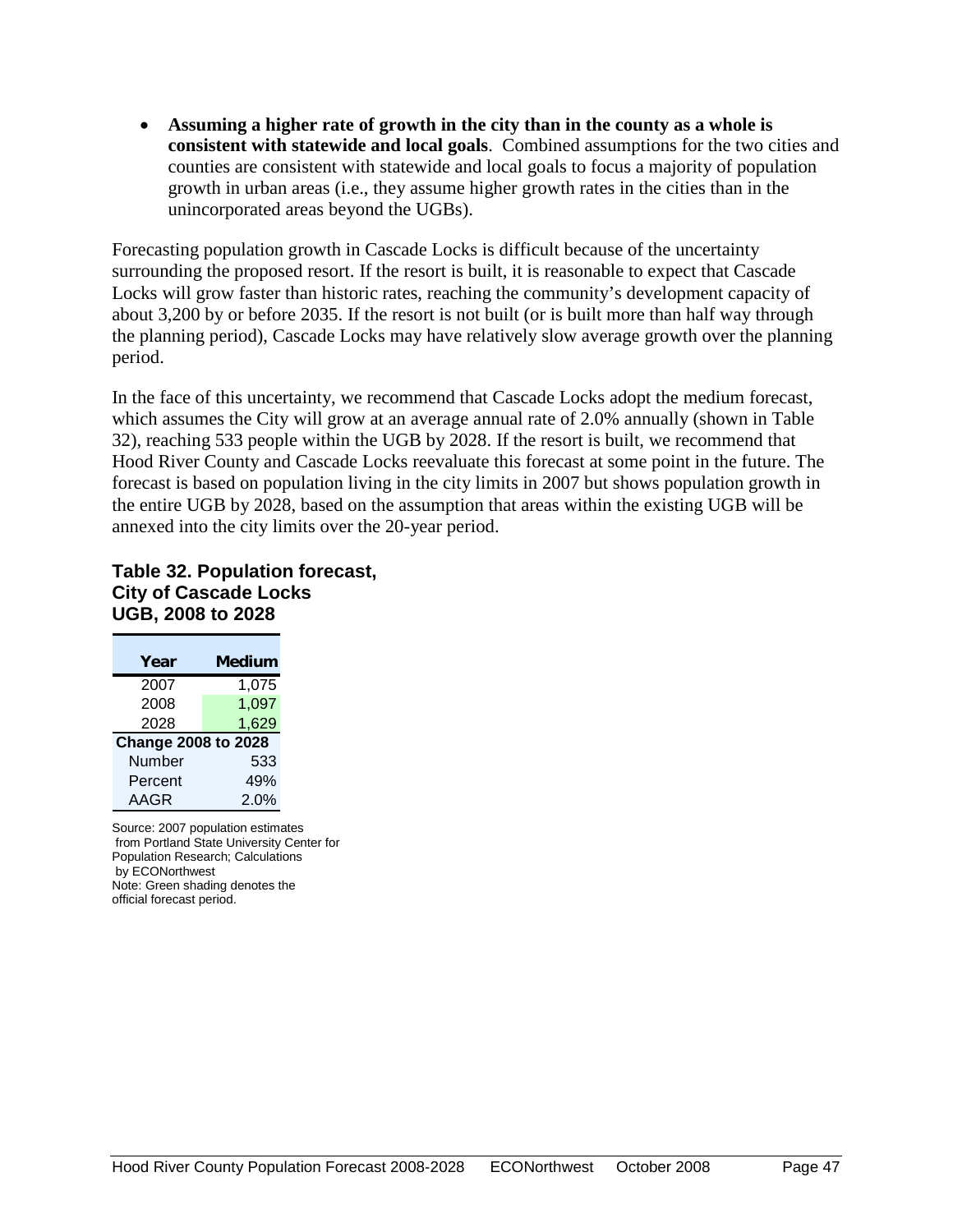# <span id="page-50-0"></span>**VI. UNINCORPORATED HOOD RIVER COUNTY POPULATION FORECAST**

This section presents population forecasts for unincorporated Hood River County, which includes those areas of Hood River County that are outside the urban growth boundaries of the City of Hood River and the City of Cascade Locks. It also presents the factual basis for the forecast and findings in support of the forecast.

# <span id="page-50-1"></span>**UNINCORPORATED HOOD RIVER COUNTY POPULATION FORECAST**

Table 33 shows a population forecast for the unincorporated Hood River County for the 2008- 2028 period and projected population estimates for several future years, assuming the same average growth rate. The forecast is based on the population projection for Hood River County minus population in incorporated cities (the medium forecasts for the City of Hood River and the City of Cascade Locks).

Table 33 shows that population in unincorporated Hood River County will grow by about 2,368 people (18%), at an average annual growth rate of 0.8% between 2008 and 2028, as shaded in green. The implication is that the majority of population growth in Hood River County will occur within the incorporated cities and UGBs.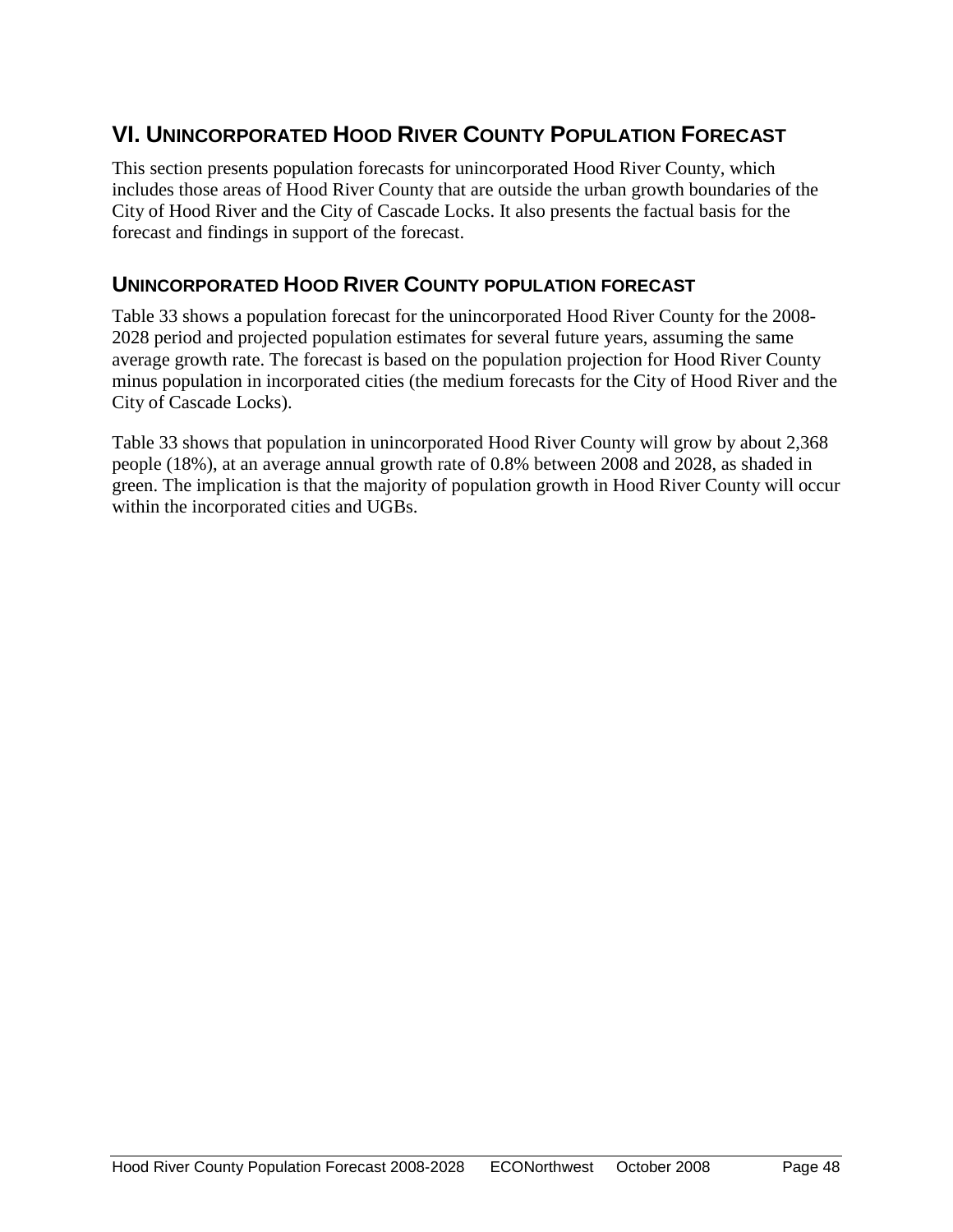#### **Table 33. Unincorporated Hood River County population forecast, 2007 to 2035**

| Year                       | <b>Population</b> |
|----------------------------|-------------------|
| 2007                       | 13,424            |
| 2008                       | 13,528            |
| 2009                       | 13,632            |
| 2010                       | 13,737            |
| 2011                       | 13,861            |
| 2012                       | 13,986            |
| 2013                       | 14,112            |
| 2014                       | 14,237            |
| 2015                       | 14,364            |
| 2016                       | 14,482            |
| 2017                       | 14,600            |
| 2018                       | 14,719            |
| 2019                       | 14,838            |
| 2020                       | 14,957            |
| 2021                       | 15,075            |
| 2022                       | 15,193            |
| 2023                       | 15,311            |
| 2024                       | 15,430            |
| 2025                       | 15,548            |
| 2026                       | 15,664            |
| 2027                       | 15,780            |
| 2028                       | 15,896            |
| 2029                       | 16,012            |
| 2030                       | 16,128            |
| 2031                       | 16,254            |
| 2032                       | 16,379            |
| 2033                       | 16,505            |
| 2034                       | 16,630            |
| 2035                       | 16,756            |
| <b>Change 2008 to 2028</b> |                   |
| Number                     | 2,368             |
| Percent                    | 18%               |
| AAGR                       | 0.8%              |

Source: ECONorthwest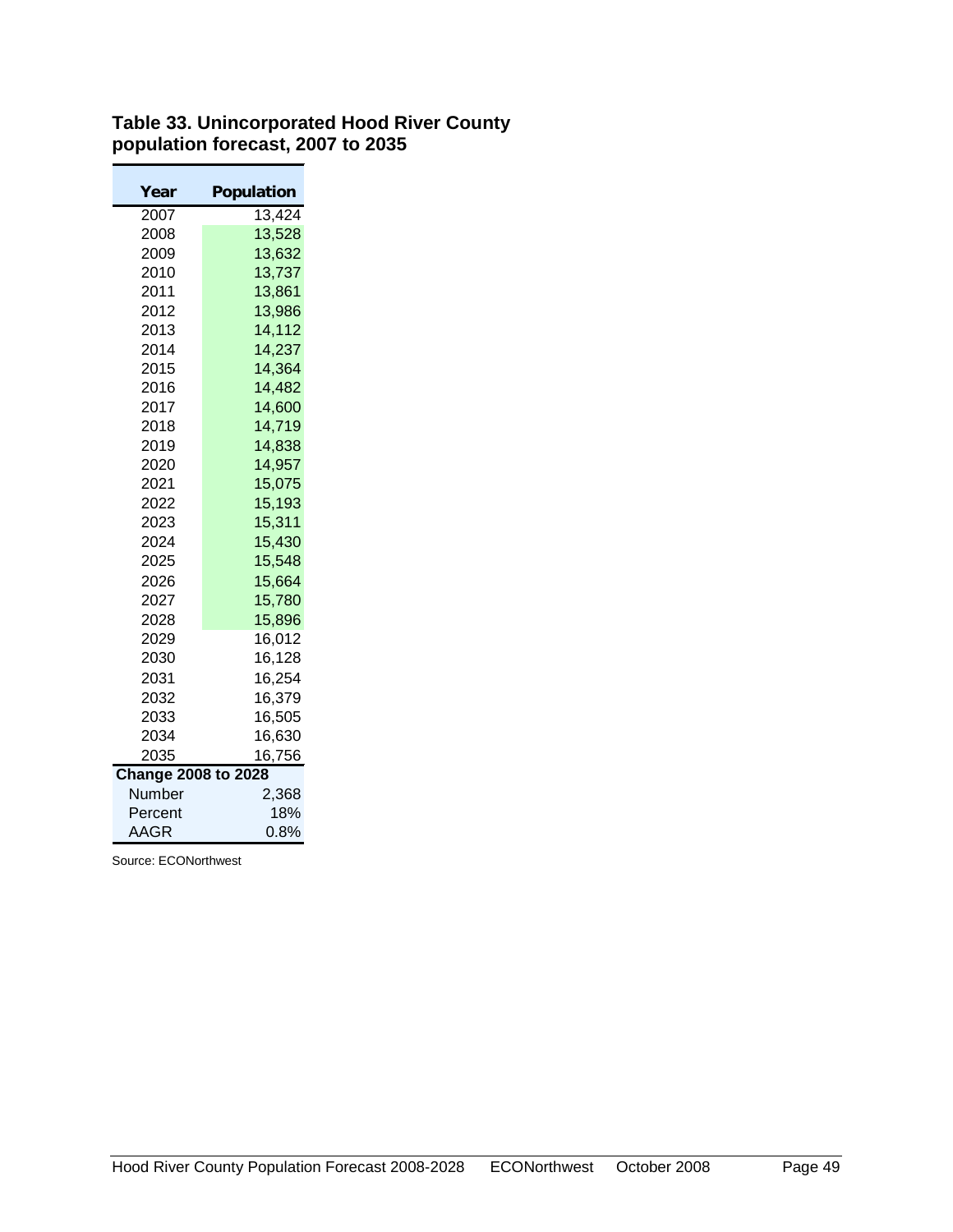# <span id="page-52-0"></span>**FACTUAL BASIS**

Tables 34 and 35 summarize historical population trends in Unincorporated Hood River County for the period between 1980 and 2007. The Unincorporated County generally had positive rates of growth, ranging from a decrease of 2.6% in 1981 to an increase of 4.1% in 2005. It is likely that the decrease of 4% in 2000 can be attributed to inaccuracy in the annual population estimates from the Population Research Center. The unincorporated portion of the County grew by 3,017 people over the 27-year period, an increase of 28%. Like the County as a whole, Unincorporated areas grew slowest in the 1980's. Unincorporated Hood River County's growth rate has been slightly below the overall County average since 1990, growing at an average annual rate of 1.73% during the 1990's and .23% since 2000. The Unincorporated Area's population accounted for 67% of the County's population in 1980, shrinking to 64% of the County's population in 2007. The official adopted forecast covers the period from 2008 to 2028.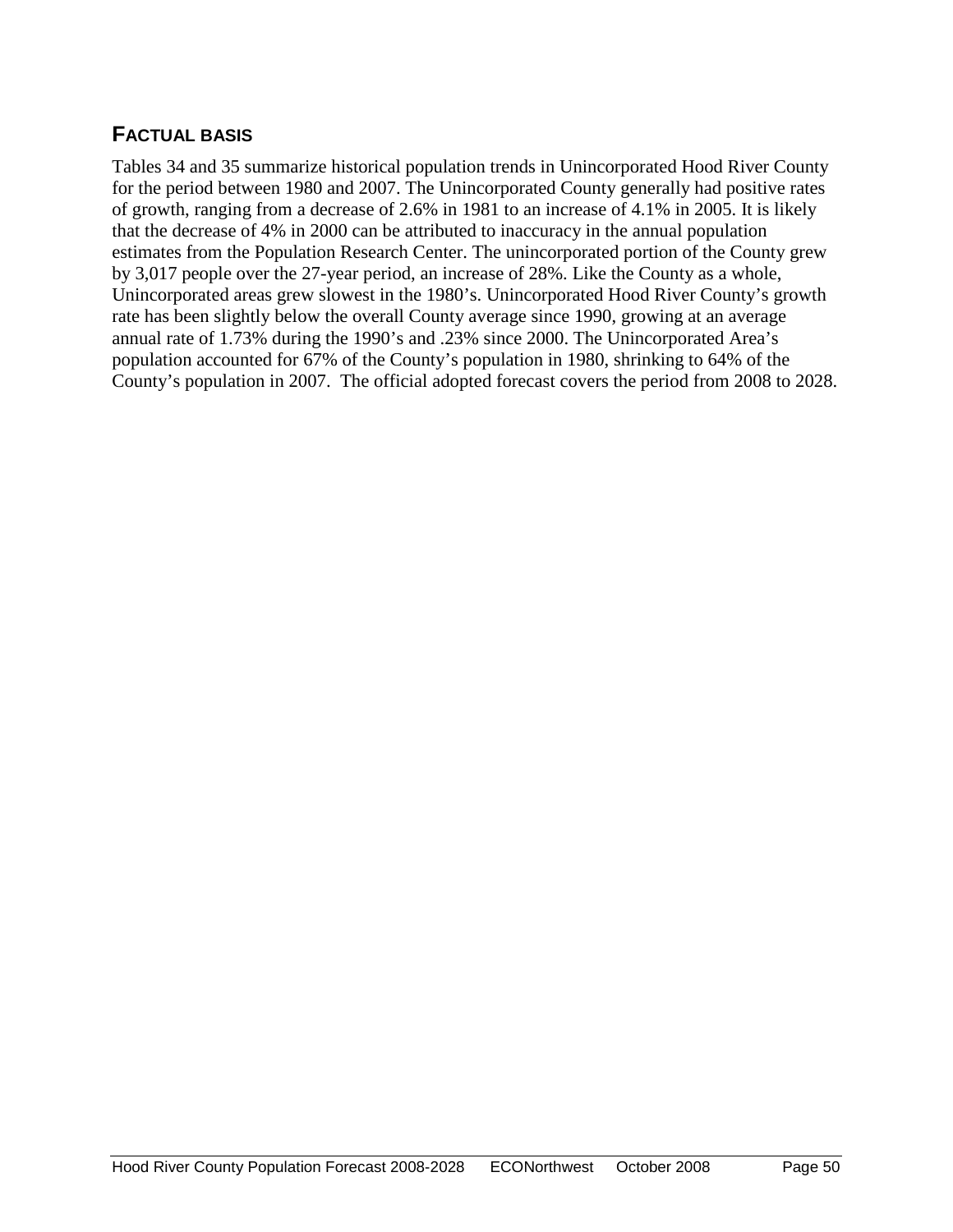#### **Table 34. Historic Population Change, Unincorporated Hood River County, 1980 to 2007**

|      |                   | Annual                   |
|------|-------------------|--------------------------|
| Year | <b>Population</b> | <b>Percent</b><br>Change |
| 1980 | 10,668            |                          |
| 1981 | 10,615            | $-0.5%$                  |
| 1982 | 10,705            | 0.8%                     |
| 1983 | 10,935            | 2.1%                     |
| 1984 | 11,110            | 1.6%                     |
| 1985 | 11,040            | $-0.6%$                  |
| 1986 | 10,855            | $-1.7%$                  |
| 1987 | 11,150            | 2.7%                     |
| 1988 | 11,135            | $-0.1%$                  |
| 1989 | 11,425            | 2.6%                     |
| 1990 | 11,341            | $-0.7%$                  |
| 1991 | 11,320            | $-0.2%$                  |
| 1992 | 11,785            | 4.1%                     |
| 1993 | 12,200            | 3.5%                     |
| 1994 | 12,470            | 2.2%                     |
| 1995 | 12,905            | 3.5%                     |
| 1996 | 13,150            | 1.9%                     |
| 1997 | 13,350            | 1.5%                     |
| 1998 | 13,655            | 2.3%                     |
| 1999 | 14,020            | 2.7%                     |
| 2000 | 13,465            | $-4.0%$                  |
| 2001 | 13,450            | $-0.1%$                  |
| 2002 | 13,100            | $-2.6%$                  |
| 2003 | 13,130            | 0.2%                     |
| 2004 | 13,670            | 4.1%                     |
| 2005 | 13,575            | $-0.7%$                  |
| 2006 | 13,600            | 0.2%                     |
| 2007 | 13,685            | 0.6%                     |

Source: U.S. Census and Population Research

Center at Portland State University; calculations by ECONorthwest

The population growth reported in unincorporated Hood River County may underestimate actual population growth in unincorporated areas of the County since 2000. Table 35 shows that population in unincorporated Hood River County grew by about 220 people between 2000 and 07.<sup>20</sup> The County reports that 776 dwellings were built in unincorporated Hood River County since 2000. Assuming an average household size of 2.7 people per household (based on the

<span id="page-53-0"></span> The annual estimates of population growth in unincorporated Hood River County, presented in Table 34, were reached by subtracting the estimate of population in the cities of Hood River and Cascade Locks from the population in the entire County.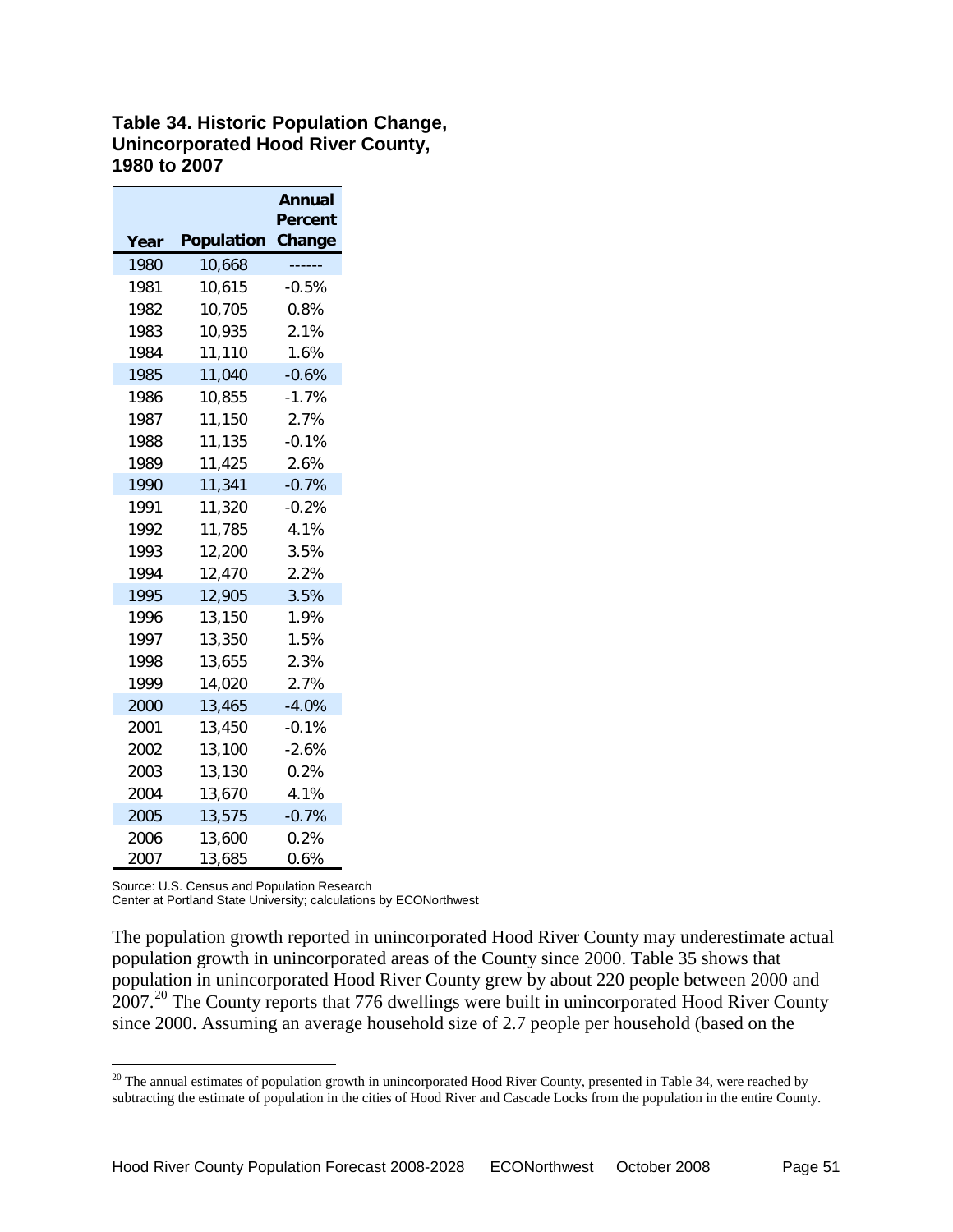County's average household size from the 2000 Census), unincorporated population has increased by as many as 2,000 people. Some of the 776 dwellings may have been built within the urban growth area of one of the County's cities and some may be secondary homes (and would not result in population increase in the County). Even so, it is probable that the Population Research Center has underestimated growth in the County for the 2000 to 2007 period.

|               |             | <b>Population Percent</b> |        |
|---------------|-------------|---------------------------|--------|
| <b>Period</b> | <b>AAGR</b> | Change                    | Change |
| 1980-2007     | 0.93%       | 3,017                     | 28%    |
| 1990-2007     | 1.11%       | 2,344                     | 21%    |
| 1980-1990     | 0.61%       | 673                       | 6%     |
| 1990-2000     | 1.73%       | 2,124                     | 19%    |
| 2000-2007     | 0.23%       | 220                       | 2%     |

#### **Table 35. Compound Growth Rates by Time Period, Unincorporated Hood River County, 1980 to 2007**

Source: U.S. Census and Population Research Center at Portland State University; calculations by ECONorthwest

# <span id="page-54-0"></span>**SUMMARY OF FINDINGS**

- **Between 1980 and 2007, the majority of growth in Hood River County occurred in unincorporated areas.** Unincorporated areas in the County grew by more than 3,000 people over the 27-year period, an increase of 28%. Growth rates in unincorporated areas of Hood River County were lower than the County average but followed similar patterns, with slower growth in the 1980s and since 2000 and faster growth in the 1990's. In addition, the unincorporated portion of the county experienced lower growth rates than the incorporated areas overall during this period, particularly in comparison to the City of Hood River. For example the population of the City of Hood River increased by about 55% during this period, compared to the 28% increase for the unincorporated portion of the County.
- **The majority of people in the County live in unincorporated areas.** Population in unincorporated Hood River County accounted for about two-thirds of the County's population throughout the 27-year period. However, the proportion declined somewhat during this period.

The population of unincorporated Hood River County is forecasted to grow by 2,368 people between 2008 and 2028. This finding is supported by: (1) the findings above, (2) the findings for all of Hood River County, (3) the population forecasts for the City of Hood River and Cascade Locks, and (4) the assumption that the majority of population growth will occur in incorporated cities.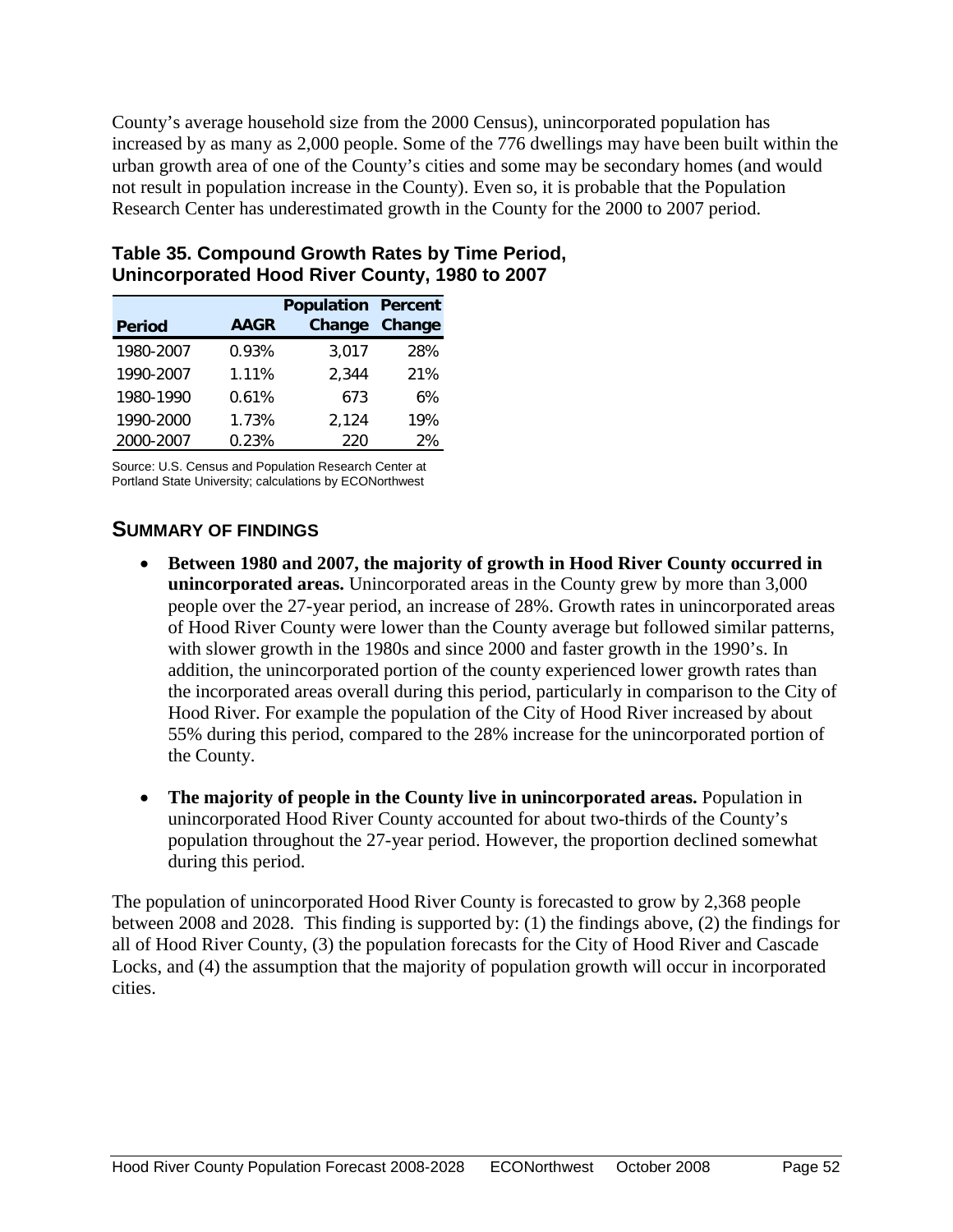# <span id="page-55-0"></span>**APPENDIX A: ISSUES WITH SMALL AREA FORECASTS[21](#page-55-1)**

Planning implies forecasting. To use policies to change the future in ways that decision makers think their constituents would find beneficial, one must first have an idea of what could or is likely to occur in the absence of those policy changes.

Forecasting is usually better, and better received, if it is based on a model of how the world works. In the context of housing and economic development, that understanding must certainly include how households and businesses make decisions about where to locate, and what types of buildings to occupy.

In the context of land use and growth management, the main variables that one must forecast are population and employment, which are then used to forecast the demand for new built space (housing, offices, warehouses, retail stores, and so on). The demand for built space creates a derived demand for land on which to build that space.

The amount of land needed depends on the type and density of space that will be built to accommodate population and employment growth. The type and density of development will be a function of market factors (demand and supply conditions) and public policy (especially about density and infrastructure, but also about transportation, economic development, environmental protection, and so on). This function of forecasting is central to Hood River County and its cities: it will allow cities to determine whether they have sufficient land available to accommodate 20 years of population and employment growth.

The main point is that (1) forecasting growth requires a consideration of many variables that interact in complicated ways, and (2) any forecast of a single future is bound to be wrong—there are many possible futures that are more or less likely depending on one's assessment of the likelihood of the assumptions.

Before presenting our evaluation of the County coordinated forecasts, it is useful to describe the limitations of small areas forecasts. The fact that the PSU estimates significantly underestimated the 2000 population of several Oregon cities underscores one of the key problems that emerge with small area population estimates and forecasts. Following is a discussion of why small area forecasts are highly uncertain:

- Projections for population in most cities and counties are not based on deterministic models of growth; they are simple projections of past growth rates into the future. They have no quantitative connection to the underlying factors that explain why and how much growth will occur.
- Even if planners had a sophisticated model that links all these important variables together (which they do not), they would still face the problem of having to forecast the future of the variables that they are using to forecast growth (in, say, population or employment). In the final analysis, all forecasting requires making *assumptions* about the future.

<span id="page-55-1"></span> $21$  This section is adapted from previous work by ECONorthwest.